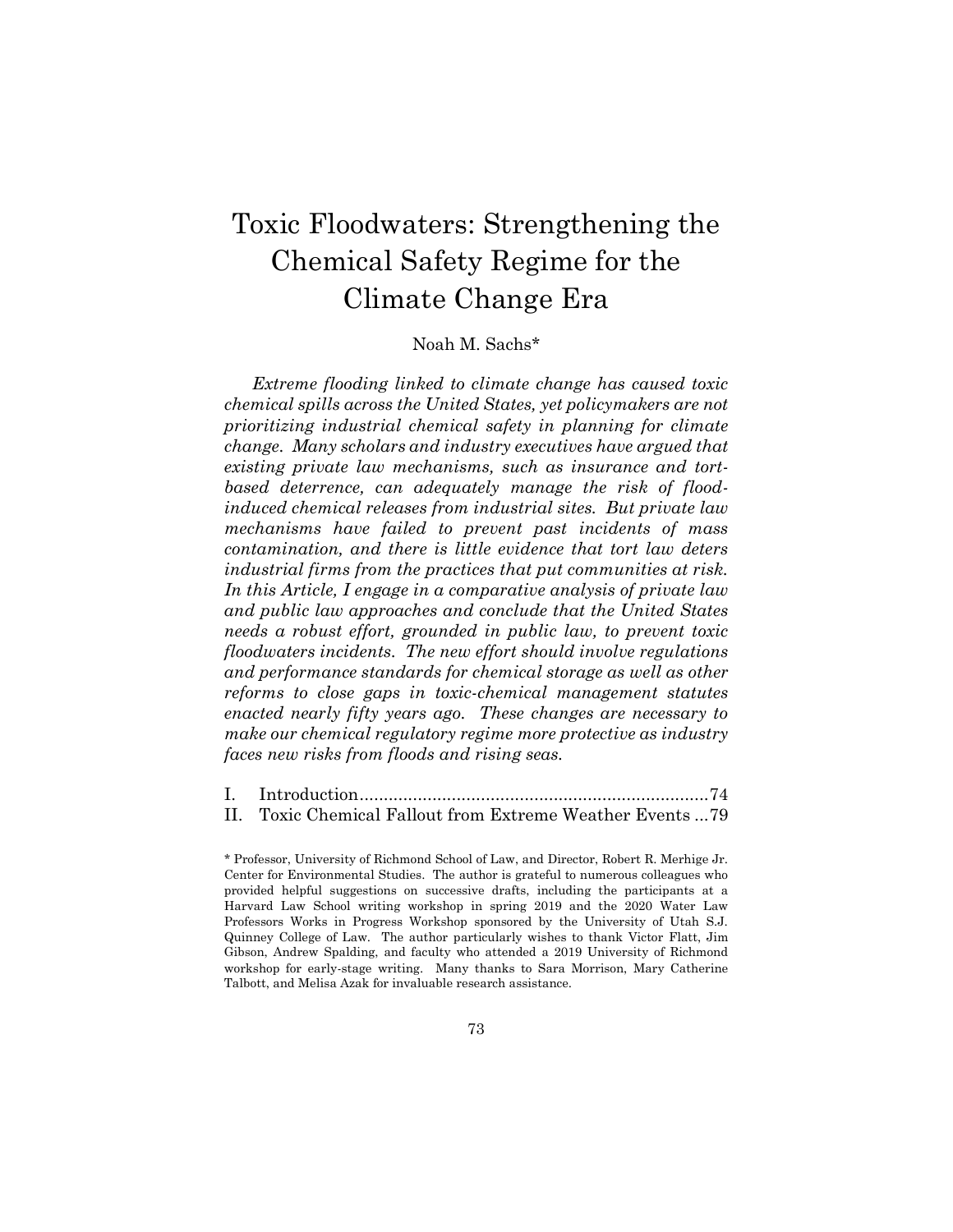| COLUMBIA JOURNAL OF ENVIRONMENTAL LAW<br>74             | [Vol. $46:1$ |  |  |
|---------------------------------------------------------|--------------|--|--|
| A. Toxic Floodwaters Incidents and Health Effects80     |              |  |  |
| $\mathbf{B}$ .                                          |              |  |  |
|                                                         |              |  |  |
|                                                         |              |  |  |
| 2.                                                      |              |  |  |
| 3. Climate Change and the End of Stationarity92         |              |  |  |
| III. Responses to Toxic Floodwaters Through Private and |              |  |  |
|                                                         |              |  |  |
|                                                         |              |  |  |
| B. Weaknesses of Private Law as an Approach to Toxic    |              |  |  |
|                                                         |              |  |  |
|                                                         |              |  |  |
|                                                         |              |  |  |
|                                                         |              |  |  |
| IV. Harnessing Public Law to Strengthen the Chemical    |              |  |  |
|                                                         |              |  |  |
| A. Establishing Standards for Chemical Storage and      |              |  |  |
|                                                         |              |  |  |
| Reforms to Emergency Planning and Notification112<br>В. |              |  |  |
| C. Siting Standards for New Industrial Facilities117    |              |  |  |
|                                                         |              |  |  |

## I. INTRODUCTION

In the last decade, hurricanes and massive rainstorms have caused unprecedented chemical disasters in the United States.<sup>1</sup> As rising floodwater moves through industrial sites, it becomes a toxic brew that mobilizes oil, sewage, and carcinogenic chemicals—a pernicious pool of contamination that spreads to nearby communities. When Hurricane Harvey hit Texas in 2017, for example, floods inundated manufacturing plants and electricity generation stations, transporting contaminants such

<sup>1.</sup> Nicholas Santella et al., *Petroleum and Hazardous Material Releases from Industrial Facilities Associated with Hurricane Katrina*, 30 RISK ANALYSIS 635, 639–43 (2010); Hiroko Tabuchi, *Floods are Getting Worse, and 2,500 Chemical Sites Lie in the Water's Path*, N.Y. TIMES (Feb. 6, 2018), *available at* https://perma.cc/SF8Z-9YZM; John Flesher, *Michigan Flood Raises Fears of Pollution at Toxic Waste Site*, ASSOCIATED PRESS (May 21, 2020), https://apnews.com/article/b223d2e6fea6f2c8d82d60981708e7c6; Steven Mufson, *ExxonMobil Refineries are Damaged in Hurricane Harvey, Releasing Hazardous Pollutants*, WASH. POST (Aug. 29, 2017), *available at* https://perma.cc/23ZW-93TZ.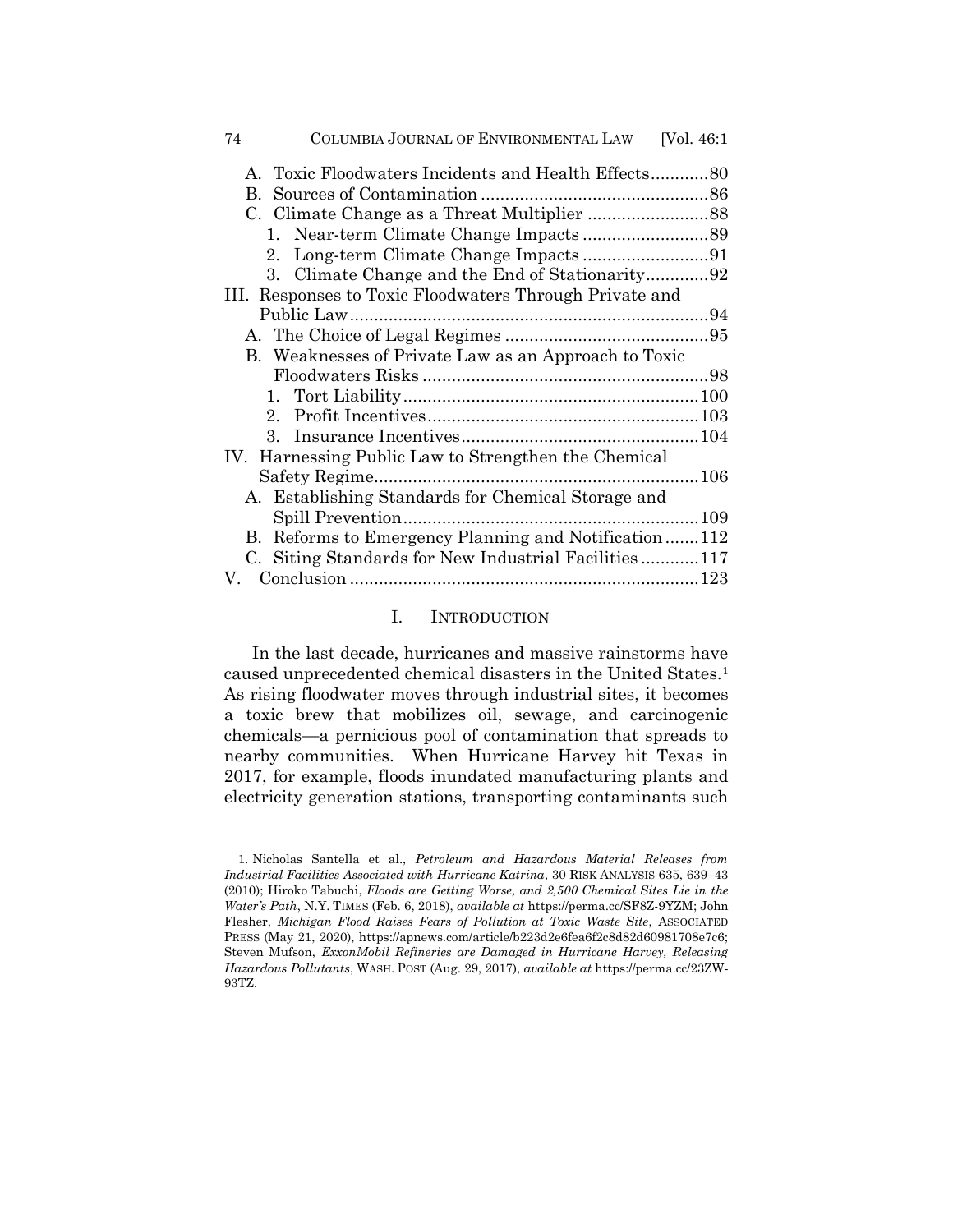as heavy metals and carcinogens into homes, schools, and businesses.<sup>2</sup> Widespread contamination also occurred after Hurricane Katrina in 2005 (the Gulf Coast), Hurricane Maria in 2017 (Puerto Rico), and Hurricane Florence in 2017 (the Carolinas). The toxic effects of these floods persist long after the rain stops.<sup>3</sup>

<span id="page-2-0"></span>I call these events toxic floodwaters, reflecting the dual danger from massive water flows and the hazardous chemicals they carry. So far, toxic floodwaters have been viewed as isolated weather events and as problems of municipal disaster response and recovery. Policymakers have not prioritized prevention, nor have they fully appreciated how these disasters are linked to each other through climate change.<sup>4</sup> We are unprepared for the intensification of these toxic events that will occur by mid-century when rising seas will permanently submerge parts of coastal cities.<sup>5</sup>

<span id="page-2-1"></span>Both the government and the private sector are neglecting this danger. The Trump Administration knee-capped the Chemical Safety Board, $6$  which investigates chemical accidents,

4. *See* Jacqueline Peel & Hari M. Osofsky, *Sue to Adapt?*, 99 MIN. L. REV. 2177, 2191 (2015) ("[T]he U.S. has mostly responded to adaptation challenges in an incremental, ad hoc manner."); J.B. Ruhl, *Climate Change Adaptation and the Structural Transformation of Environmental Law*, 40 VAND. L. REV. 363, 374 ("Only a few adaptation planning efforts, and even fewer concrete policies, have been adopted, so far mostly . . . by state and local governments.").

5. *See* Kristina A. Dahl et al., *Effective Inundation of Continental United States Communities with 21st Century Sea Level Rise*, 5 ELEMENTA: SCI. ANTHROPOCENE, JULY 12, 2017, AT 10 TBL.1 (PROJECTING THAT UP TO 360 COMMUNITIES IN THE UNITED STATES WILL BE PARTIALLY OR COMPLETELY INUNDATED BY SEA LEVEL RISE BY 2060).

6. President Trump has proposed to eliminate the Chemical Safety Board (CSB) in three separate budget plans and the formerly five-member board was down to a single member in 2020. *See* EPA, OFF. OF THE INSPECTOR GEN., 19-N-0156, REPORT: FISCAL YEAR 2019 U.S. CHEMICAL SAFETY AND HAZARD INVESTIGATION BOARD MANAGEMENT CHALLENGES (2019); Press Release, Chemical Safety Board, Statement from Dr. Katherine Lemos, Chairperson and CEO of the U.S. Chemical Safety Board (Apr. 23,

<sup>2.</sup> Avann R. Newkirk III, *Puerto Rico's Environmental Catastrophe*, THE ATLANTIC (Oct. 18, 2017), *available at* https://perma.cc/2MGN-WMQV; Aristos Georgiou, *Pollution from Hurricane Florence Is So Bad You Can See It from Space*, NEWSWEEK (Sept. 25, 2018), *available at* https://perma.cc/M2Q9-NWVU.

<sup>3.</sup> Frank Bajak & Lise Olsen, *Hurricane Harvey's Toxic Impact Deeper than Public Told*, ASSOCIATED PRESS (Mar. 23, 2018), https://apnews.com/article/ e0ceae76d5894734b0041210a902218d; Emily Flitter & Richard Valdmanis, *Oil and Chemical Spills from Hurricane Harvey Big but Dwarfed by Katrina*, REUTERS (Sept. 15, 2017), https://www.reuters.com/article/us-storm-harvey-spills/oil-and-chemical-spillsfrom-hurricane-harvey-big-but-dwarfed-by-katrina-idUSKCN1BQ1E8.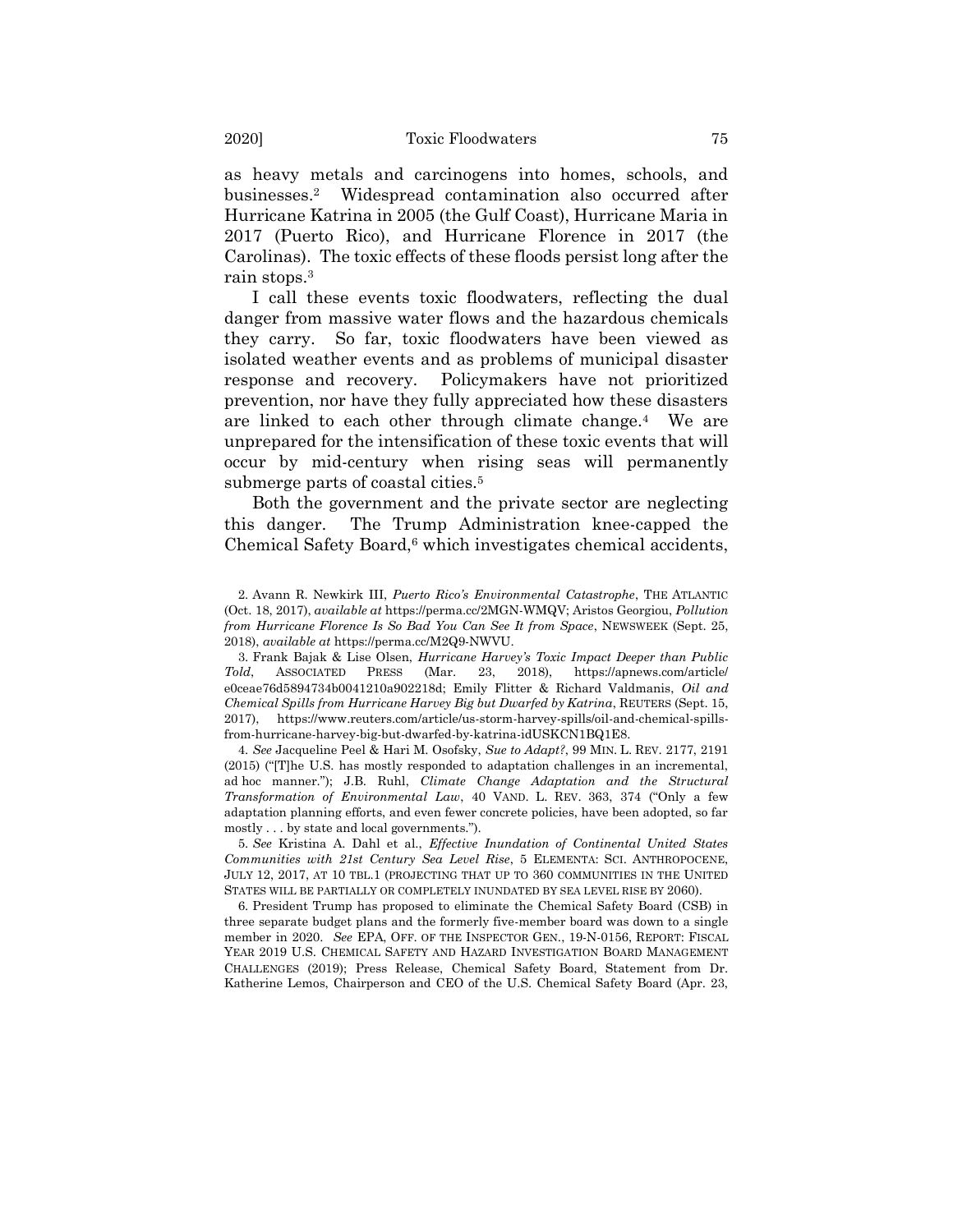and weakened the handful of federal regulations that relate to chemical disaster prevention.<sup>7</sup> Industry is failing to secure hazardous materials against super-floods, which will occur more frequently as the planet warms. The water will rise. The question is how to limit the toxic damage.

<span id="page-3-0"></span>In this Article, I propose an agenda for preventing toxic floodwaters, situating this problem within the larger challenge of climate change adaptation.<sup>8</sup> The adaptation literature focuses on reducing vulnerability and building resilience in the face of extreme weather.<sup>9</sup> While scholars have provided important recommendations for governments to prepare for coastal calamities such as hurricanes and sea level rise,<sup>10</sup> few have examined the particular challenge of preventing toxic releases from industrial facilities when disaster strikes.<sup>11</sup>

7. In late 2019, the Trump Administration weakened several provisions of the Chemical Disaster Rule that the Obama-era Environmental Protection Agency (EPA) had promulgated under the Clean Air Act. That rule was designed to impose planning and spill prevention requirements on some of the largest manufacturing facilities in the United States. *See* 40 C.F.R. § 68 (2019); Juliet Eilperin, *Trump Administration Scales Back Safety Rules Adopted After Deadly Chemical Explosion*, WASH. POST (Nov. 21, 2019), *available at* https://perma.cc/CA7J-7RDV (noting that under the Trump Administration's proposal, companies will not have to disclose information about chemicals stored at their facilities and can forego several safety measures required under the Obama-era rule).

8. Scholars of climate change adaption examine the policy and legal changes that are necessary for communities to adapt to rising seas, hotter summers, and changes in agriculture and forestry. *See, e*.*g*., Robin Kundis Craig, *Stationarity Is Dead—Long Live Transformation*, 34 HARV. ENVTL. L. REV. 10 (2010); Ruhl, *supra* note 4, at 365–66.

9. Daniel H. Cole, *Climate Change, Adaptation, and Development*, 26 UCLA J. ENVTL. L. & POL'Y 1 (2008); Raina Wagner, *Adapting Environmental Justice: In the Age of Climate Change, Environmental Justice Demands a Combined Adaptation-Mitigation Response*, 2 ARIZ. J. ENVTL. L. & POL'Y 153 (2011).

10. *See, e.g.*, Blake Hudson, *Land Development: A Super-Wicked Environmental Problem*, 51 ARIZ. ST. L.J. 1123 (2019); CTR. FOR PROGRESSIVE REFORM, FROM SURVIVING TO THRIVING: EQUITY IN DISASTER PLANNING AND RECOVERY (2018); James Tobey et al., *Practicing Coastal Adaptation to Climate Change: Lessons from Integrated Coastal Management*, 38 COASTAL MGMT. 317 (2010); Jesse Reiblich et al., *Enabling and Limiting Conditions of Coastal Adaptation: Local Governments, Land Uses, and Legal Challenges,* 22 OCEAN & COASTAL L.J. 156 (2017).

11. For articles about climate change adaptation that specifically focus on industry, see Zachary Arnold, *Preventing Industrial Disasters,* 41 HARV. ENVTL. L. REV. 243, 253

<span id="page-3-2"></span><span id="page-3-1"></span><sup>2020),</sup> *available at* https://perma.cc/ZR54-7VZN (announcing the beginning of the sole Board member's term). The CSB is responsible for investigating major chemical plant accidents, and while the Board does not hold regulatory power, its recommendations are often adopted as industry standards. *See* Ari Natter, *Trump Budget to Again Propose the End of Chemical Safety Board, Source Says*, BLOOMBERG (Mar. 8, 2019), *available at*  https://perma.cc/6HTG-WHH8.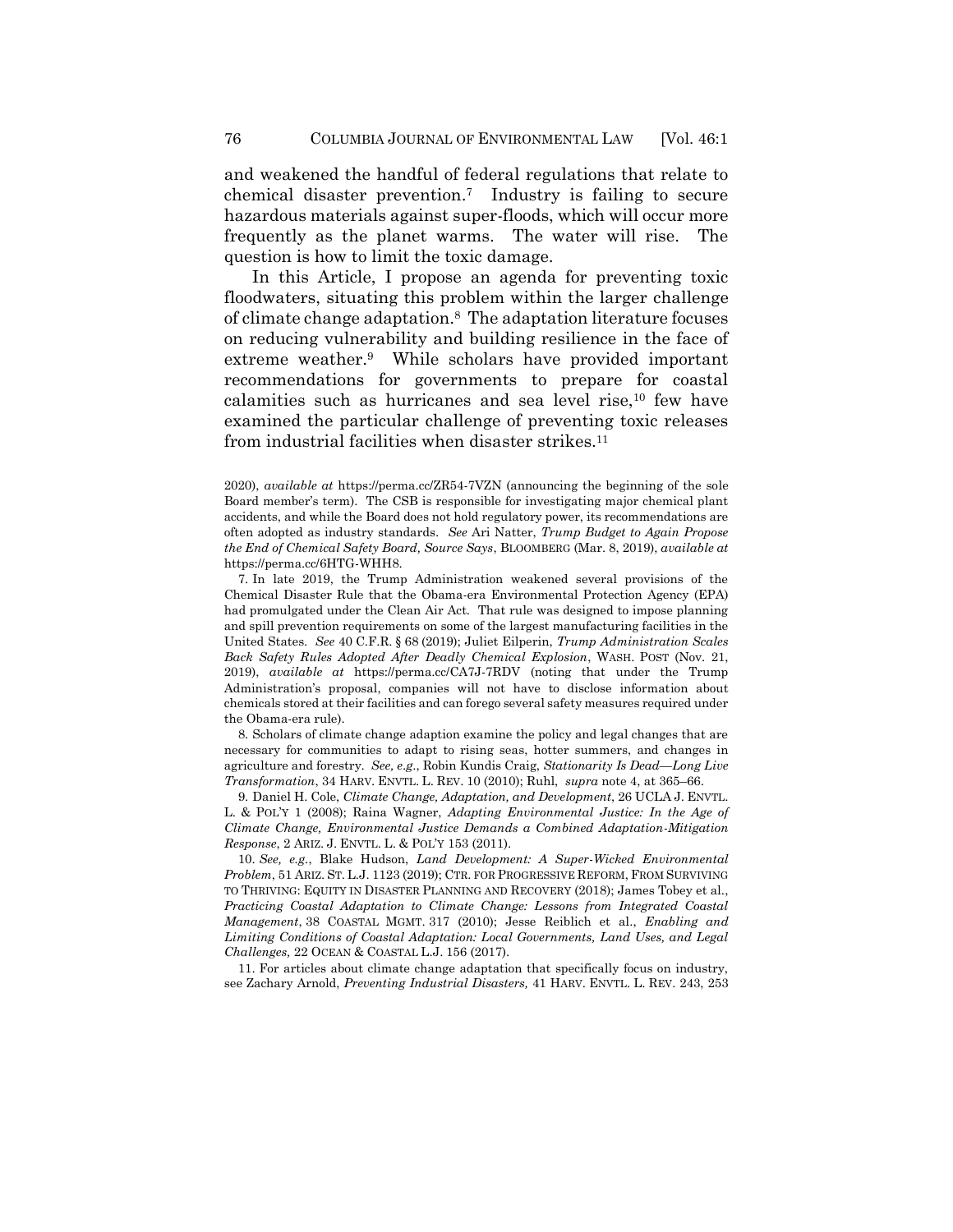#### 2020] Toxic Floodwaters 77

Climate change adaptation must include planning for the *toxic* impacts of extreme weather, not just for the immediate damage from water and wind. These toxic impacts are the result of decades of regulatory and land use choices that have led to lax oversight of industrial facilities near population centers. They also result from racist and neglectful policies that have increased the vulnerability of marginalized populations to displacement and toxic chemical exposures.<sup>12</sup> Although flooding itself stems from rain intensity and geography, the degree to which hazardous chemicals become part of the deluge is, to some extent, under our control. Different policy choices and legal regimes can reduce the risk. Accordingly, we should not view toxic floodwaters as Acts of God; they occur because of human decisions about land use, facility siting, engineering, and environmental regulation.

Preventing future disasters will require policy change across all of these arenas of adaptation planning. This project has a more limited scope, however, and I do not attempt to compile an extensive laundry list of policy and legal reforms to prevent toxic floodwaters. Instead, this Article explores the appropriate type of legal regime to address the problem. In particular, I assess whether we can continue to address toxic floodwaters by relying on private law mechanisms such as insurance coverage and tortbased deterrence, or whether the problem requires new public law responses, such as safety regulations and building standards for flood-exposed facilities. To conduct this comparative analysis of private and public law, I engage the literature on the relative merits of liability versus regulation in addressing health and safety risks, drawing heavily on the work of Steve Shavell.<sup>13</sup>

<span id="page-4-0"></span>After exploring and comparing risk management approaches, I conclude that private law approaches (the

<sup>(2017);</sup> Sarah Lamdan & Rebecca Bratspies, *Taking a Page from the FDA's Prescription Medicine Information Rules: Reimagining Environmental Information for Climate Change,* 40 U. ARK. LITTLE ROCK L. REV. 573 (2018); Robin Kundis Craig, *Cleaning up Our Toxic Coasts*, 36 PACE ENVTL. L. REV. 1 (2018).

<sup>12.</sup> *See, e.g.*, CTR. FOR PROGRESSIVE REFORM, AN UNNATURAL DISASTER: THE AFTERMATH OF HURRICANE KATRINA (2005); KATHLEEN TIERNEY, THE SOCIAL ROOTS OF RISK: PRODUCING DISASTERS, PROMOTING RESILIENCE (2014).

<sup>13.</sup> Steven Shavell, *Liability for Harm versus Regulation of Safety*, 13 J. LEGAL STUD. 357 (1984).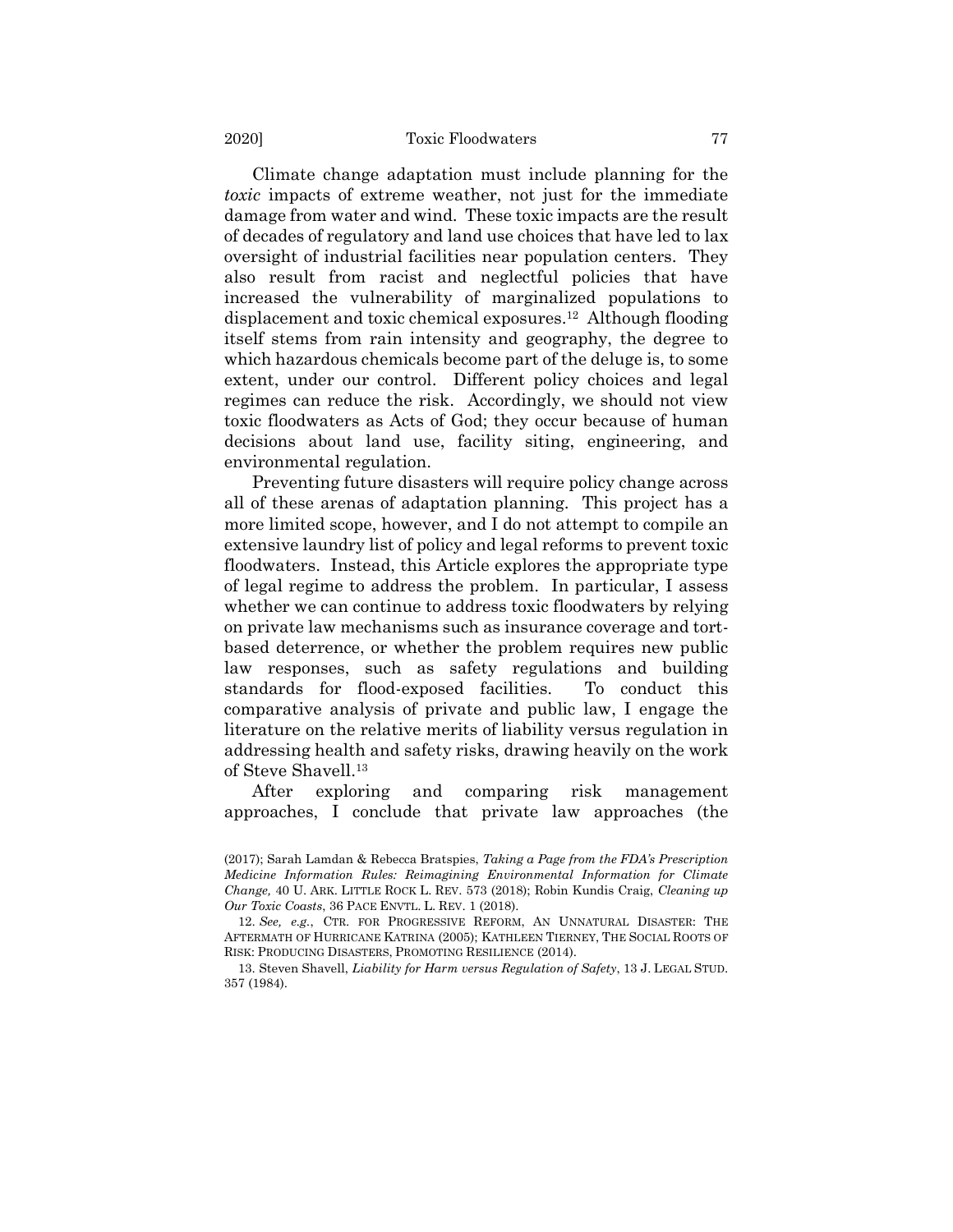dominant strategy today) will not sufficiently protect communities from toxic chemical exposure. Insurance, tort law, and contractual arrangements cannot adequately address the threat from toxic floodwaters because of the difficulty of identifying the firms that are sources of hazardous chemical releases and holding those firms responsible for damages. Once oil and hazardous chemicals mix into the "toxic soup" that characterizes toxic floodwaters incidents, it becomes nearly impossible to prove that a particular industrial site was the source of the specific chemicals found in the flood-damaged community. Consequently, deterrent incentives for industry are weak.

After showing why private law is not working to address the toxic floodwaters problem, this Article proposes reforms grounded in public law. I argue that the federal government should strengthen the existing chemical regulatory regime to become more responsive to recurrent flooding and other climate change impacts. The existing regime, a creature of the 1970s and 1980s, was designed for a different time and reflects different priorities. Its focus is regulating *intentional* discharges of toxic substances to air and water, as well as regulating the presence of toxic chemicals in workplaces, food, and consumer products. The regime only loosely regulates the conditions of chemical storage and fails to protect communities from *accidental* chemical releases. By way of illustration, the existing regime would heavily control a factory's routine discharge of effluents into a river, but it would do nothing about a nearby warehouse that stores hazardous substances that could be released when the river floods.<sup>14</sup>

<span id="page-5-0"></span><sup>14.</sup> Throughout this Article, I use the terms "toxic chemicals" and "hazardous substances" to refer to a broad set of chemicals that are harmful to human health in small doses. *See* JOHN S. APPLEGATE ET AL., THE REGULATION OF TOXIC SUBSTANCES AND HAZARDOUS WASTES 3 (3d ed. 2018) (noting the lack of any firm dividing line between "toxic" and "non-toxic" substances because toxicity depends on dosage). The U.S. government has a number of different lists defining toxic chemicals under various environmental statutes. *See* EPA, LIST OF LISTS: CONSOLIDATED LIST OF CHEMICALS SUBJECT TO THE EMERGENCY PLANNING AND COMMUNITY RIGHT-TO-KNOW ACT (EPCRA), COMPREHENSIVE ENVIRONMENTAL RESPONSE, COMPENSATION AND LIABILITY ACT (CERCLA) AND SECTION 112(R) OF THE CLEAN AIR ACT, https://www.epa.gov/sites/production/files/2015-03/documents/list\_of\_lists.pdf. There are vast inconsistencies in the number and type of chemicals regulated under different environmental statutes, with no standard federal definition of a "toxic" chemical. *See*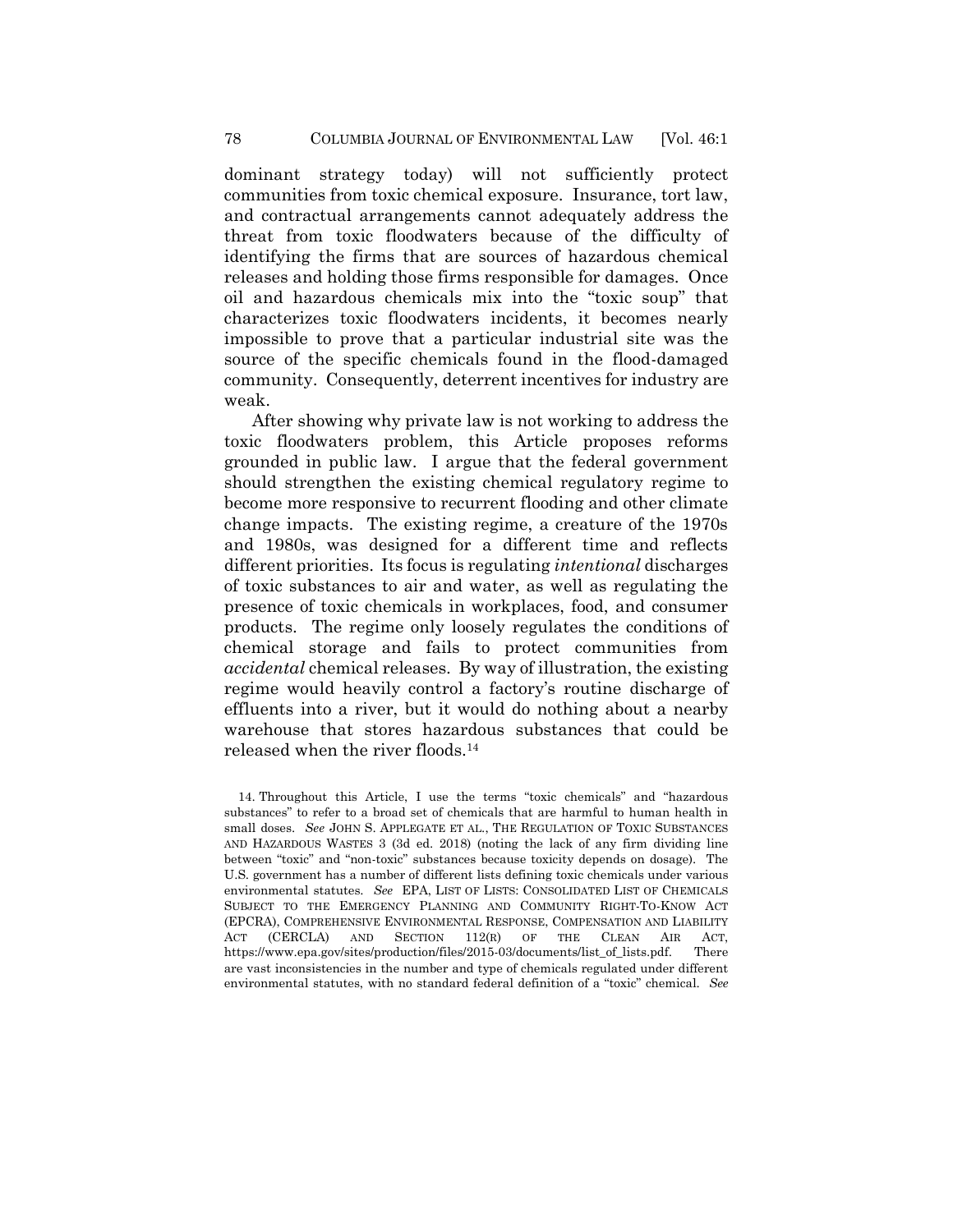Congress and the U.S. Environmental Protection Agency (EPA) should close these gaps by requiring improved standards for chemical storage, restrictions on siting, inspections of vulnerable facilities, and reforms to the Emergency Planning and Emergency Right to Know Act (EPCRA). EPCRA is the principal federal law that governs public notification of inventories of hazardous chemicals and communication of chemical releases.<sup>15</sup> If the federal government does not act to establish a stronger regulatory regime, then states should enact these needed reforms under their own police powers.

This Article proceeds as follows. In Part II, I examine the problem of toxic floodwaters, highlighting the common sources of contamination and the damages from recent flooding events. Part III compares private law and public law mechanisms for preventing toxic floodwaters, assessing the merits of liability and regulation as risk management tools. I conclude that private law approaches for toxic floodwaters provide inadequate incentives for firms to curtail their externalized risk to the public, and I call for increased regulation of industrial facilities vulnerable to flooding. Finally, in Part IV, I sketch a bolder chemical safety agenda that closes unwarranted gaps in how we manage toxic chemicals, an agenda that would better protect communities from toxic flooding.

## II. TOXIC CHEMICAL FALLOUT FROM EXTREME WEATHER EVENTS

Toxic contamination from flooding is not a new problem,<sup>16</sup> but it was not until Hurricane Katrina in 2005 that researchers used rigorous methodology to track flood-induced contamination and document the chemical exposures of people affected by the

John C. Dernbach, *The Unfocused Regulation of Toxic and Hazardous Pollutants,* 21 HARV. ENVTL. L. REV. 1 (1997).

<sup>15.</sup> 42 U.S.C. §§ 11001, 11002 (1986).

<sup>16.</sup> Bob Strickley, *79 Years Ago the 1937 Flood Crests at 79.9 Feet*, CIN. ENQUIRER (Jan. 27, 2016), *available at* https://perma.cc/N9V5-RSEJ (recounting that during the 1937 Ohio River Flood, oil fires ignited on the river after gas tanks exploded); Earl Benton, *February 26, 1972: Coal Mining Dam Collapses in Buffalo Creek*, W.V. PUB. BROAD. (Feb. 26, 2019), *available at* https://perma.cc/6EYR-6MM6 (recounting that during the 1972 Buffalo Creek flood in West Virginia, a coal waste dam collapsed, releasing 132 million gallons of contaminated water).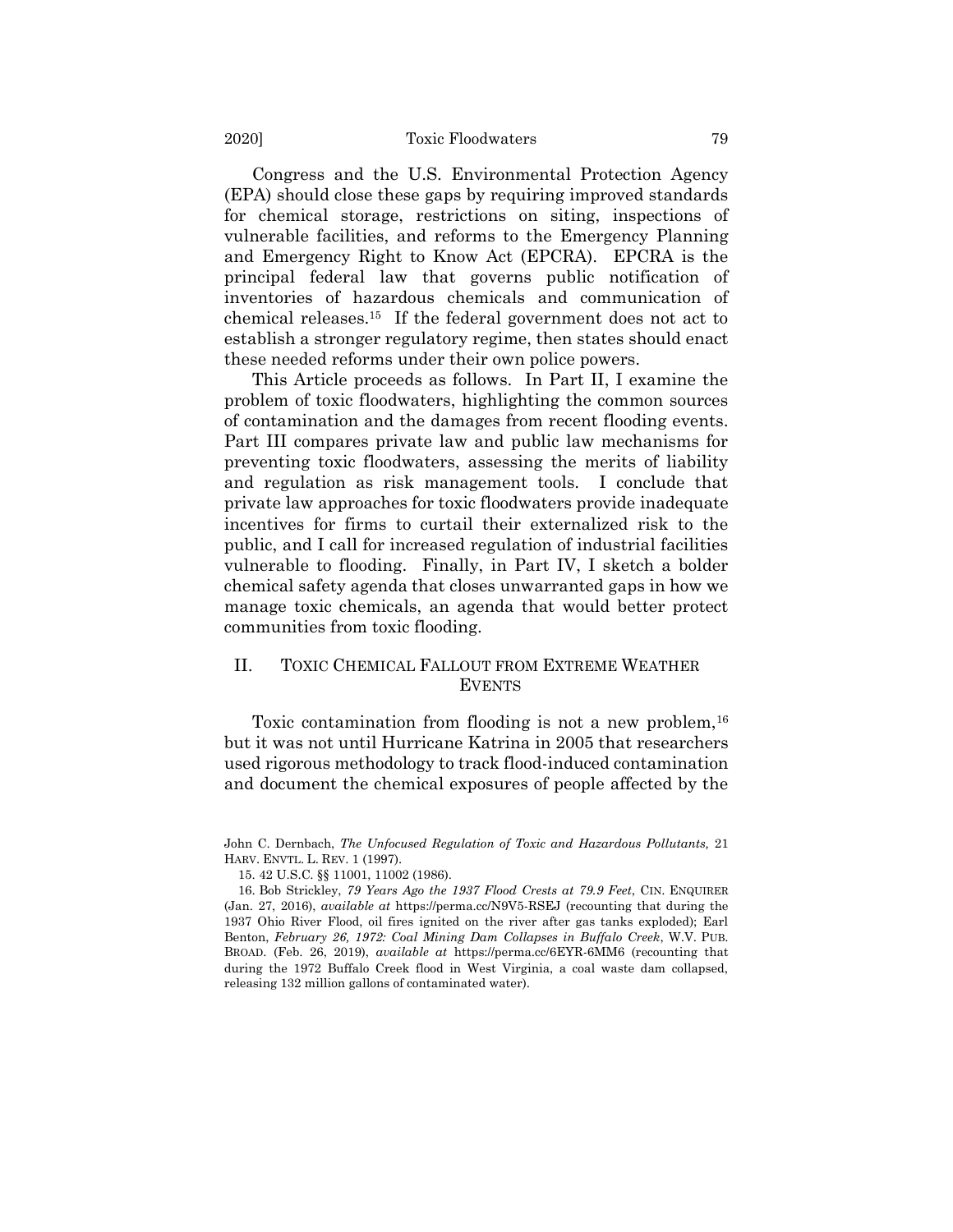storm.<sup>17</sup> After Katrina, researchers found that New Orleans and surrounding parishes soaked for weeks in carcinogenic volatile organic compounds and heavy metals such as mercury, zinc, arsenic, and lead.<sup>18</sup> Katrina, a Category 3 hurricane when it struck Louisiana, was not the most powerful hurricane possible. Yet it was still able to rip oil storage tanks off their foundations and cause the discharge into the ocean of over eight million gallons of oil.<sup>19</sup>

The worst toxic floodwaters incidents have occurred during and after hurricanes, when torrential downpours and storm surges have flooded industrial areas. Toxic floodwaters can also occur as a result of heavy rainstorms, unrelated to any hurricane, that overwhelm municipal sewer systems and cause rivers to rise.<sup>20</sup> Because the problem is not just a coastal issue, policymakers across the United States need to understand the origins of these events, their impacts, and the increasing risk of these chemical disasters due to climate change.

## A. Toxic Floodwaters Incidents and Health Effects

<span id="page-7-0"></span>Toxic floodwaters incidents now occur almost every year, yet we continue to view these incidents as unconnected and fail to learn the lessons from past catastrophes.<sup>21</sup> In 2012, Hurricane

17. Danny Reible, *Hurricane Katrina: Environmental Hazards in the Disaster Area*, 9 CITYSCAPE 53 (2007); *see also* Danny Reible et al., *Toxic and Contaminant Concerns Generated by Hurricane Katrina*, 36 THE BRIDGE 5 (2006).

18. Robin Kundis Craig, *Of Sea Level Rise and Superstorms: The Public Health Police Power as a Means of Defending Against "Takings" Challenges to Coastal Regulation*, 22 N.Y.U. ENVTL. L.J. 84, 103 (2014).

19. Luis A. Godoy, *Performance of Storage Tanks in Oil Facilities Damaged by Hurricanes Katrina and Rita*, 21 J. PERFORMANCE CONSTRUCTED FACILITIES 441, 443– 45 (2007); DONALD W. DAVIS, THE AFTERMATH OF HURRICANES KATRINA AND RITA ON SOUTH LOUISIANA (2006),<https://archive.epa.gov/emergencies/content/fss/web/pdf/> davis.pdf.

20. *See* Hayley T. Olds et al., *High Levels of Sewage Contamination Released from Urban Areas After Storm Events: A Quantitative Survey with Sewage Specific Bacterial Indicators*, 15 PLOS MED. 2 (2018) ("With the prediction of more intense rain events in certain regions due to climate change, sewer overflows . . . may increase, resulting in increases in waterborne pathogen burdens in waterways."); Charles Duhigg, *As Sewers Fill, Waste Poisons Waterways*, N.Y. TIMES (Nov. 22, 2009), *available at* https://perma.cc/ E54P-WMKD ("[M]any sewer systems are still frequently overwhelmed . . . [and] sewage is spilling into waterways.").

21. Richard J. Lazarus, *Environmental Law After Katrina: Reforming Environmental Law by Reforming Environmental Lawmaking*, 81 TUL. L. REV. 1019, 1037 (2007) ("We seem poised, perversely, to demonstrate our human spirit by rebuilding in flooded areas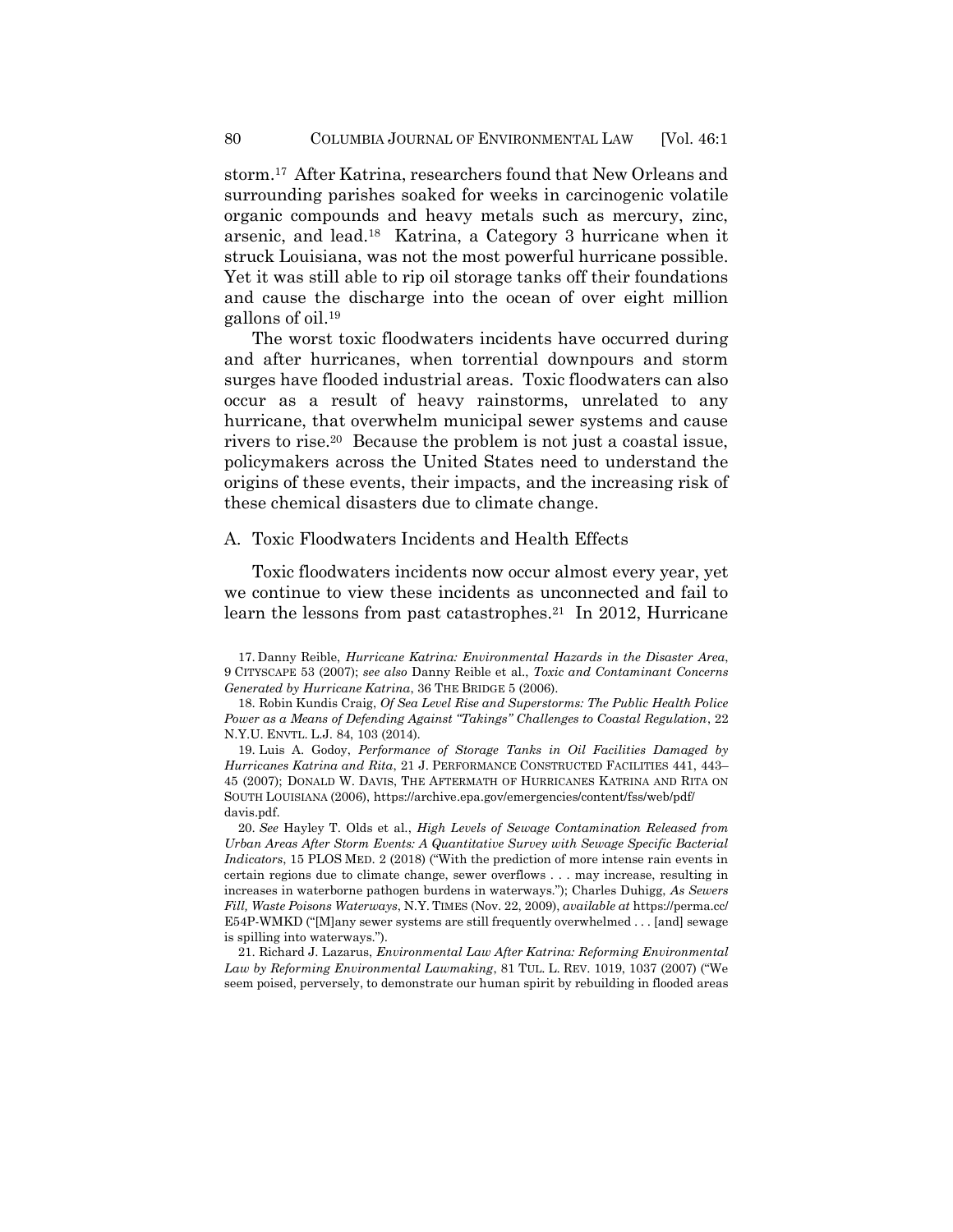Sandy, a Category 2 storm, caused massive damage to industry in the New York area, including a 300,000-gallon oil spill at a refinery in New Jersey and damage to about 80 sewage treatment plants.<sup>22</sup> In 2017, Hurricane Harvey hit Galveston and Houston, killing eighty-eight people, leaving thousands without homes, and dropping more than forty inches of rain in just forty-eight hours.<sup>23</sup> Beaumont, Texas, received 64.58 inches of rain, a record for a single storm in the United States.<sup>24</sup>

Hurricane Harvey is the most vivid example of the toxic consequences of extreme weather. Petrochemical firms along the Gulf Coast were unprepared for a storm of such magnitude, and more than 650 facilities in Texas and Louisiana were exposed to Harvey's floodwaters.<sup>25</sup> Industry reported nearly 100 releases of hazardous substances to the National Response Center, which tracks reports of oil spills and chemical releases.<sup>26</sup> In addition to the flooding of industrial plants, Harvey flooded more than 800 sewage treatment facilities and 13 Superfund sites, carrying hazardous materials across the region.<sup>27</sup> Within

and our resolve by restoring the industrial, commercial, and residential activities illsuited for those locations.").

22. *Sandy Responsible for 300,000 Gallon Oil Spill on U.S. East Coast*, THE MARITIME EXECUTIVE (Nov. 1, 2012), *available at* https://perma.cc/HZU7-QGMG; John Manuel, *The Long Road to Recovery: Environmental Health Impacts of Hurricane Sandy*, 121 ENV. HEALTH PERSP. 152 (2013). One plant on the Passaic River spilled an estimated 2.75 billion gallons of untreated human waste into Newark Bay. *Id*.

23. HOUS. HEALTH DEPT., HURRICANE HARVEY 2017 RESPONSE REPORT 2 (2017), *available at* https://perma.cc/EVW3-EAJA.

24. John D. Harden, *Weather Service Confirms a New Record 64 Inches of Rain Fell During Harvey*, HOUS. CHRON. (Sept. 28, 2017), *available at* https://perma.cc/2XRN-LYKQ.

25. *Hurricane Harvey's Impact on Energy and Industrial Facilities*, ARCGIS ONLINE (citing G.R. Brakenbridge & A.J. Kettner, *DFO Flood Event 4510*, DARTMOUTH FLOOD OBSERVATORY (Aug. 31, 2017), *available at* https://perma.cc/V9BV-DUXX), https://arcg.is/i40nr (identifying the facilities—such as wastewater treatment plants, petroleum refineries, and Superfund sites—that were potentially exposed to Harvey's floodwaters, shown in blue).

26. Troy Griggs et al., *More Than 40 Sites Released Hazardous Pollutants Because of Hurricane Harvey*, N.Y. TIMES (Sept. 8, 2017), *available at* https://perma.cc/8WDV-JD8M. The largest spill was from ExxonMobil's plant in Baytown, Texas, which released about 457 million gallons of stormwater mixed with untreated wastewater, including oil and grease. Bajak & Olsen, *supra* not[e 3.](#page-2-0)

27. Arelis R. Hernández et al., *Texas Faces Environmental Concerns as Wastewater, Drinking Water Systems Compromised*, WASH. POST (Sept. 3, 2017), *available at*  https://perma.cc/VS5U-Z22S; *Hurricane Harvey Rains Flood Toxic Superfund Sites in Texas*, CNBC (Sept. 3, 2017), *available at* https://perma.cc/252U-2ULR.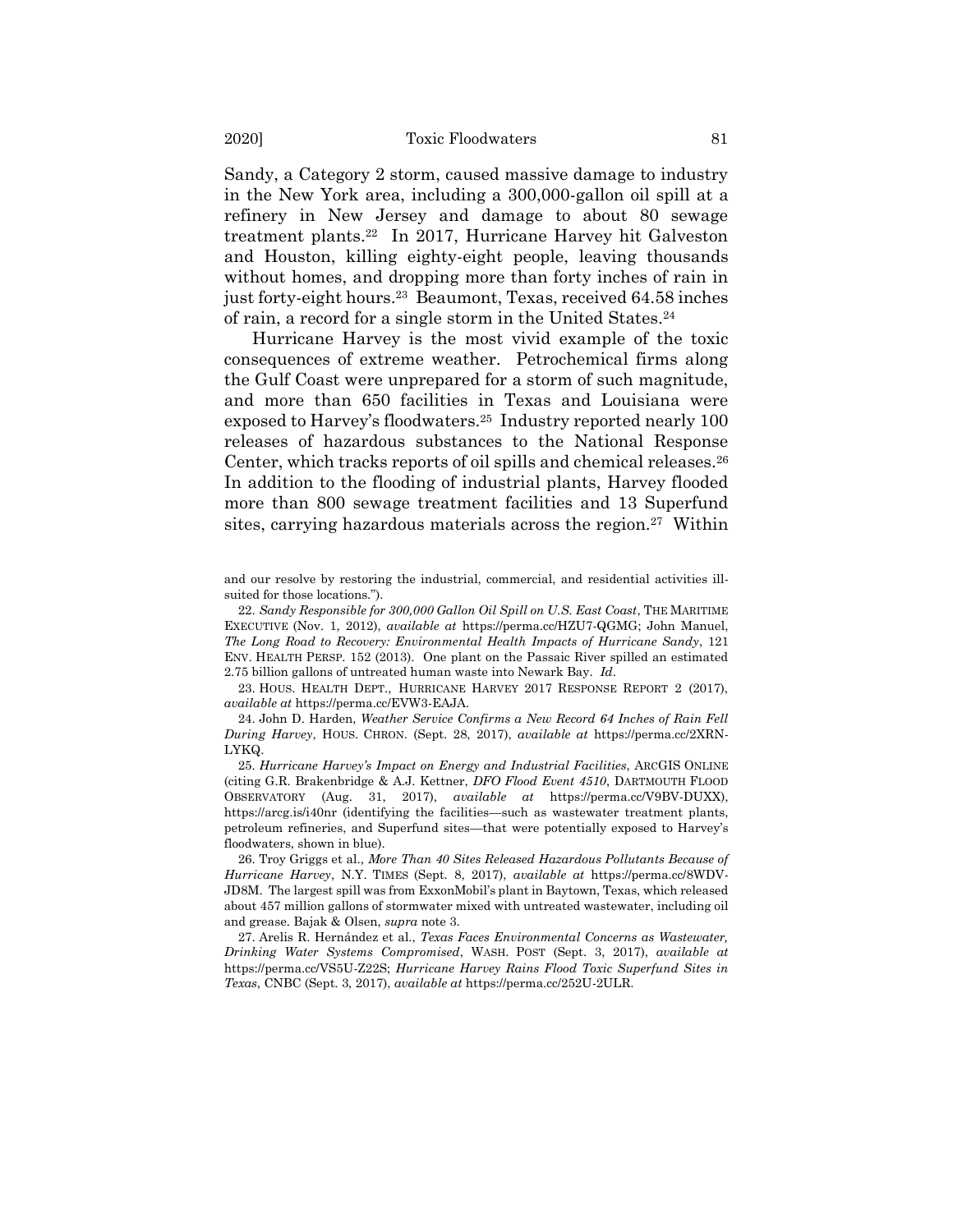<span id="page-9-0"></span>days, Houston residents reported skin infections and respiratory problems,<sup>28</sup> and contamination was found in homes, schools, and businesses.<sup>29</sup>

Hurricane Harvey demonstrated that massive rainfall events can cause not only extensive water contamination, but also toxic air emissions.<sup>30</sup> Pounding rain caused roof damage that led to chemical releases to the air, and floodwaters damaged containment, refrigeration, and pressurized tank systems, resulting in releases of hazardous gases.<sup>31</sup> At the Arkema chemical plant in Crosby, Texas, rising water from Harvey knocked out the refrigeration system and backup generators, causing an explosion of organic peroxides, highly combustible compounds used to make plastics. The explosion released more than 23,000 pounds of toxic constituents, including carcinogens such as ethylbenzene and 1,2,4-trimethylbenzene.<sup>32</sup> Subsequent tests showed elevated levels of metals, dioxins, and other contaminants in nearby soils.<sup>33</sup>

28. ENV'T TEX., *Fact Sheet: Environmental Concerns About Oil and Gas Spills After Hurricane Harvey* (Sept. 12, 2017), *available at* https://perma.cc/NXT4-2YMD.

29. Sheila Kaplan & Jack Healy, *Houston's Floodwaters Are Tainted, Testing Shows*, N.Y. TIMES (Sept. 11, 2017), *available at* https://perma.cc/9KVC-EBKN ("[S]cientists found what they considered astonishingly high levels of E. coli in one family's living room – levels 135 times those considered safe – as well as elevated levels of lead, arsenic and other heavy metals in sediment from the floodwaters in the kitchen."); Leslie Sanchez, *Toxic Homes: The Invisible Threat after Hurricane Harvey*, CBS NEWS (Aug. 24, 2018), *available at* https://perma.cc/J4PT-GZMQ (finding that, after Hurricane Harvey, the air quality in flooded homes "matched the outdoor pollution of some of the world's most contaminated cities such as Mumbai and Beijing").

30. Adam Allington, *Flooded Houston Facing Air Threat, Too, With Toxic Gas Releases*, BLOOMBERG LAW (Oct. 2017); *see also* EPA, OFF. OF THE INSPECTOR GEN., 20- P-0062, EPA NEEDS TO IMPROVE ITS EMERGENCY PLANNING TO BETTER ADDRESS AIR QUALITY CONCERNS DURING FUTURE DISASTERS (2019).

31. U.S. CHEM. SAFETY AND HAZARD INVESTIGATION BD., EXTREME WEATHER, EXTREME CONSEQUENCES: CSB INVESTIGATION OF THE ARKEMA CROSBY FACILITY AND HURRICANE HARVEY (2018), *available at* https://perma.cc/5EXX-2TRT. According to Texas regulators, Hurricane Harvey caused the petrochemical industry alone to release more than two million pounds of toxic air pollutants during five days in August 2017, roughly 40 percent of the total air toxics that the entire Houston area released in all of 2016. Griggs et al., *More Than 40 Sites Released Hazardous Pollutants Because of Hurricane Harvey*, N.Y. TIMES (Sept. 8, 2017), *available at* https://perma.cc/5KGL-5XAL.

32. Lauren Mulhern, Comment, *The Arkema Chemical Facility Incident: How Regulation of Reactive Chemicals and Incorporation of Climate Change Risks in Emergency Response Planning Could Mitigate and Prevent Future Accidental Chemical Releases*, 30 COLO. NAT. RES., ENERGY & ENVTL. L. REV. 143, 150 (2019).

33. Dianna Wray, *Arkema Released Thousands of Pounds of Chemicals in Air and Water, New Lawsuit Says*, HOUS. PRESS (Oct. 5, 2017),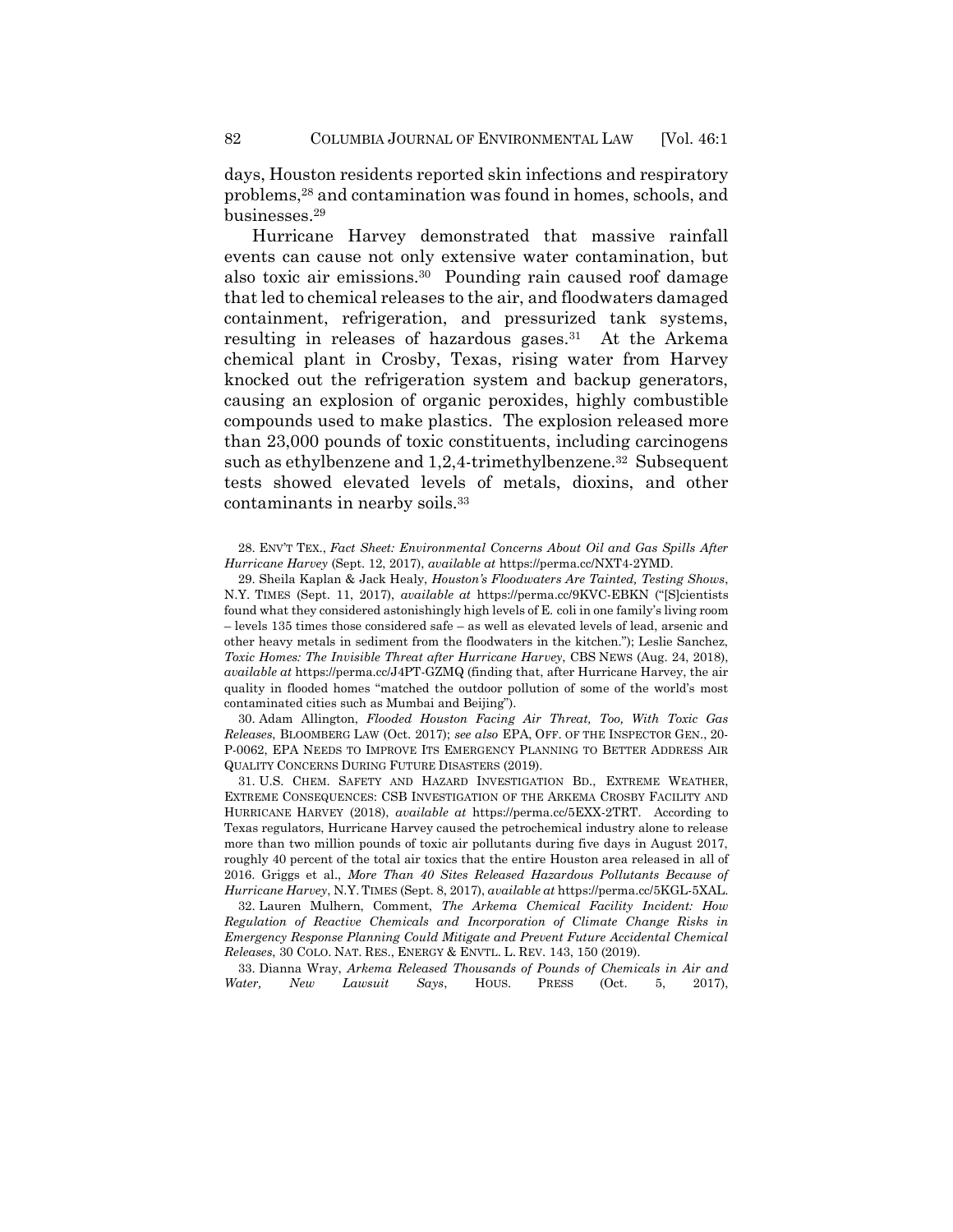In rural areas, toxic floodwaters present yet another kind of threat to humans: agricultural contamination containing *E. coli* and other harmful bacteria. In 2018, for example, flooding from Hurricane Florence inundated hog-waste lagoons in North Carolina, spreading fecal contamination throughout the state's southeastern communities.<sup>34</sup> In 2019, severe flooding in Midwestern farm communities spread bacterial contamination from animal waste across 300 counties.<sup>35</sup> Although there was no immediate sampling of private water wells for contamination, the impacted area was estimated to include nearly one million private wells.<sup>36</sup>

The high levels of harmful contaminants in floodwaters pose both immediate dangers and long-term health risks that continue long after the floodwaters recede. After hurricanes Florence and Harvey, for example, researchers documented that residents in North Carolina and Texas experienced headaches, nausea, and eye irritation for weeks.<sup>37</sup> In Louisiana, sediment samples showed elevated levels of arsenic ten months after the end of Hurricane Katrina.<sup>38</sup>

<span id="page-10-0"></span>This lingering chemical contamination is an environmental justice issue, disproportionately affecting low-income and minority communities in close proximity to hazardous

https://www.houstonpress.com/news/arkema-residents-say-they-were-hit-by-chemicalreleases-in-both-air-and-water-during-hurricane-harvey-9847626.

<sup>34.</sup> Rebecca Beitsch, *Few Wells Tested for Contamination After Major Flooding from Hurricanes*, PEW CHARITABLE TRS.: STATELINE (Dec. 14, 2018), *available at* https://perma.cc/56Y8-996R (discussing contamination of water supplies by hog waste and coal ash).

<sup>35.</sup> Nadia Kounang, *Midwest Flooding Threatens the Water Safety in 1 Million Wells*, CNN (Mar. 29, 2019), *available at* https://perma.cc/4D36-E7DY.

<sup>36.</sup> *Id*.

<sup>37.</sup> Pamela D'Angelo, *Report Details the Potential Danger of Toxic Floodwaters*, VA. PUB. RADIO (Mar. 6, 2019), *available at* https://perma.cc/FW62-E2R8; Frank Bajak & Lise Olsen, *Hurricane Harvey's Toxic Impact Deeper Than Public Told*, ASSOCIATED PRESS (Mar. 23, 2018), *available at* https://perma.cc/GT4S-DSTV; Jen Christensen, *The Hidden Dangers of Flooding*, CNN (Sept. 13, 2018), *available at* https://perma.cc/9GJP-XVK9; Juanita Constible, *The Emerging Public Health Consequences of Hurricane Harvey*, NRDC: EXPERT BLOG (Aug. 29, 2018), *available at* https://perma.cc/5CXZ-EXX9; Timothy B. Erickson & Julia Brooks, *After a Disaster, Contaminated Floodwater Can Pose a Threat for Months to Come*, THE CONVERSATION (Oct. 3, 2017), *available at*  https://perma.cc/6KCX-UEAZ.

<sup>38.</sup> Miriam Rotkin-Ellman et al., *Arsenic Contamination in New Orleans Soil: Temporal Changes Associated with Flooding*, 110 ENVTL. RES. 19 (2010).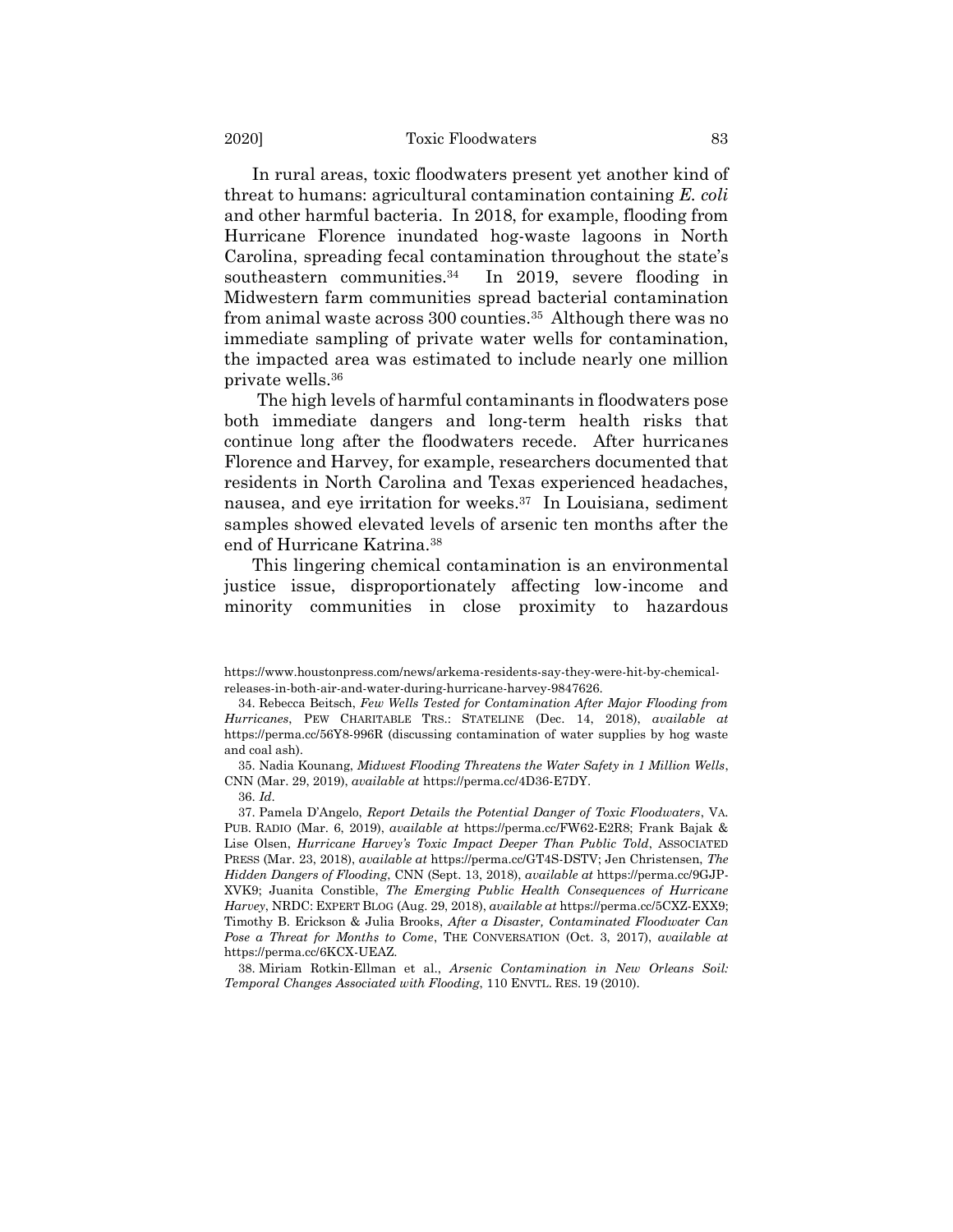<span id="page-11-0"></span>facilities.<sup>39</sup> Race is correlated with topography in many U.S. cities, with communities of color isolated in low-lying areas through exclusionary zoning and construction of public housing in unfavorable, flood-prone terrain.<sup>40</sup> This correlation was made vivid during and after Hurricane Katrina, when low-lying, African-American neighborhoods, such as the Lower Ninth Ward, were devastated by flooding.<sup>41</sup> The correlation between race and topography was confirmed in a comprehensive study by geographers that examined 146 cities in the South.<sup>42</sup> They found a "strong pattern" of statistically significant correlations between neighborhoods of color and neighborhoods at low elevation, with the pattern holding in 36% of the southern cities.<sup>43</sup> The reverse pattern, with white people in low-lying areas, was found in 17% of the cities.<sup>44</sup> Many of these cities were coastal cities in Florida and the Carolinas, where white residents dominated the pricey real estate near the beaches.<sup>45</sup>

Toxic floodwaters do not affect people equally. In addition to the important variable of topography, lack of transportation options in low-income communities makes these residents more likely to shelter during a storm rather than evacuate.<sup>46</sup> Children and the elderly also appear to be more at risk from the pollution carried by floodwaters. Children are vulnerable because they have more skin surface area per unit of body weight than adults,

39. *See* Brie Sherwin, *After the Storm: The Importance of Acknowledging Environmental Justice in Sustainable Development and Disaster Preparedness*, 29 DUKE ENVTL. L. & POL'Y F. 273, 278 (2019) (explaining that flooding after natural disasters leads to an increase in water-borne contaminants in low-income communities that are disproportionately located near industrial areas); Danny Vinik, *'People Just Give Up': Low-income Hurricane Victims Slam Federal Relief Programs*, POLITICO (May 29, 2018), *available at* https://perma.cc/EB5F-9Q8Y; Emily Badger, *Pollution is Segregated, Too*, WASH. POST (Apr. 15, 2014), *available at* https://perma.cc/HW2L-M5W5.

40. Jeff Ueland & Barney Warf, *Racialized Topographies: Altitude and Race in Southern Cities*, 96 THE GEOGRAPHICAL REV. 50, 55–56 (2006).

41. John Simerman, *New Orleans' Lower 9th Ward Is Still Reeling from Hurricane Katrina's Damage 15 Years Later*, TIMES-PICAYUNE (Aug. 29, 2020) (noting that the neighborhood was 98% Black when Katrina struck and has become a world symbol for "poverty, neglect and utter devastation").

42. Ueland & Warf, *supra* note [40.](#page-11-0)

- 43. *Id*. at 59, 73.
- 44. *Id*. at 59.
- 45. *Id*. at 62.

46.Adrian Florido, *Why Stay During a Hurricane? Because It's Not As Simple As 'Get Out'*, NPR (Oct. 18, 2018), *available at* https://perma.cc/5VCF-7DJB.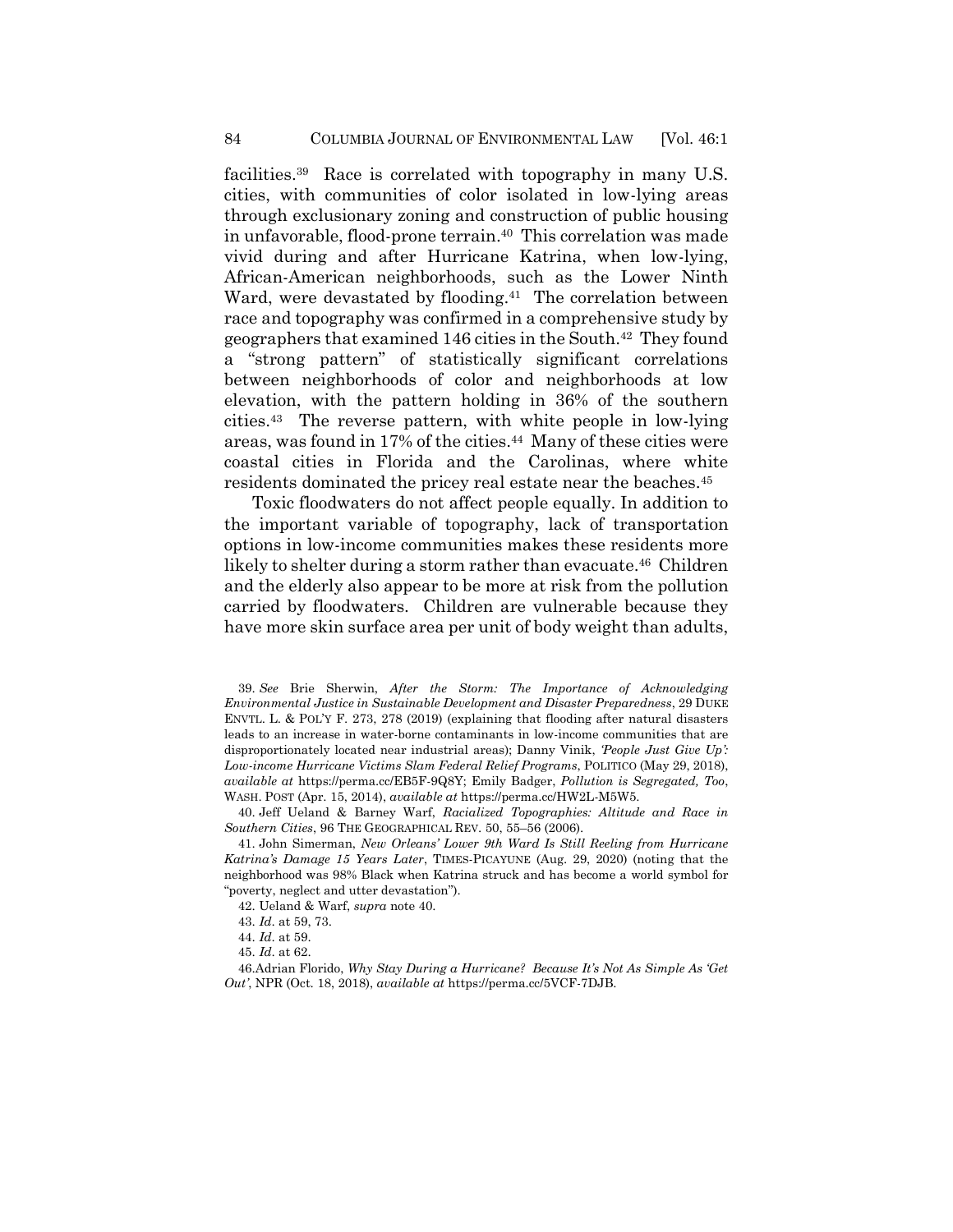and therefore face higher exposure through skin absorption.<sup>47</sup> The elderly are vulnerable because they are less likely to evacuate than other adults.<sup>48</sup>

Researchers have documented a range of illnesses linked to toxic floodwaters, including respiratory distress, gastrointestinal diseases,<sup>49</sup> and diseases of the brain, blood, and kidneys.<sup>50</sup> More research is needed, however, on the long-term health effects of toxic floodwaters. One of the challenges of identifying these effects is that researchers have difficulty sampling and testing the waters at the point of maximum human exposure, during the high water mark of a flood before the waters recede.<sup>51</sup> Further, researchers have documented that toxic floodwaters release hazardous chemicals in multiple forms over time: first through water, then via sediments, and ultimately through airborne dust, making it difficult to trace illnesses to discrete contaminants.<sup>52</sup> Compounding the complexity of studying this problem, chemicals in toxic floodwaters have synergistic effects.<sup>53</sup> That is, they act in tandem with each other and elevate health risks in communities exposed to multiple chemicals.<sup>54</sup>

47. WORLD HEALTH ORGANIZATION, SUMMARY OF PRINCIPLES FOR EVALUATING HEALTH RISKS IN CHILDREN ASSOCIATED WITH EXPOSURE TO CHEMICALS 22 (2011).

48. Vincanne Adams et al., *Aging Disaster: Mortality, Vulnerability, and Long-Term Recovery Among Katrina Survivors*, 30 MED. ANTHROPOLOGY 247, 251 (May 2011) (65% of the elderly in New Orleans lacked transportation options to evacuate before Hurricane Katrina).

49. Dell D. Saulnier et al., *No Calm After the Storm: A Systematic Review of Human Health Following Flood and Storm Disasters*, 32 PREHOSPITAL & DISASTER MED. 568, 572 (2017).

50. Erickson & Brooks, *supra* note [37.](#page-10-0)

51. Mike Martindale & Kalea Hall, *After Flood Reached Dow, Superfund Pollution Regulators Have Yet to Test Water*, DET. NEWS (May 21, 2020), *available at*  https://perma.cc/ZG28-CJXL.

52. *Hurricane Katrina: Assessing the Present Environmental Status: Hearing Before the Subcomm. on Env't and Hazardous Materials of the H. Comm. on Energy and Commerce*, 109th Cong. 88–89 (2005) (statement of Erik D. Olson, Senior Attorney, NRDC).

53. Karen A. Gottlieb, *The Environmental Setting—The Toxicity of Mixtures*, *in* 1 TOXIC TORTS PRAC. GUIDE § 3:21 (2019); Sanne H. Knudsen, *Regulating Cumulative Risk*, 101 MINN. L. REV. 2313 (2017).

54. In the aftermath of Katrina, mixtures of carcinogens and nephrotoxicants were found that could cause a range of health issues including cardiovascular, kidney, gastrointestinal, and neurological complications. Floodwater sampling showed mixtures of at least two toxic substances in more than 43% of sample locations. Mary Fox et al.,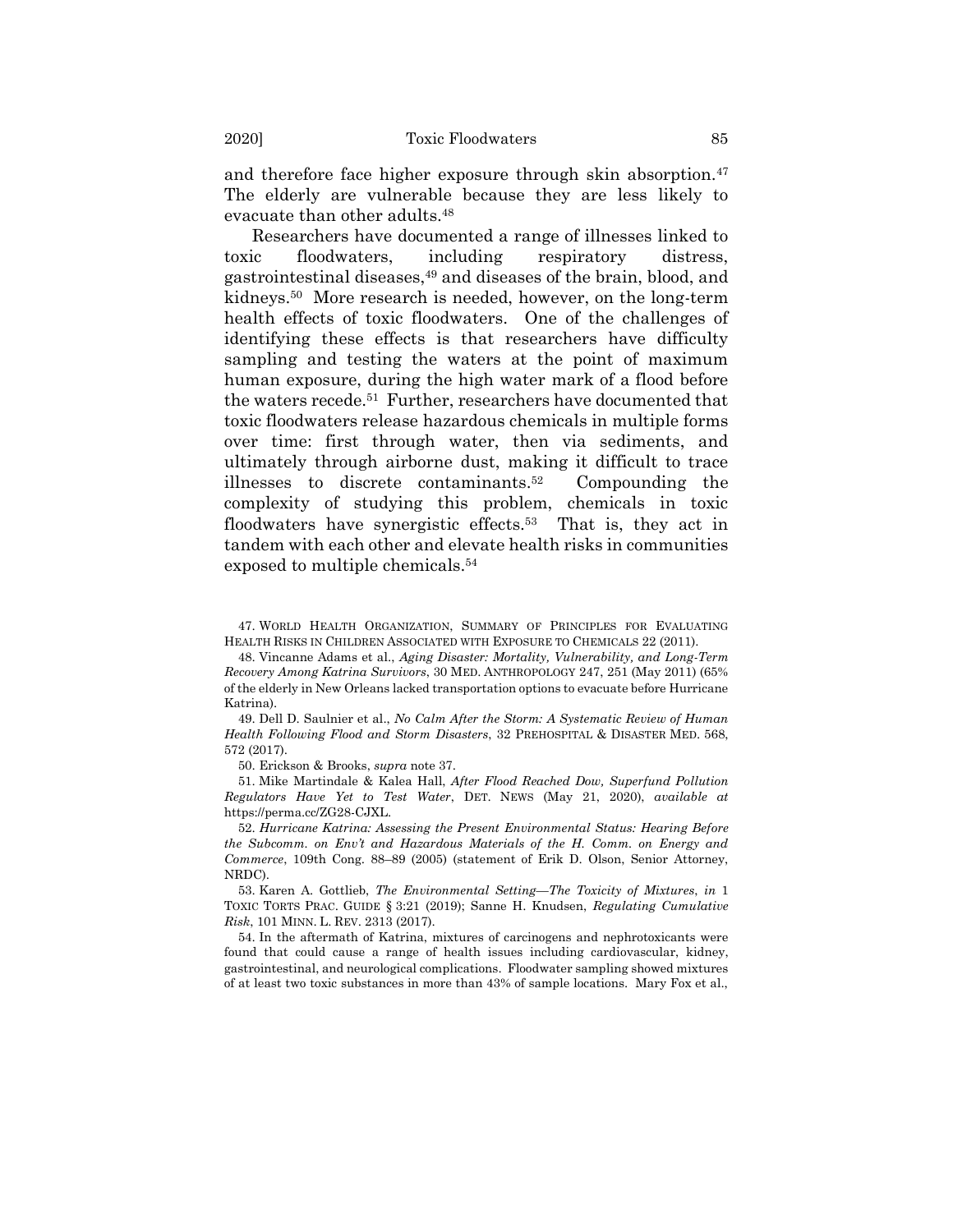#### B. Sources of Contamination

To prevent toxic floodwaters, policymakers and emergency managers need information about which facilities might pose a threat to surrounding communities. Due to lax oversight, however, there is no comprehensive inventory of vulnerable facilities. This unfortunate data gap hampers both public and private emergency planning efforts.

<span id="page-13-0"></span>Identifying such facilities involves understanding both details of the chemicals stored on site and the facility's degree of flood-exposure. The risk that a facility poses to a community depends on the volume and toxicity of substances on site, the storage conditions of those substances, the proximity of the facility to residences, and the facility's flood exposure.<sup>55</sup> Flood exposure, in turn, depends on the elevation of the facility, its proximity to water bodies, and its proximity to the ocean (which increases hurricane storm-surge exposure even if there is no water body adjacent to the facility).<sup>56</sup>

The U.S. experience with toxic floodwaters since Hurricane Katrina highlights two important points about the sources of potential contamination.

First, it is clear that the problem is not confined to the chemical industry, major manufacturers, or large facilities that might have millions of gallons of hazardous chemicals on site. Instead, nearly *any* flood-exposed facility that stores toxic chemicals, pesticides, oil, gasoline, human sewage, or animal waste is a potential source of contamination. While large industrial plants tend to get the most attention in the wake of a storm, the true risk is much broader. Policymakers, therefore, need to look beyond industry-specific or neighborhood-specific approaches to reduce the risk of chemical releases. Planning must proceed from the recognition that thousands of small facilities—from gas stations to manufacturing operations to

*Potential for Chemical Mixture Exposures and Health Risks in New Orleans Post-Hurricane Katrina*, 15 HUM. & ECOLOGICAL RISK ASSESSMENT 831, 837–839 (2009).

<sup>55.</sup> *See* NOAH SACHS & DAVID FLORES, CTR. FOR PROGRESSIVE REFORM, TOXIC FLOODWATERS: THE THREAT OF CLIMATE-DRIVEN CHEMICAL DISASTER IN VIRGINIA'S JAMES RIVER WATERSHED 11–13 (2019).

<sup>56.</sup> *Id*. at 3, 11, 13.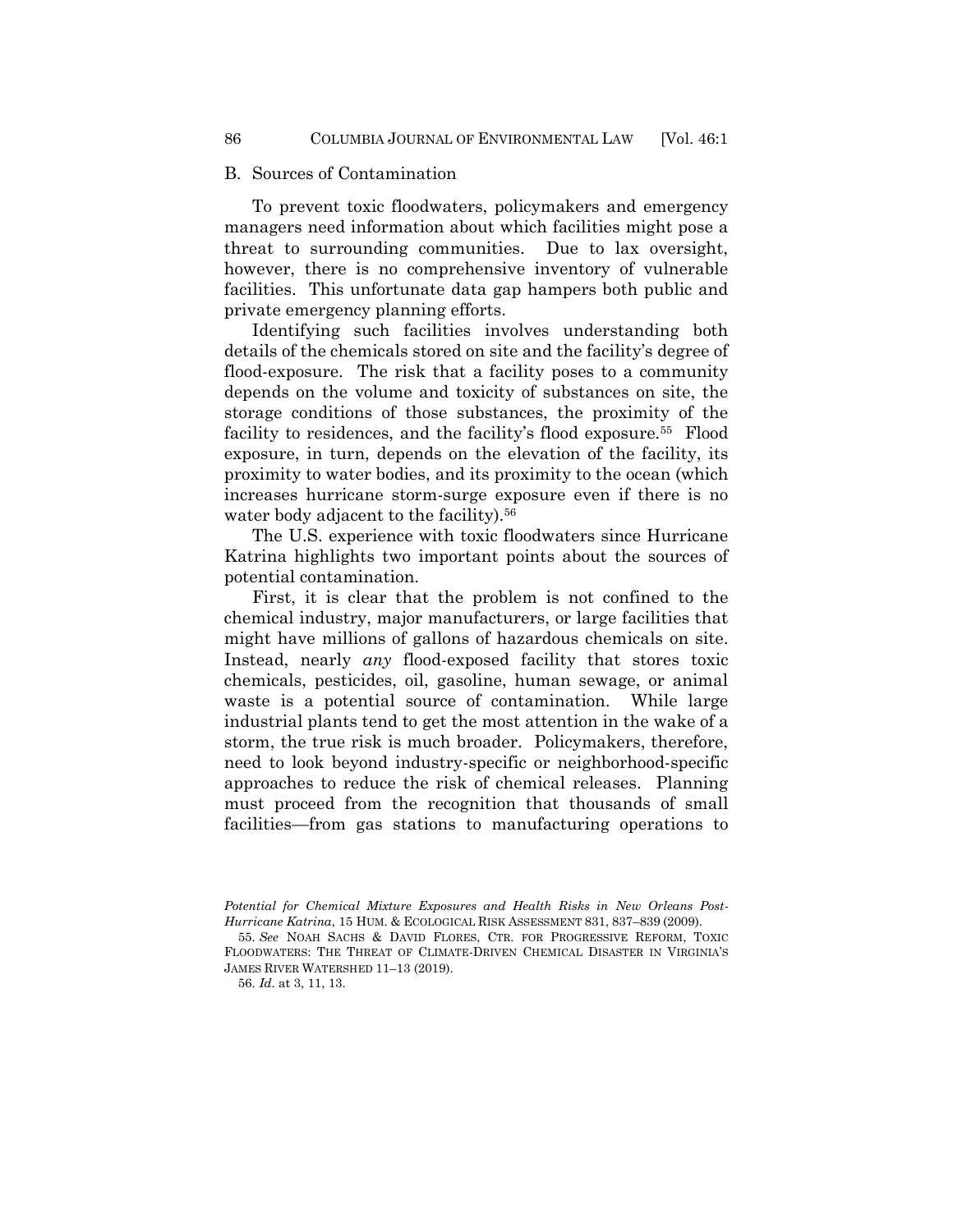metal finishing plants—may need to harden their infrastructure against flooding.

Second, an effective legal regime to address toxic floodwaters must include an inventory process to identify at-risk facilities. In the United States, we have barely begun this task. There is no comprehensive national inventory of industrial facilities that are both flood-exposed and that store hazardous substances.

Some studies have attempted to identify such facilities regionally. In 2019, for example, researchers identified more than 840 facilities in the Hampton Roads area of Virginia that are both flood-exposed and that likely store hazardous substances, based on the statutes under which they are regulated.<sup>57</sup> The study highlights that flood-exposed industrial facilities are often concentrated together and are often located in close proximity to low-income communities. For example, the study identified 164 such facilities in a single census tract in Norfolk.<sup>58</sup>

Past studies have obscured the gravity of the threat from toxic floodwaters by failing to identify the full scope of vulnerable facilities. The *New York Times*, for example, used Toxic Release Inventory (TRI) data to identify industrial facilities that have the potential to release chemicals during floods because of their elevation or location near waterways.<sup>59</sup> It found more than 2,500 such facilities across the United States and documented the potential for widespread contamination.<sup>60</sup> The study significantly understated the risk, however, because only large manufacturing operations in certain industries that use specific EPA-listed chemicals are subject to TRI reporting.<sup>61</sup> The study did not capture the risks from smaller facilities or from oil and chemical storage facilities that do not ordinarily release pollutants to the environment. Such storage facilities are not subject to TRI reporting, yet they are among the most

<sup>57.</sup> *Id*. at 19.

<sup>58.</sup> *Id*. at 14.

<sup>59.</sup> Tabuchi, *supra* note 1.

<sup>60.</sup> *Id*.

<sup>61.</sup> Facilities are subject to TRI reporting if they have ten or more employees; are in certain industries, such as mining, chemicals, or paper manufacturing; and manufacture or process more than 25,000 pounds of certain listed chemicals annually. *See* 40 C.F.R. § 372.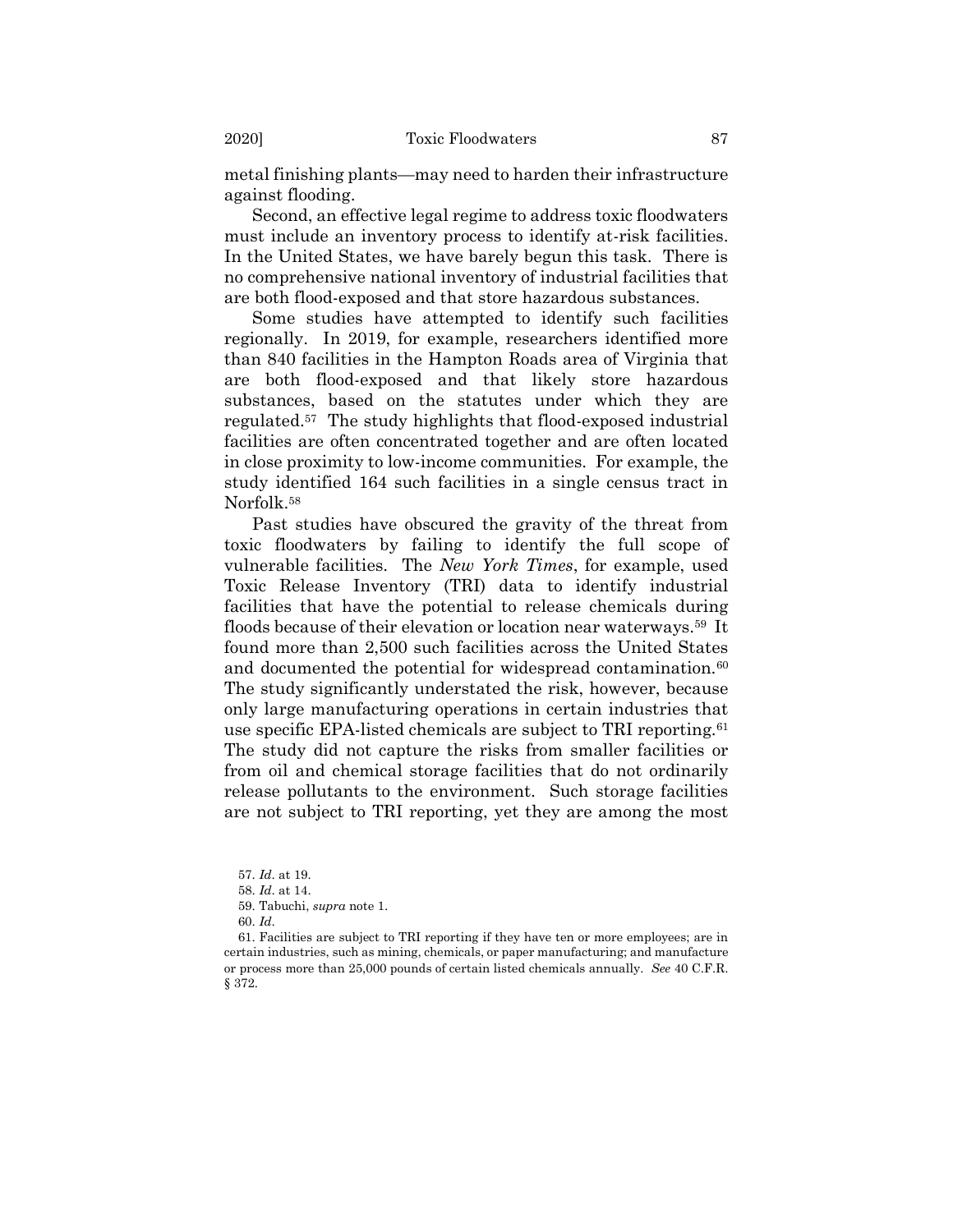worrisome facilities in terms of flood exposure because of their location along waterways and the vast volumes of hazardous liquids stored in tanks. Similarly, numerous studies have explored the impacts of floods on existing Superfund sites near the coasts.<sup>62</sup> But these studies are too narrow in scope. Superfund sites are just one component of a larger problem: there are tens of thousands of facilities that could become sources of hazardous contamination during a storm.

#### C. Climate Change as a Threat Multiplier

In addition to identifying facilities that are currently at risk of flooding, policymakers should approach the toxic floodwaters problem with a long-term planning horizon that accounts for extreme weather and climate change.<sup>63</sup> Policymakers need to understand how climate change will contribute to increased rainfall and flooding, which will put more facilities in the path of floodwaters and increase the risk that toxic contaminants will spread across communities. The legal regime to address toxic floodwaters needs to be flexible, adaptable, and resilient.

One of the core principles of climate change adaptation planning is that "stationarity is dead."<sup>64</sup> That is, policymakers cannot assume that present conditions of weather or physical infrastructure will continue, and they must build adaptability and resilience into planning scenarios. Planning for the vast climatic changes of the coming decades will require collecting huge amounts of scientific information, sharing that information with all levels of government and the private sector, and likely

64. *See* Craig, *supra* not[e 8,](#page-3-0) at 9.

<sup>62.</sup> *See, e.g.*, EPA, OFF. OF LAND & EMERGENCY MGMT., EVALUATION OF REMEDY RESILIENCE AT SUPERFUND NPL AND SAA SITES (2018); U.S. GOV'T ACCOUNTABILITY OFFICE, GAO-20-73, SUPERFUND: EPA SHOULD TAKE ADDITIONAL ACTIONS TO MANAGE RISKS FROM CLIMATE CHANGE (2019); Jason Dearen et al., *AP Finds Climate Change Risk for 327 Toxic Superfund Sites*, ASSOCIATED PRESS (Dec. 22, 2017), *available at* https://perma.cc/T3ZQ-L5ZV.

<sup>63.</sup> As of late 2020, the majority of states have no climate adaptation plans or legislation. *See* GEORGETOWN CLIMATE CTR., STATE AND LOCAL ADAPTATION PLANS, *available at* https://perma.cc/H5S9-ZSDU(last accessed Oct. 11, 2020) (reporting that seventeen states have adopted some kind of state climate adaptation plan; most adopted over a decade ago).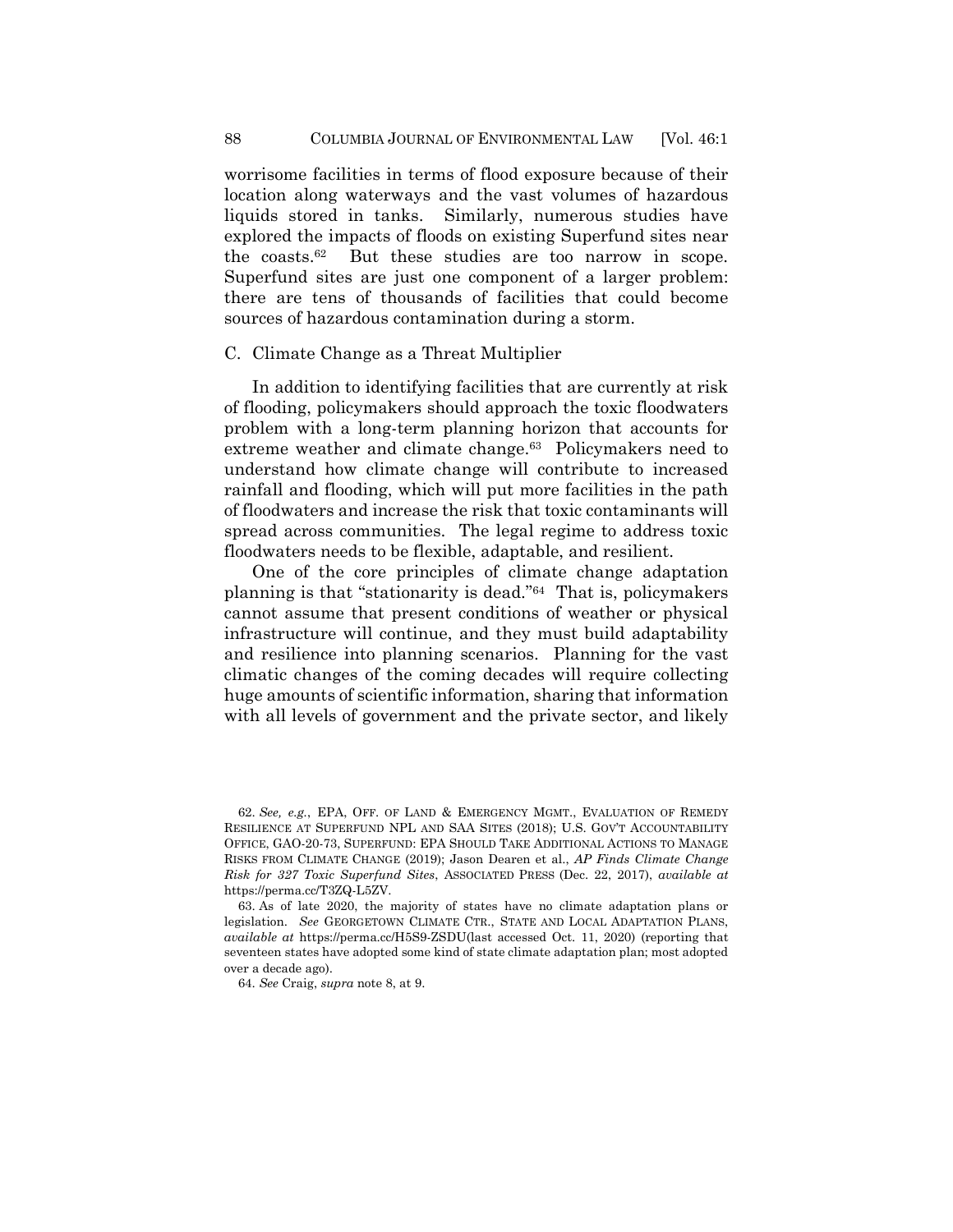spending hundreds of billions of dollars on new infrastructure investments.<sup>65</sup>

Effective adaptation planning for toxic floodwaters will need to examine two distinct stages of the threat. In the first stage, which will unfold between now and mid-century, climate change will lead to widespread flooding through hurricane storm surge and heavy rainfall events unrelated to hurricanes.<sup>66</sup> In the second stage, after mid-century, rising seas will permanently submerge some coastal industrial areas, creating contamination zones and forcing population retreat.

#### <span id="page-16-0"></span>1. Near-term Climate Change Impacts

<span id="page-16-1"></span>In the near-term, climate change will increase the threat of toxic floodwaters by producing more rainfall and more frequent hurricanes compared to 20th-century averages. According to federal government scientists, the number of Category 4 and Category 5 hurricanes in the North Atlantic is expected to increase by 50% compared to last century, with a 20% increase in average rainfall volume from each hurricane.<sup>67</sup> Storm surge flood levels will increase,<sup>68</sup> and storm surge will travel farther inland.<sup>69</sup> All of these changes will put more industrial facilities in the path of flooding. More flooding will in turn lead to more toxic chemical releases because the mechanisms that industry uses to avoid chemical releases, such as steel storage tanks, secondary containment, and temperature control devices, can fail or corrode when inundated.<sup>70</sup>

70. SACHS & FLORES, *supra* not[e 55,](#page-13-0) at 9.

<sup>65.</sup> *Id*.

<sup>66.</sup> *See* REIDMILLER ET AL., U.S. GLOB. CHANGE RESEARCH PROGRAM, *Summary Findings, in* FOURTH NATIONAL CLIMATE ASSESSMENT, VOL. II: IMPACTS, RISKS, AND ADAPTATION IN THE UNITED STATES 30 (2018) [hereinafter FOURTH NATIONAL CLIMATE ASSESSMENT VOL. II].

<sup>67.</sup> Kevin Walsh et al., *Tropical Cyclones and Climate Change*, 7 WIRES CLIMATE CHANGE 65–89 (2016).

<sup>68.</sup> Ning Lin et al., *Physically Based Assessment of Hurricane Surge Threat Under Climate Change*, 2 NATURE CLIMATE CHANGE 462, 462–467 (2012).

<sup>69.</sup> Lynne Carter et al., *Southeast*, *in* FOURTH NATIONAL CLIMATE ASSESSMENT VOL. II at 744, *available at* https://perma.cc/ZN62-P6VT. Brad Plumer, *Rising Seas Could Menace Millions Beyond Shorelines, Study Says*, N.Y. TIMES (July 30, 2020), *available at* https://perma.cc/JRH2-SBJV (discussing study that found that only one-third of future coastal flooding risk came from rising sea itself, while two-thirds of the risk came from a likely increase in extreme high tides, storm surge, and breaking waves).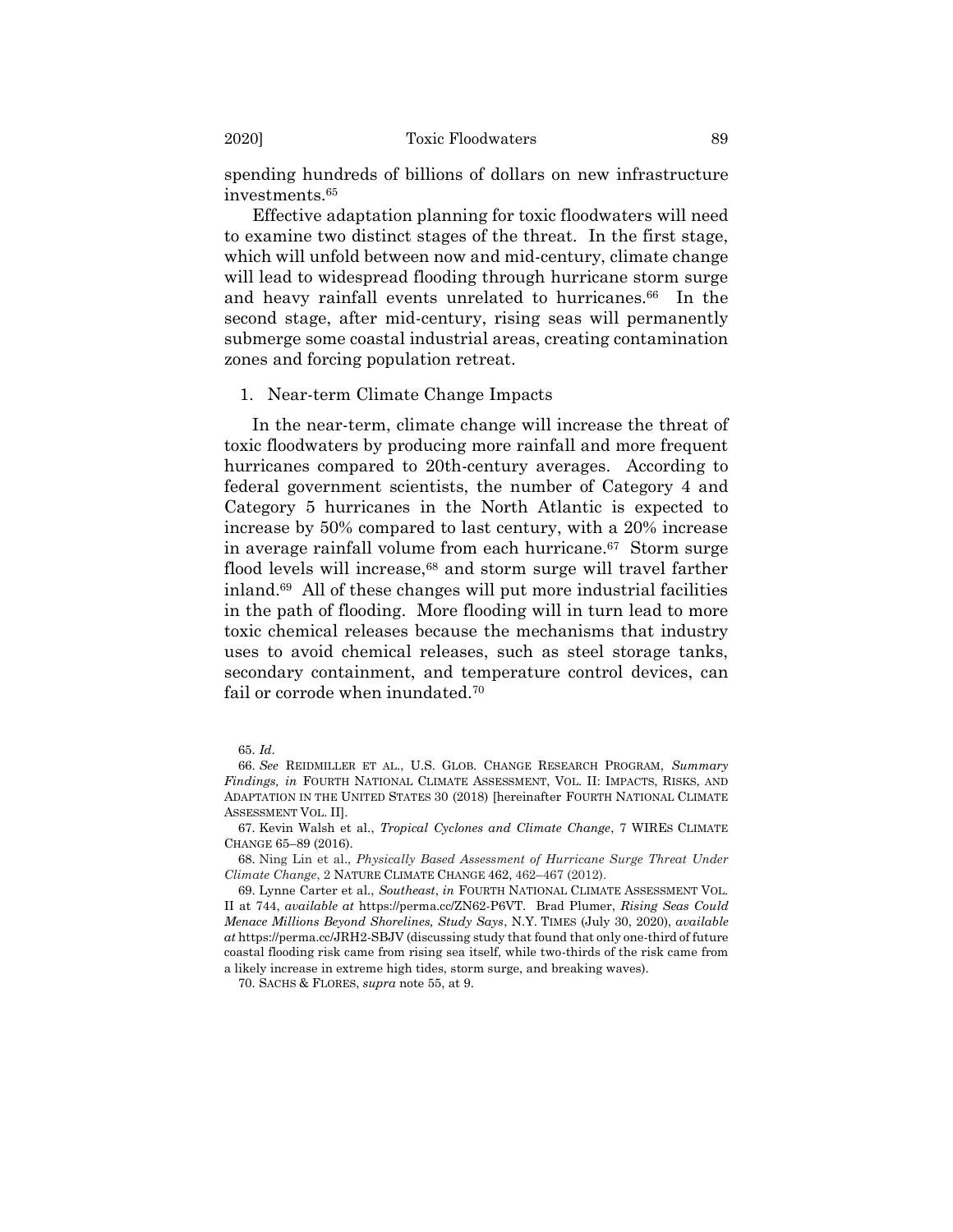Inland areas are not immune from the danger. Warmer air holds more moisture, creating conditions for torrential rainfall far away from the coasts, massive inland flooding, and dam breaches. <sup>71</sup> Scientists predict heavier rainfall for most of the United States in the coming decades.<sup>72</sup> In the southeast, for example, scientists predict that, by 2100, the number of heavy rainfall incidents will double compared to the historic average, and the volume of rainfall during these events will increase by 21%.<sup>73</sup>

The devastating floods in Iowa and Nebraska in the spring of 2019 are an example of toxic contamination spread by heavy inland precipitation. In the year preceding the floods, Iowa experienced 50.73 inches of precipitation, the wettest twelvemonth period ever recorded there.<sup>74</sup> Rivers, already running high due to the intense rain, were further fed by rapid snowmelt caused by warm temperatures.<sup>75</sup> The flood damage was estimated at \$2 billion in Iowa and over \$1.3 billion in Nebraska.<sup>76</sup>

71. For many major American cities, the past decade has been the wettest decade since rainfall records began in the nineteenth century. *See* Azi Paybarah, *Yes, The Weather Has Been Crazy Rainy*, N.Y. TIMES (Jan. 3, 2019), *available at* https://perma.cc/T6AD-ZZZT (noting 2018 as New York City's fourth wettest year on record); *Houston's Annual Top 10 List*, NAT'L WEATHER SERV. & NAT'L OCEANIC AND ATMOSPHERIC ADMIN., *available at* https://perma.cc/AXS9-CDM6 (noting 2017 as Houston's wettest year on record); Jennifer Larino, *A Look Back at the 20 Rainiest Years in New Orleans History*, TIMES-PICAYUNE (Jan. 12, 2018), [https://www.nola.com/news/weather/a](https://www.nola.com/news/weather/)rticle\_

7da3a9a4-fe30-5a45-97ba-3d2abc87ba75.html (reporting that five of the top twenty rainiest years on record in New Orleans occurred between 2007 and 2017).

72. Katherine Hayhoe et al., *Our Changing Climate*, *in* FOURTH NATIONAL CLIMATE ASSESSMENT VOL. II, *supra* note [66,](#page-16-0) at 88, https://perma.cc/5RUS-UYL5.

73. Carter et al., *supra* not[e 69,](#page-16-1) at 762.

74. Gage Miskimen, *It's a Record: Iowa Has Wettest 12-month Period Since Official Records Began in 1895*, DES MOINES REG. (June 14, 2019), *available at*  https://perma.cc/E5M7-AB2D.

75. Sam Bloch, *Historic Flood Losses Faced by Nebraska Farmers "Will Impact Food on Your Table"*, THE COUNTER (Mar. 19, 2019), *available at* https://perma.cc/ET2M-KEFP; Mitch Smith et al., *'It's Probably over for Us': Record Flooding Pummels Midwest When Farmers Can Least Afford It*, N.Y. TIMES (Mar. 18, 2019), *available at*  https://perma.cc/X4U3-HU2K.

76. Donnelle Eller, *Farm Losses Drive Iowa's Flood Damage to \$2 Billion, Farm Bureau Economists Estimate*, DES MOINES REG. (Apr. 3 2019), https://perma.cc/WU67- KRFP; Matthew S. Schwartz, *Nebraska Faces over \$1.3 Billion in Flood Loss*, NPR (Mar. 21, 2019), https://perma.cc/5G23-JSJC.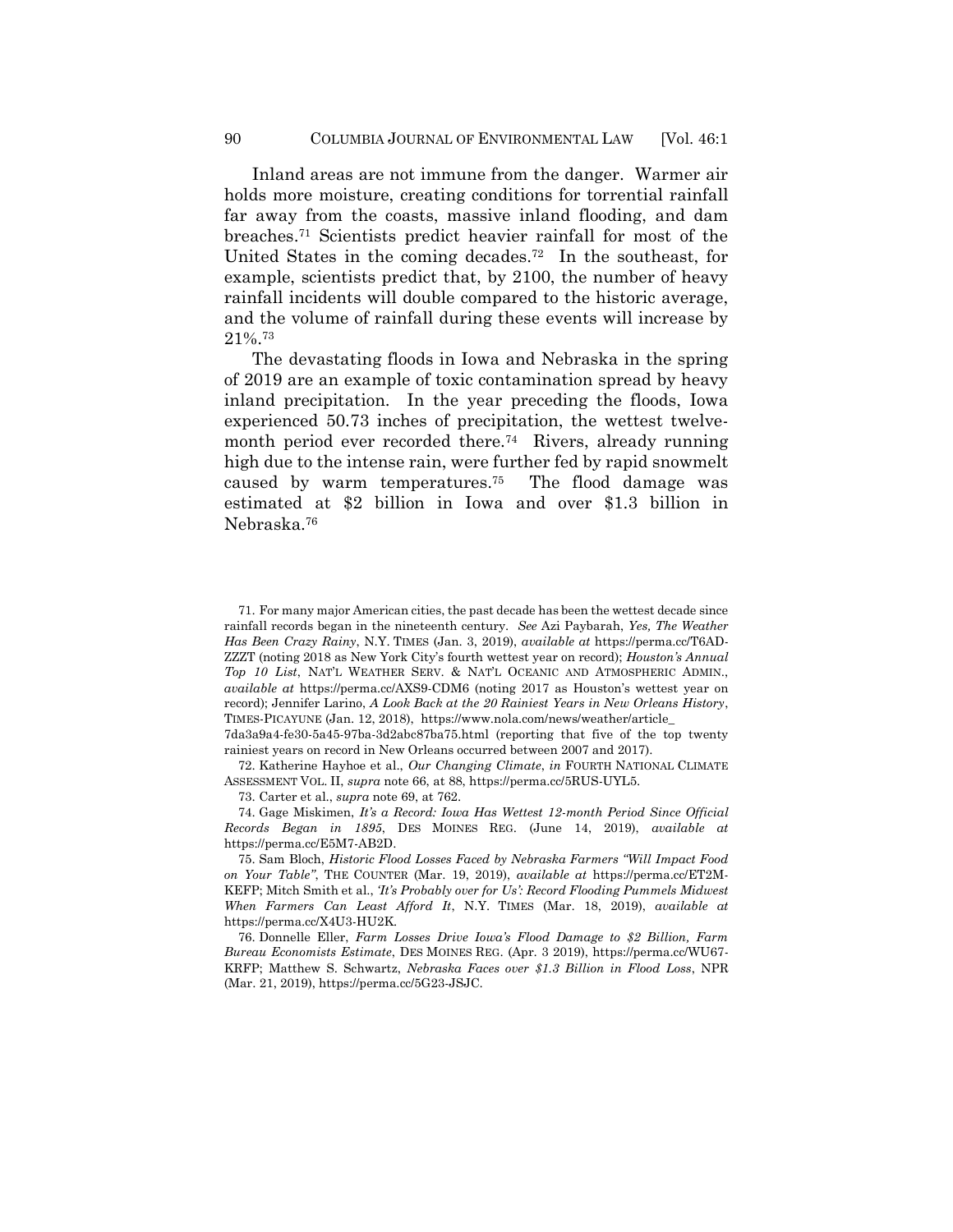#### 2. Long-term Climate Change Impacts

Around mid-century, the toxic floodwaters threat in the United States will become far more serious. Wetter weather and intense hurricanes will remain major problems, but the new challenge will be the permanent inundation of coastal areas by rising seas.

<span id="page-18-0"></span>The U.S. Global Climate Change Research Program, created by Congress to report on climate science and inform federal policy, projects that global average sea levels will rise anywhere from 0.3 meters to 2.5 meters by 2100.<sup>77</sup> The mid-range estimate (1.5 meters by 2100) is a useful estimate for planning purposes because the estimated chance of exceeding it is less than 5%.<sup>78</sup> In the United States, 1.5 meters of sea level rise would put hundreds of oil terminals, refineries, and sewage treatment plants under water and would submerge large sections of lowlying cities like New York, Washington, Boston, and Miami.<sup>79</sup> The Global Climate Change Research Program also estimates that nearly the entire U.S. coastline, with the exception of Alaska, will experience sea level rise greater than the global average.<sup>80</sup>

Sea level rise is both an environmental threat and among the biggest long-term threats to the economy of the United States.<sup>81</sup> More than half of the U.S. population lives in coastal counties, and those counties generate 58% of U.S. GDP.<sup>82</sup> As sea levels rise, water will inundate industrial zones, contaminate potable water supplies, and push hurricane-related storm surge farther

77. WILLIAM V. SWEET ET AL., NAT'L OCEANOGRAPHIC & ATMOSPHERIC ADMIN., GLOBAL AND REGIONAL SEA LEVEL RISE SCENARIOS FOR THE UNITED STATES 14 (2017), *available at* https://perma.cc/V8QJ-ADEL.

78. *Id*. at 22.

79. Leslie-Ann L. Dupigny-Giroux et al., *Northeast*, *in* FOURTH NATIONAL CLIMATE ASSESSMENT VOL. II, *supra* note [66,](#page-16-0) at 694–695, *available at* https://perma.cc/3ECQ-WZJ2; Elizabeth Fleming et al., *Coastal Effects*, *in* FOURTH NATIONAL CLIMATE ASSESSMENT VOL. II, *supra* note [66,](#page-16-0) at 329–331 (2018), *available at*  https://perma.cc/ZJ93-ZUKC.

80. SWEET ET AL., *supra* note [77,](#page-18-0) at 30.

81. *Sea Level Rise to Cause Major Economic Impact in the Absence of Further Climate Action*, Science Daily (Jan. 27, 2020), *available at* https://perma.cc/A7BA-SS8V.

82. DARYA MONOVI, CTR. FOR PROGRESSIVE REFORM, PUBLIC HEALTH RISKS AND VULNERABILITY TO CHEMICAL SPILLS TRIGGERED BY EXTREME WEATHER (2020), *available at* https://perma.cc/N4QA-YYK9.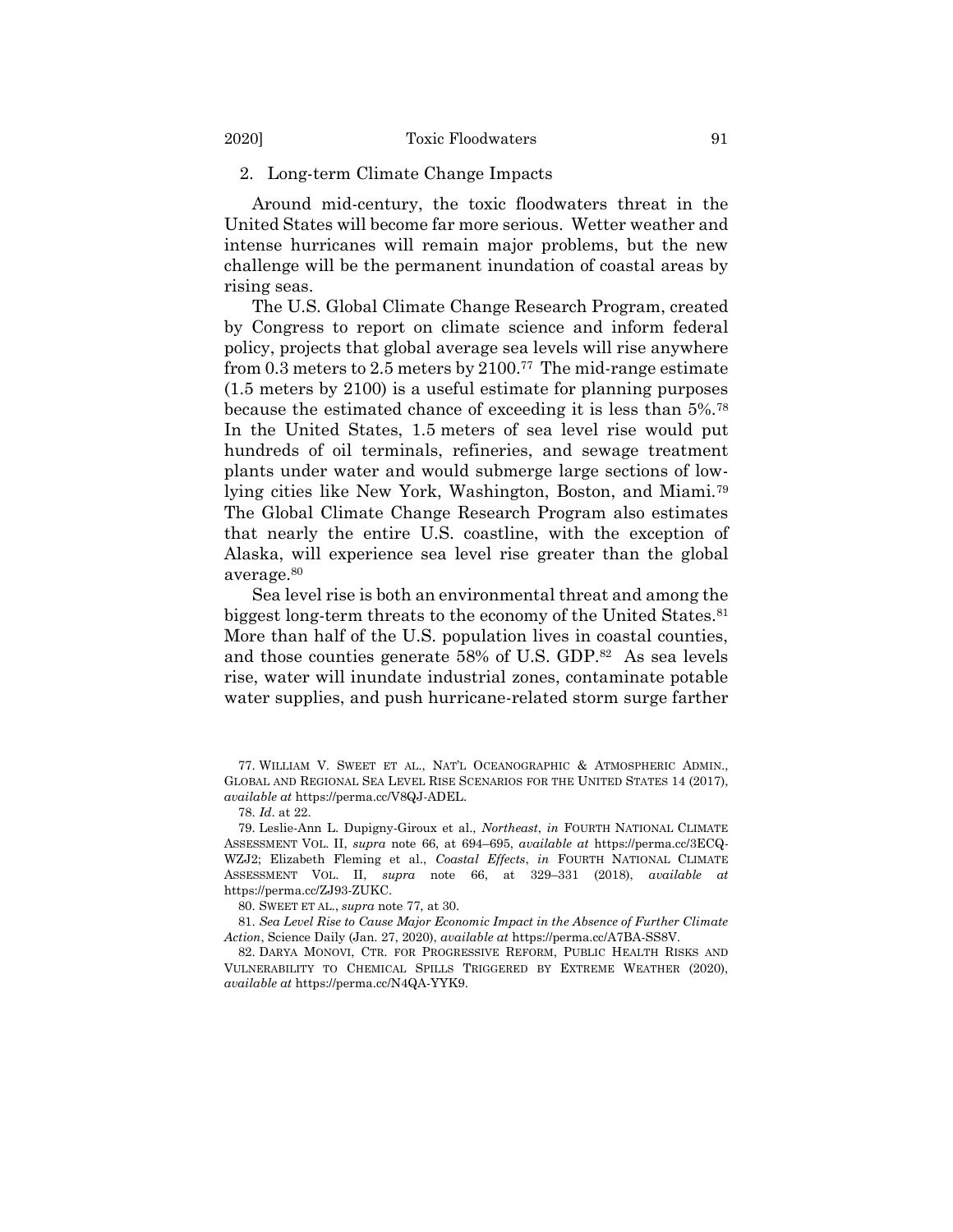inland.<sup>83</sup> Sea level rise is a threat to power plants, manufacturing facilities, and refineries, as well as to municipal drinking water and the sanitary infrastructure that cities have built up over 100 years to remove waste and sewage.<sup>84</sup>

The United States will not have to wait until the end of the century before coastal infrastructure is submerged. By 2050 within the timespan of a typical 30-year residential mortgage researchers project that global sea levels could rise a halfmeter.<sup>85</sup> Studies of over a dozen large U.S. cities, prepared by the Virginia Institute of Marine Science, confirm the projection of a half-meter of sea level rise by 2050.<sup>86</sup> Such an increase would likely flood thousands of facilities that store hazardous substances. Yet most cities have not even begun to examine how to protect industrial infrastructure—and nearby communities from this risk.<sup>87</sup>

#### 3. Climate Change and the End of Stationarity

In identifying the industrial operations most at risk, policymakers should adhere to the "stationarity is dead" principle by projecting weather conditions as they will change over decades rather than relying on past weather records.<sup>88</sup> Facilities that have never flooded in the past may pose a grave danger of toxic releases in the future because of changing weather patterns and increased rainfall.

Unfortunately, FEMA flood-plain maps, which remain one of the major planning tools used to guide real estate development, still reflect stationarity. Created from past weather records, FEMA flood-plain maps do not reflect projections of future flooding due to climate change, yet these maps are used for

84. *Id*.

85. SWEET ET AL., *supra* note [77,](#page-18-0) at 23 tbl.5.

86. *U.S. Sea Level Rise Report Cards*, VA. INST. MARINE SCI., *available at*  https://perma.cc/DH88-NBXV.

87. *See* Dahl, *supra* note [5;](#page-2-1) Xinyu Fu et al., *Adaptation Planning for Sea Level Rise*, 60 J. ENVTL. PLANNING & MGMT. 249, 253–256 (2017).

88. Southeast Texas, for example, has experienced four 500-year flood events since 2014 (a 500-year flood event is one with a 1-in-500 chance of occurring in any year). Erica Grieder, *Judge's Ruling in Harvey Flooding Case Holds Message for Government*, HOUS. CHRON. (Dec. 21, 2019), [https://www.houstonchronicle.com/news/columnists/g](https://www.houstonchronicle.com/‌news/columnists/)rieder/ article/Judge-s-ruling-in-Harvey-flooding-case-holds-14923326.php.

<sup>83.</sup> *See* JEFF GOODELL, THE WATER WILL COME: RISING SEAS, SINKING CITIES, AND THE REMAKING OF THE CIVILIZED WORLD (2017).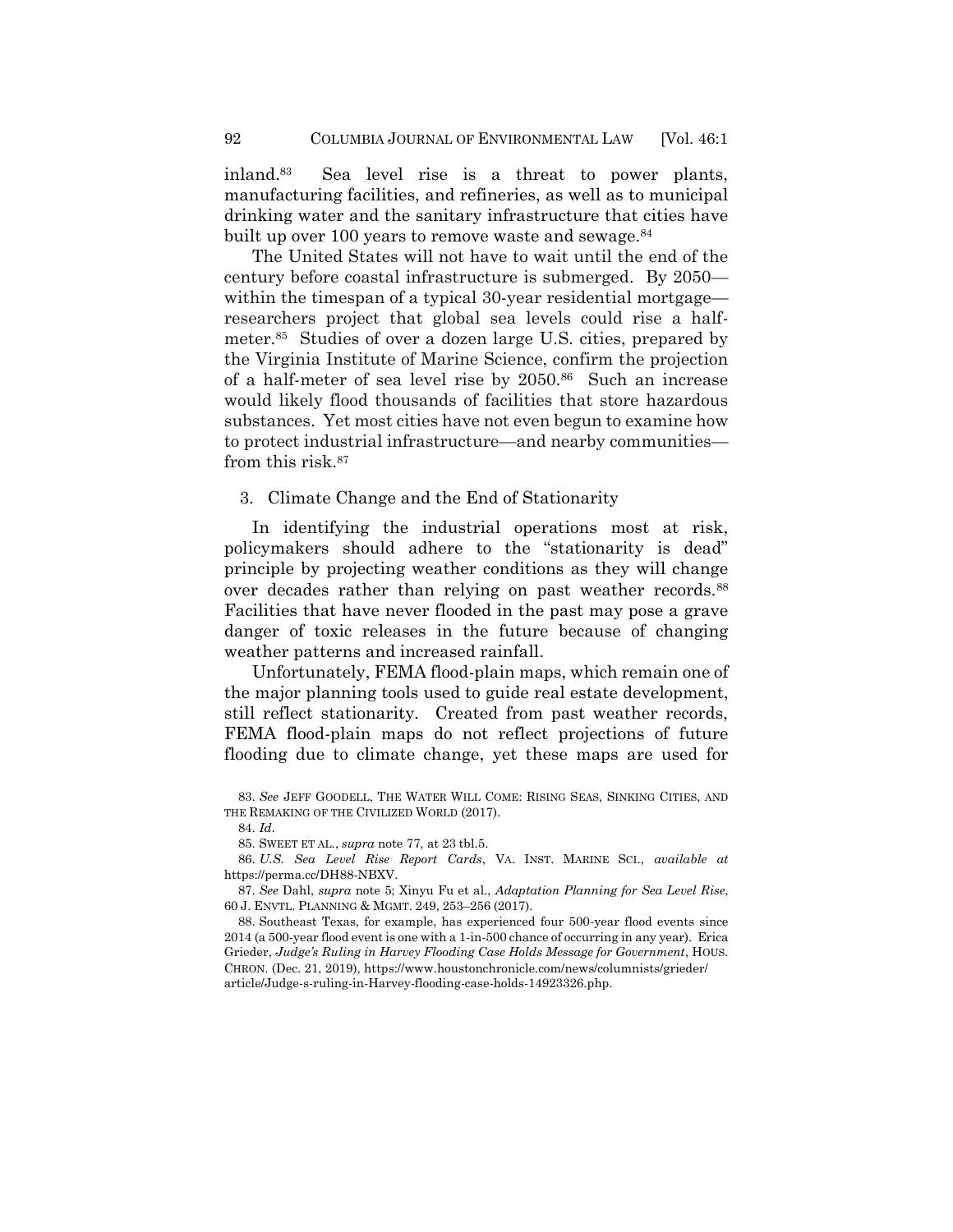everything from zoning plans to building inspections to insurance-rate determinations.<sup>89</sup> With storms dropping more rain in shorter timespans, however, climate scientists now widely believe that these maps do not accurately depict flood risk.<sup>90</sup> According to one federal study, while FEMA flood maps depict about 13 million Americans living in 100-year flood plains, the true number is 40.8 million and is projected to rise to over 60 million by 2050 with current population growth trends.  $91$ 

The flaws in FEMA flood-plain maps have serious consequences. Because of the shortcomings of these maps, managers of facilities that store hazardous substances may not be aware that their facilities are vulnerable to floods. They may not take any precautions, such as elevating hazardous substances or building secondary containment for chemical storage tanks, because they do not realize that the facilities they manage are located in a flood zone. Correspondingly, nearby communities are left in the dark about the true nature of their contamination risk. Policymakers, insurers, and facility managers should not rely solely on FEMA flood maps to determine vulnerability; they need to supplement the FEMA maps with more accurate elevation and weather data that incorporates future projections for rainfall and sea level rise. By relying on FEMA maps, we are driving forward through the climate crisis while looking in the rearview mirror.

91. Oliver E.J. Wing et al., *Estimates of Present and Future Flood Risk in the Conterminous United States*, 13 ENVTL. RES. LETTERS 034023, 2018, at 1, 3 fig.2.

<sup>89.</sup> *Technical Fact Sheet No. 1.3.: Using a Digital Flood Insurance Rate Map (DFIRM)* 1, 2, *in* FED. EMERGENCY MGMT. AGENCY, FEMA P-499, HOME BUILDER'S GUIDE TO COASTAL CONSTRUCTION TECHNICAL FACT SHEET SERIES (Dec. 2010) (noting that FEMA flood maps are used for "community planning, zoning, and building inspection programs that require specific structure design and new construction in high-hazard coastal floodplains."). *See also* Evan Isaacson, *Stormwater Infrastructure and Management: Unsafe for Human Contact* 57, *in* CTR. FOR PROGRESSIVE REFORM, FROM SURVIVING TO THRIVING: EQUITY IN DISASTER PLANNING AND RECOVERY 57, 57–64 (2018) (discussing flaws in FEMA flood plain designations around Houston).

<sup>90.</sup> U.S. DEP'T OF HOMELAND SECURITY, OFF. OF THE INSPECTOR GEN., OIG-17-110, FEMA NEEDS TO IMPROVE MANAGEMENT OF ITS MAPPING PROGRAMS (2017) (describing FEMA's mismanagement and lack of oversight resulting in inadequate or outdated flood mapping); Michael Keller et al., *Outdated and Unreliable: FEMA's Faulty Flood Maps Put Homeowners at Risk*, BLOOMBERG (Oct. 6, 2017), https://perma.cc/A3P4-GRW6 (noting that FEMA's floodplain maps do not account for factors such as rapid rain accumulation, climate change, or unexpected population growth).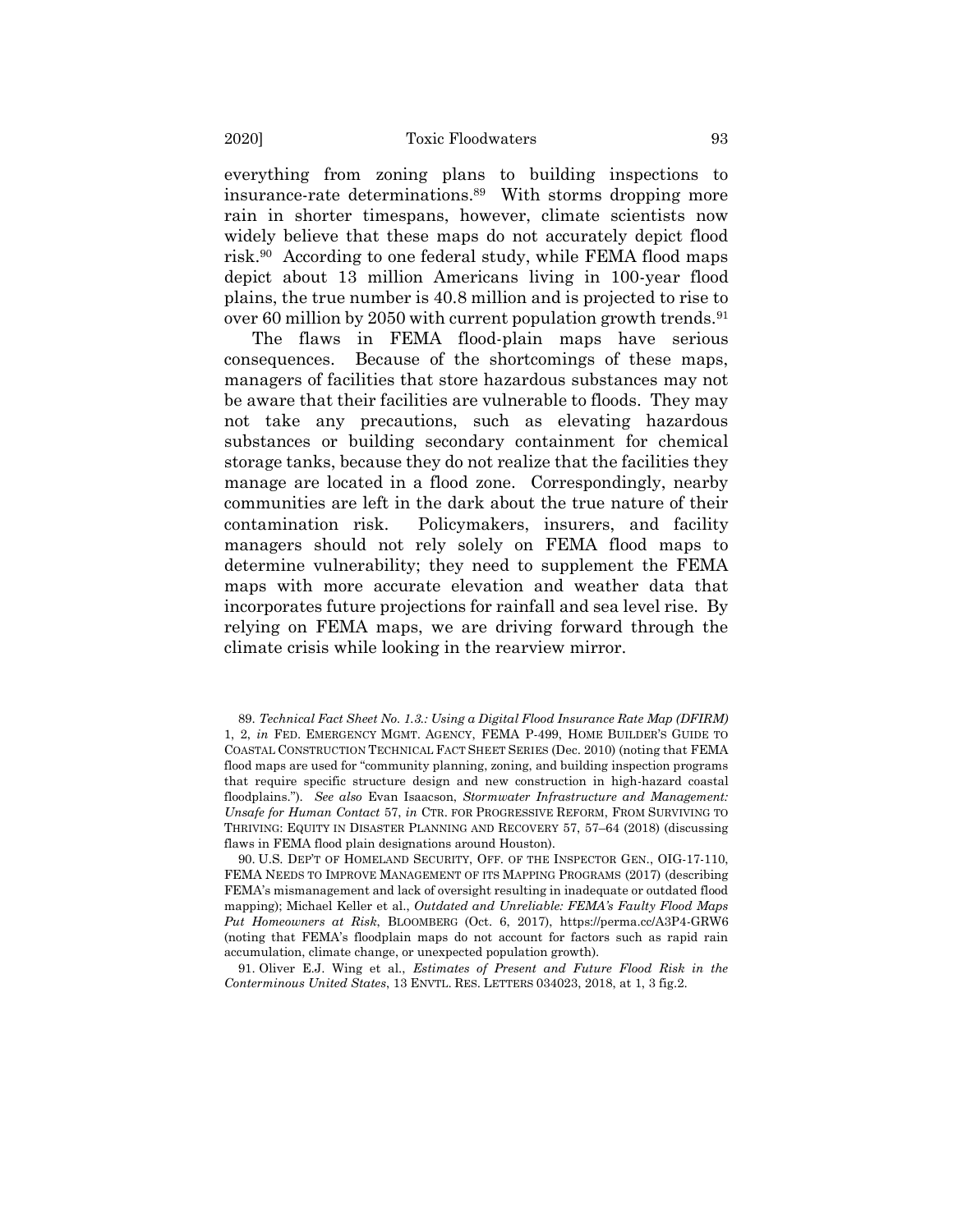To be sure, toxic contamination is not the only impact for which policymakers need to prepare as the oceans rise. They must also adopt plans and policies for evacuating communities, replacing housing, protecting people during blackouts, safeguarding the electric grid, and managing the retreat of communities from the coasts. It is useful to situate prevention strategies for toxic floodwaters in the context of these broader challenges of adapting to rising seas. As Alex Camacho has noted, climate change adaptation policy can either aim at altering the environment to minimize adverse effects of climate change (such as constructing sea walls to protect against hurricanes) or at altering the way private actors interact with the environment (such as requiring the elevation of critical utilities within buildings).<sup>92</sup> The most promising strategies for preventing toxic floodwaters fall into the latter category. By altering the incentives and requirements for industrial operators, policymakers can mitigate risk "inside the fenceline"; that is, they can reduce the risk that toxic chemicals stored inside industrial facilities will escape when extreme weather strikes.

# III. RESPONSES TO TOXIC FLOODWATERS THROUGH PRIVATE AND PUBLIC LAW

Despite repeated toxic floodwater disasters that have affected multiple states and millions of Americans, prevention of toxic floodwaters has largely been left to ad hoc private sector decision making. Some observers see this as a good thing: scholars and industry executives have argued that firms have a financial incentive to maintain control of their chemical inventory and prevent releases, so new forms of ex ante government regulation are unnecessary to prevent toxic floodwaters. In this view, firms are sufficiently motivated to take safety precautions through economic incentives and liability exposure for any chemical releases. Many

<sup>92.</sup> Alejandro E. Camacho, *Adapting Governance to Climate Change: Managing Uncertainty Through a Learning Infrastructure*, 59 EMORY L.J. 1, 21–22 (2009).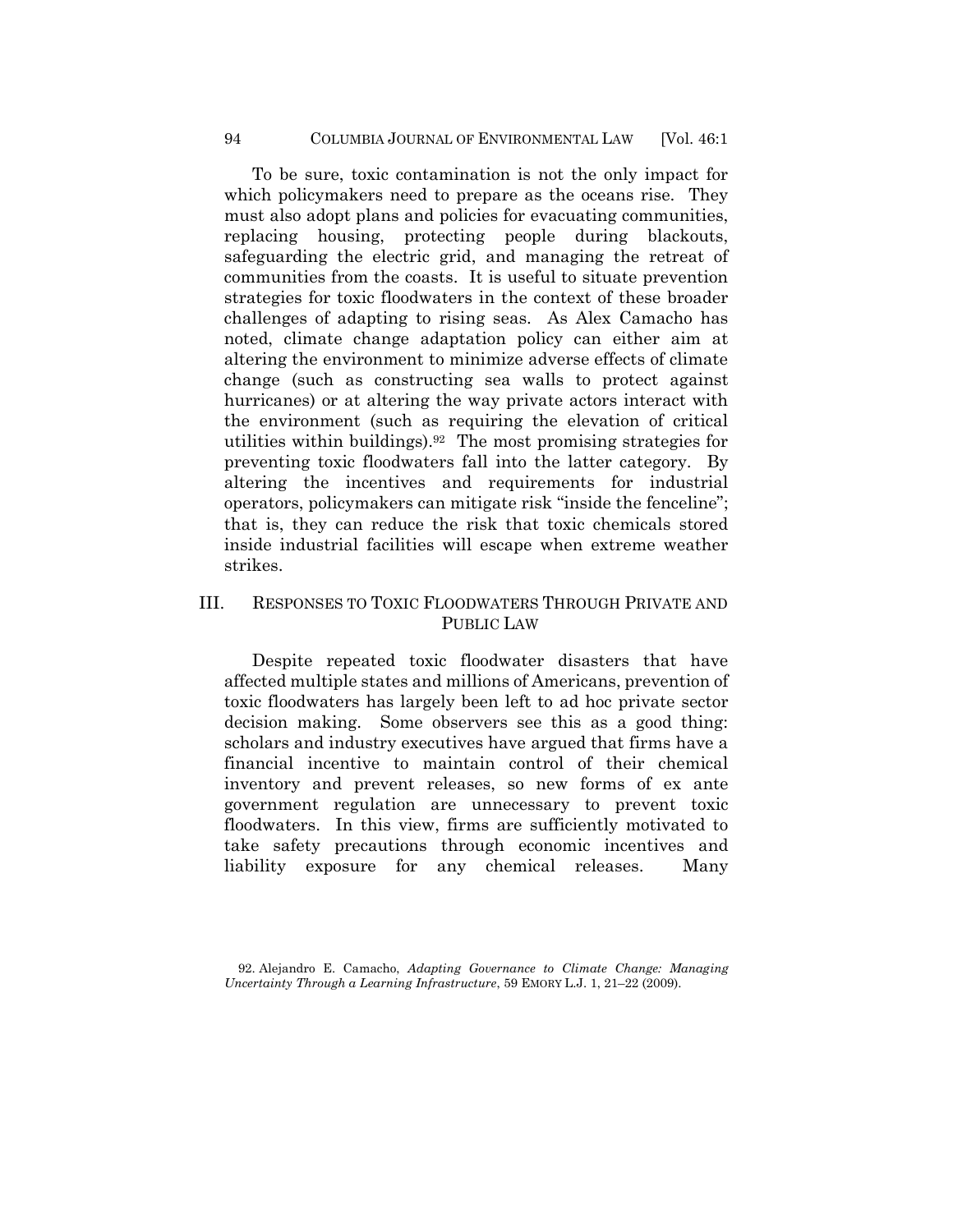environmental groups, in contrast, are calling for increased federal oversight of industrial facilities to manage flood risks.<sup>93</sup>

This argument over how to address toxic floodwaters is, at its core, an argument over the relative merits of private law and public law in responding to a growing threat to public health.

The private law approach relies on the incentive of firms to limit tort liability, maintain control over valuable chemical inventory, and reduce premiums for liability insurance. The private law approach modifies behavior in a decentralized way by exposing firms to potential damage claims after a storm hits if they do not reasonably contain hazardous chemicals.

Under a public law approach, in contrast, public agencies would set regulatory standards for flood-exposed facilities and enforce those standards through inspections, facility registration, spill-prevention planning, and fines. The public law approach modifies behavior of firms in a more direct way, through enforcing compliance with regulatory standards and requiring vulnerable firms to take precautionary measures before any release of chemicals occurs.

In this Part, I explore this crucial question of whether toxic floodwaters can be addressed adequately through continued reliance on private law and private incentives, or whether the problem instead needs to be addressed through a new regulatory regime. In the comparative analysis that follows, I draw heavily on Steve Shavell's classic article, *Liability for Harm Versus Regulation of Safety*. 94 Shavell's article provides a broad framework for risk assessment and decision-making in diverse fields from medicine to pesticides to air pollution. Here, it provides useful guidance for designing the optimal legal regime for toxic floodwaters.

#### A. The Choice of Legal Regimes

The choice of the optimal legal regime to manage a health or safety risk depends on the characteristics of the risk. According to Shavell, there are four factors that determine the optimal approach: the knowledge gap between firms and regulators, the

<sup>93.</sup> ENV'T. TEX., *supra* note [28;](#page-9-0) CTR. FOR PROGRESSIVE REFORM, *supra* note [10;](#page-3-1) SACHS & FLORES, *supra* not[e 55.](#page-13-0) 

<sup>94.</sup> Shavell, *supra* not[e 13.](#page-4-0)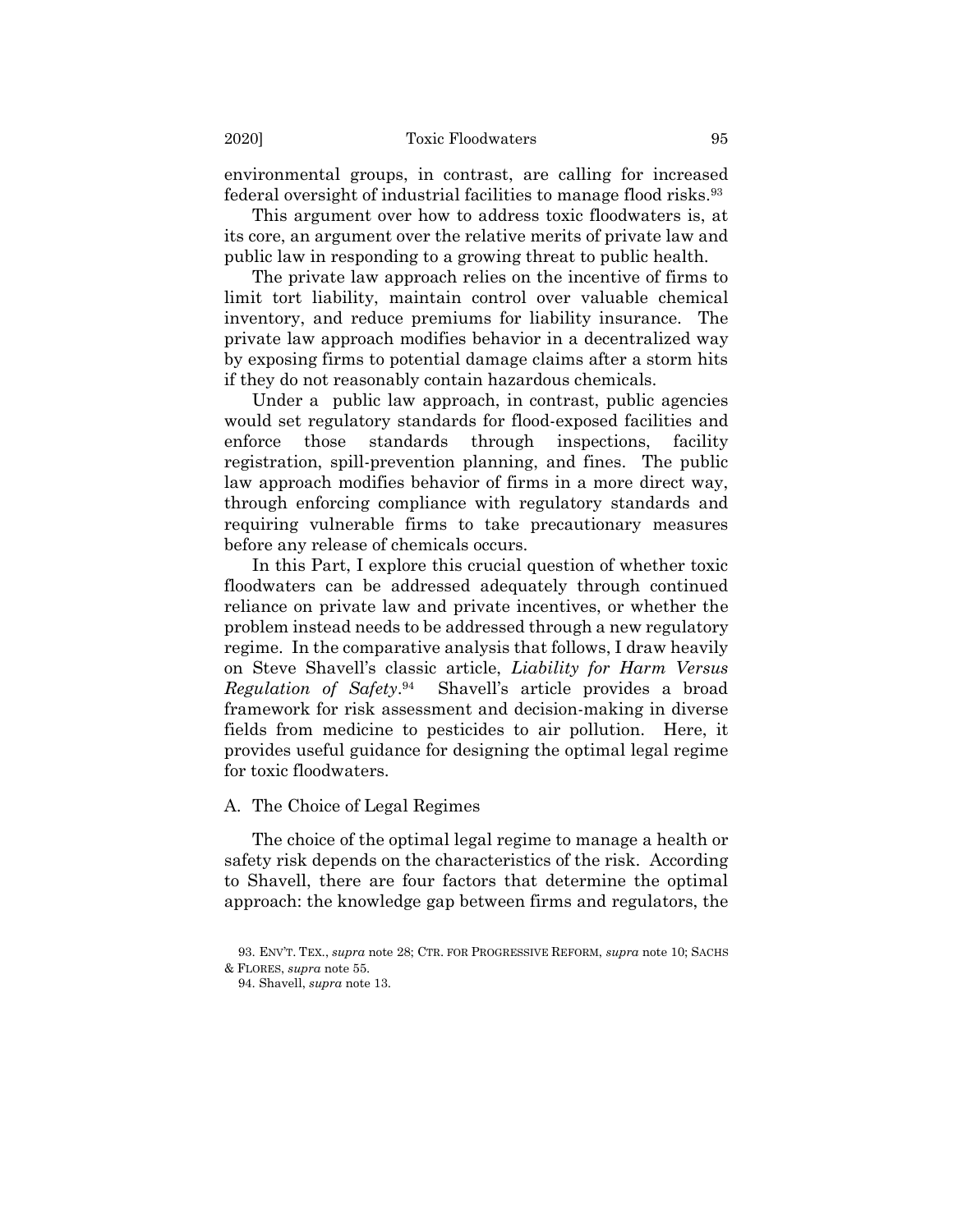risk-producing party's ability to financially cover any damage claims, the likelihood that firms may not face the threat of suit for harm done, and the relative administrative costs of relying on private law or public law.<sup>95</sup>

The first factor identified by Shavell is the difference between the level of knowledge about the nature or degree of risk possessed by private parties compared to regulatory authorities.<sup>96</sup> Where crucial information about the nature or degree of risk is in the hands of private actors, private law is preferable. As an example, Shavell discusses the risk posed by chopping down a tree, where the activity poses some risk that the tree or branches will fall on neighboring property.<sup>97</sup> In that situation, the property owners can observe the nature of the risk far more readily than a government agency, which lacks the personnel to inspect every tree. A regulatory system for cutting down trees would "sometimes be too restrictive" and would "impos[e] needless precautions."<sup>98</sup> If the owner of the tree unreasonably ignores the risk and the tree causes damage to the neighboring property, tort provides a viable remedy.<sup>99</sup> On the other hand, where governmental actors know more about the true nature or degree of risk (such as the risk from radioactive materials), public regulation is preferable because agencies have "better access to, or a superior ability to evaluate, relevant medical, epidemiological, and ecological knowledge."<sup>100</sup>

The second factor is whether private parties are capable of paying for the full magnitude of harm done.<sup>101</sup> If a private party can cause damage in an amount that exceeds its assets, then its motivation to reduce risk is weakened: it may simply declare bankruptcy in the case of excess liability.<sup>102</sup> According to

<span id="page-23-0"></span>95. *Id*. at 359–64. 96. *Id*. at 364–65. 97. *Id*. at 366–67. 98. *Id*. at 367. 99. *Id*. at 359. 100. *Id*. at 369. 101. *Id*.

102. Michael G. Faure, *In the Aftermath of the Disaster*, 52 STAN. J. INT'L L. 95, 112 (2016) ("The insolvency problem will obviously arise in all cases where smaller operators may also cause high damage whose potential magnitude may outweigh their personal assets.").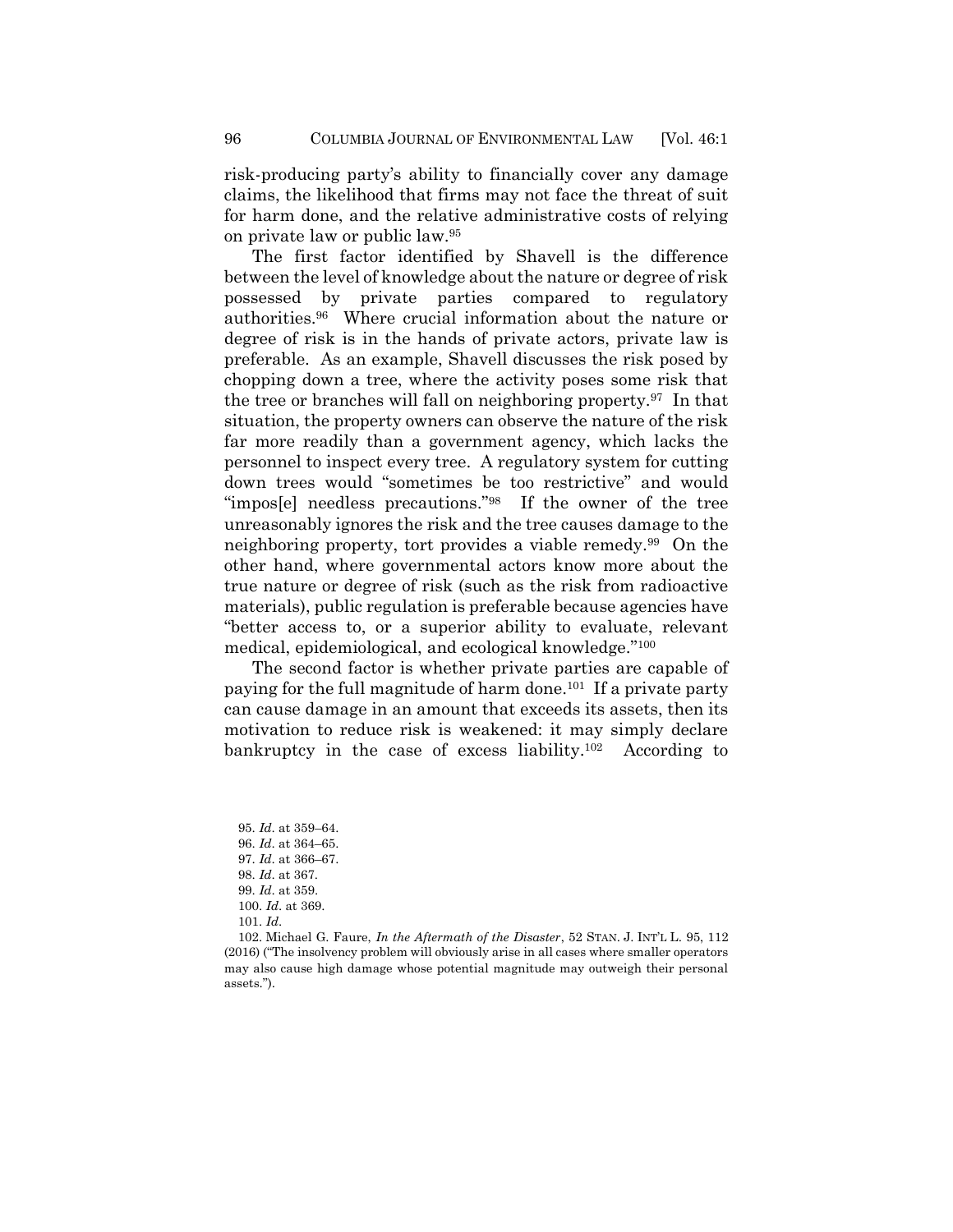Shavell, some form of ex ante regulation to reduce risk is appropriate under these circumstances.<sup>103</sup>

The third factor identified by Shavell is whether parties might escape the threat of suit for harm done. Where harm is spread across hundreds or even thousands of people, each individual lacks concentrated injury and therefore incentive to sue. In many cases, the harm may be so diffuse that the injured individuals may not even be aware that they have been harmed.<sup>104</sup> In such situations, tort law is unlikely to provide accountability for the risk-producing firm or its decisionmakers.<sup>105</sup> On the other hand, in circumstances where risk-producing firms can readily be held liable for harms that they cause through tortious behavior, private law provides a deterrent incentive.<sup>106</sup>

Finally, Shavell's fourth factor is the administrative costs imposed on society from managing the risk.<sup>107</sup> Public law approaches, grounded in regulation, inspection, and enforcement, put far more of a financial burden on taxpayers than private law approaches, and that burden must be incurred whether or not the regulated facility is creating any harm. The higher governmental costs of regulation may be unjustifiable for categories of risk that can be handled adequately through a liability regime. On the other hand, these administrative costs may be necessary for some types of risk for which private law tort remedies are inadequately protective (such as controlling air pollution or other kinds of diffuse harms). Shavell suggests that a cost-benefit analysis should be employed to compare private and public law risk management tools in any given circumstance.<sup>108</sup>

Together, Shavell's four factors suggest that when a *risk* of harm to the public comes from thousands of actors, but the *actual* harm (when it occurs) is traceable to one or a small number of actors, we should opt for ex post private remedies such as tort law, given the limited ability of the administrative

103. Shavell, *supra* not[e 13,](#page-4-0) at 361. 104. *Id*. at 363. 105. *Id*. 106. *Id*. 107. *Id*. at 363. 108. *Id*. at 364.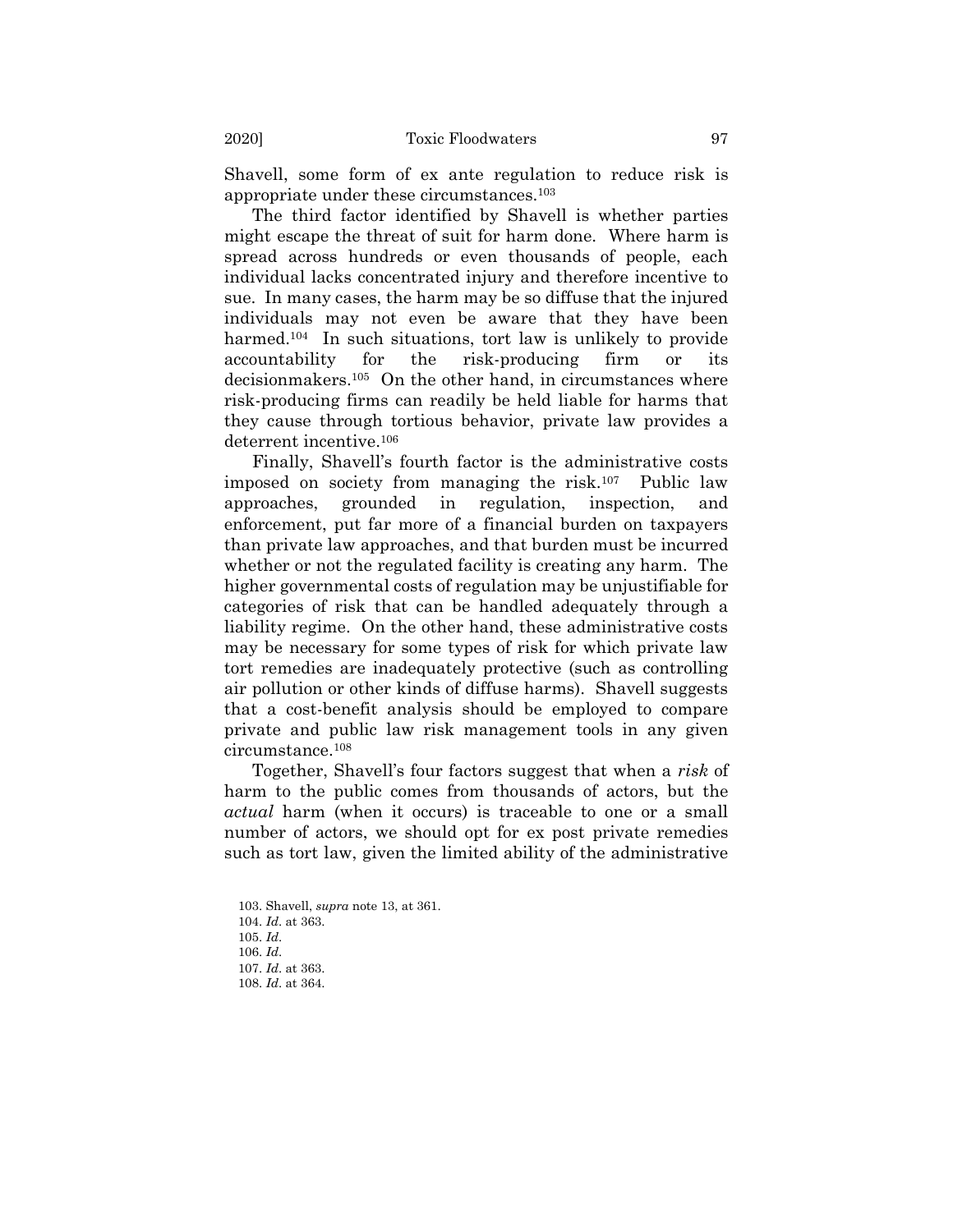state to monitor, inspect, and regulate thousands of firms on an ex ante basis. On the other hand, a public law regulatory regime is appropriate where firms create diffuse risks of harm to the public, individuals harmed by an activity may not know that they are being harmed, experts have better information about the full magnitude of risk than members of the public, and private parties may not have assets to cover damage claims if injury occurs. In those circumstances, any deterrent incentive from tort law is weakened and an ex ante regulatory approach is preferable.

B. Weaknesses of Private Law as an Approach to Toxic Floodwaters Risks

How should Shavell's four considerations apply in the particular context of harms from toxic floodwaters? Toxic floodwaters is a category of harm where (1) the magnitude of harm from the escape of hazardous substances during flood events can be greater than the assets of the risk-producing firms, and (2) the harm is diffuse and difficult to trace back to its source. Because firms under these conditions may not face liability for the harms they cause, private law is not likely to be effective in managing the problem. A public law regulatory regime is preferable to prevent releases and manage the risk, as long as it can be implemented at reasonable cost.

For decades, however, the United States has relied primarily on private law to prevent toxic floodwaters incidents. There are few federal or state standards governing industrial chemical storage.<sup>109</sup> There are no mandatory standards governing storage tank performance, inspections, record-keeping, or setback requirements from waterways, and there are no FEMA regulations governing chemical storage in floodplains.<sup>110</sup> The result of this lax regulation is that private firms, storing millions of gallons of hazardous substances near waterways, operate without regulatory oversight of their storage practices or their flood preparedness.

<sup>109.</sup> *See* 40 C.F.R. §§ 112.1–112.21 (2019) (oil tank regulations).

<sup>110.</sup> *See* 44 C.F.R. § 206.400 (2019) (FEMA minimum standards); 44 C.F.R. pts. 59, 60 (2019) (National Flood Insurance Program standards).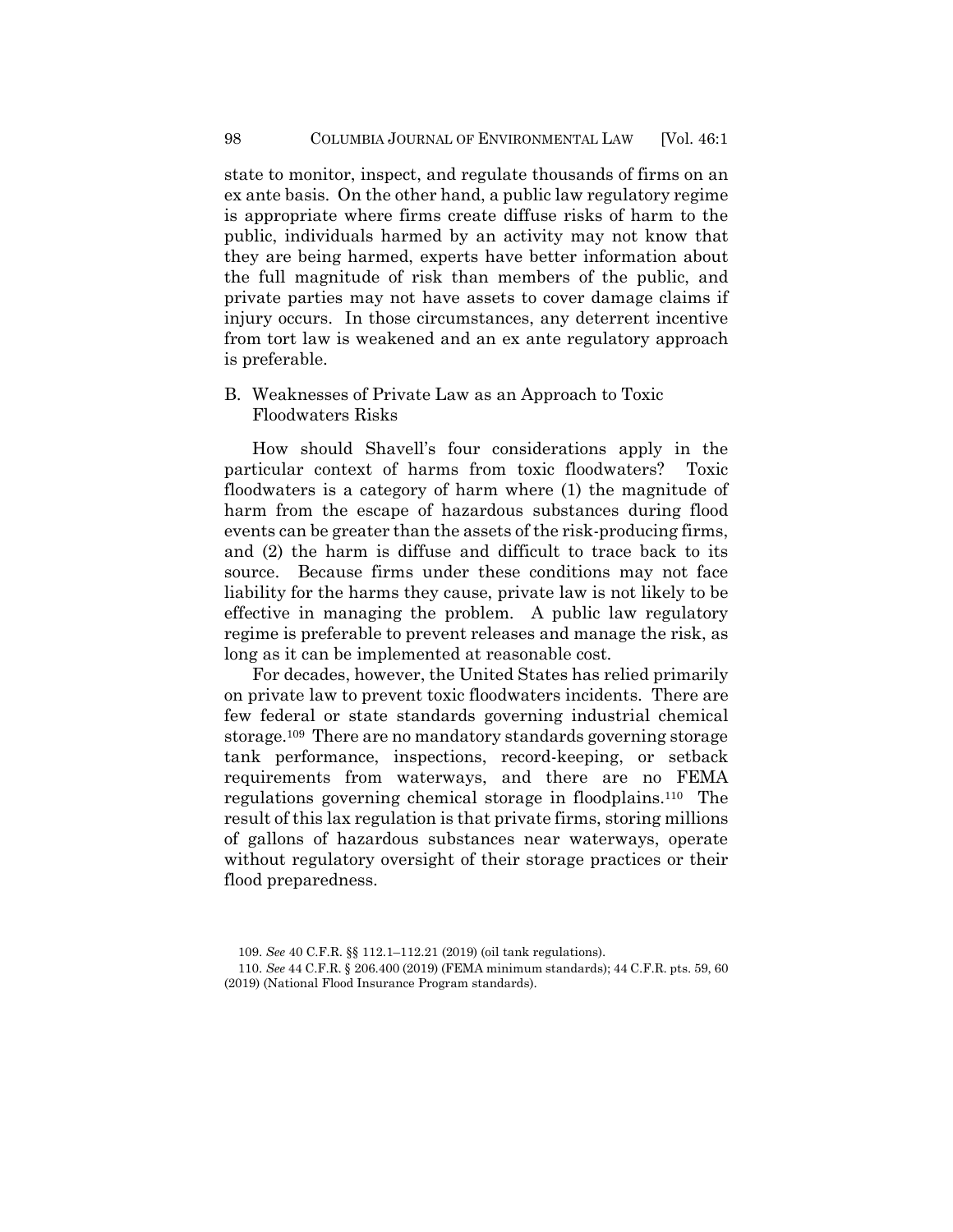Making the case for continued reliance on private law, industry executives have argued that no new regulatory regimes are needed because firms have voluntary programs in place to prevent accidental releases during flood events.<sup>111</sup> Moreover, industry executives contend that no new regulatory regimes are needed because firms are subject to safety mandates from their own insurance carriers.<sup>112</sup>

Scholars have made similar arguments about the superiority of private law for managing many types of disaster risks to industry. Michael Faure, for example, has argued that liability rules provide adequate incentives for disaster prevention:

By exposing them to the costs of their activities via liability rules, parties will be given appropriate incentives for taking optimal care to prevent accidents. Since it is the level of care that minimizes the costs of prevention and the expected damage costs, taking optimal care would reduce the total social costs of accidents. This basic insight can apply to the damage resulting from disasters as well: the exposure of the risk taker to liability provides incentives for disaster mitigation.<sup>113</sup>

112. Alexander H. Tullo, *Bracing for Climate Change, the Chemical Industry Learns from Hurricane Harvey*, CHEM. & ENG'G NEWS (Feb. 10, 2020), *available at*  https://perma.cc/EQ8U-A4RX.

113. Faure, *supra* note [102,](#page-23-0) at 105 (promoting use of liability rules for disaster risk management and discussing the conditions under which these rules can be effective). *See also* Arnold, *supra* note 11, at 259 (criticizing public law regulatory strategies and advocating an approach to disaster risk management grounded in liability and financial assurance mechanisms).

<sup>111.</sup> *See, e.g.*, Press Release, Am. Chem. Council, Statement by ACC President and CEO Cal Dooley in Response to Hurricane Harvey (Aug. 31, 2017), *available at*  https://perma.cc/D96W-KK8F (highlighting the ACC's voluntary Responsible Care initiative and citing the industry's "comprehensive and well-rehearsed emergency plans"). *See also* Comments of Util. Solid Waste Activities Grp. on Docket ID No. EPA-HQ-OLEM-2018-0024 (Aug. 24, 2018), *available at* https://perma.cc/Z6K5-7C98; Comments of Nat'l Mining Assoc. on Docket ID No. EPA-HQ-OLEM-2018-0024 (Aug. 24, 2018), *available at* https://perma.cc/NV96-S9C8; Comments of Am. Chem. Council on Docket ID No. EPA-HQ-OLEM-2018-0024 (Aug. 24, 2018), *available at*  https://perma.cc/P8DZ-Q9FE; Comments of Soc'y of Chem. Mfrs. & Affiliates on Docket ID No. EPA-HQ-OLEM-2018-0024 (Aug. 23, 2018), *available at* https://perma.cc/8C6P-6DPW.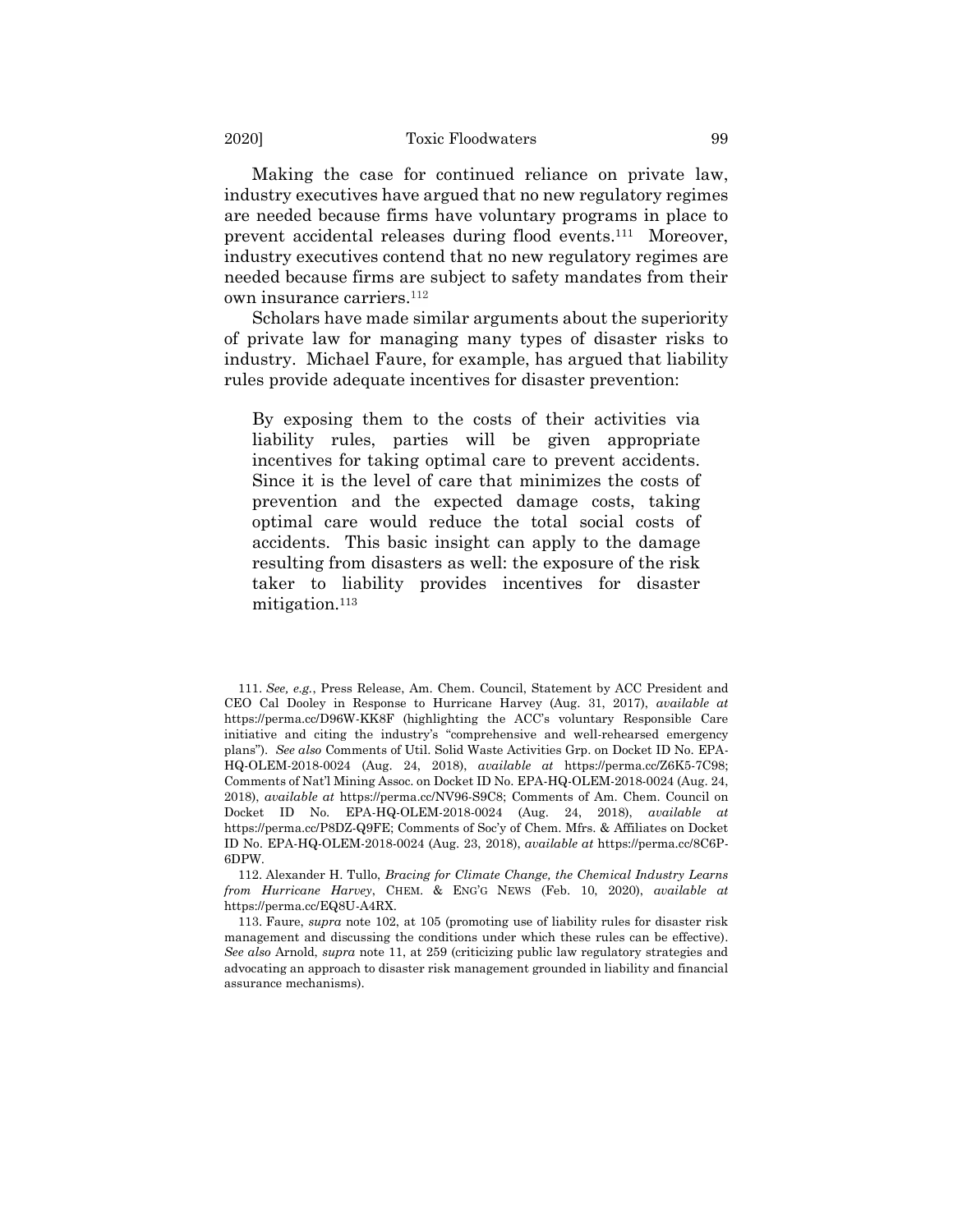These arguments for continued reliance on private law ring hollow, however, when viewed against Shavell's four-factor framework and the clear weaknesses of private law in managing diffuse risks. In the case of toxic floodwaters, private law approaches are unlikely to provide an adequate deterrent for firms because once chemicals mix with floodwaters and the contamination spreads, it becomes difficult to trace the harm back to any particular source. Individuals may not know they have been exposed to harmful chemicals, nor would they likely be able to identify the source of these chemicals. Consequently, tort law is unlikely to provide either a remedy for injured individuals or deterrence.<sup>114</sup> Below, I present further reasons why the decentralized mechanisms of tort liability, profit incentives, and insurance will underprotect communities.

1. Tort Liability

There is a long-running scholarly debate about the role of tort law in addressing environmental, health, and safety risks.<sup>115</sup> Many scholars contend that tort doctrine, which evolved to address discrete bodily injury to an individual plaintiff, is ill-suited for managing widespread, diffuse harms to public health and the environment. As Chris Schroeder has explained:

For many environmental risks the ability of tort to prevent harm will depend entirely on the success of its deterrent effect, which must inevitably be an indirect effect of the signal or message that the tort system sends. It is not enough that tort cases send a message, either. That message must be heard, understood, and acted upon before deterrence succeeds. These downstream

<sup>114.</sup> *See* Note, *Causation in Environmental Law: Lessons from Toxic Torts*, 128 HARV. L. REV. 2256 (2015); Katalin Sulyok, *Managing Uncertain Causation in Toxic Exposure Cases: Lessons for the European Court of Human Rights from U.S. Toxic Tort Litigation*, 18 VT. J. ENVTL. L. 520 (2017); Lazarus, *supra* not[e 21,](#page-7-0) at 1031.

<sup>115.</sup> *See, e.g.,* Joanna M. Shepherd, *Products Liability and Economic Activity: An Empirical Analysis of Tort Reform's Impact on Businesses, Employment, and Production*, 66 VAND. L. REV. 255, 281-84 (2013); Adam D. K. Abelkop, *Tort Law as an Environmental Policy Instrument*, 92 OR. L. REV. 381 (2013); DON DEWEES, DAVID DUFF & MICHAEL TREBILCOCK, EXPLORING THE DOMAIN OF ACCIDENT LAW: TAKING THE FACTS SERIOUSLY (1996).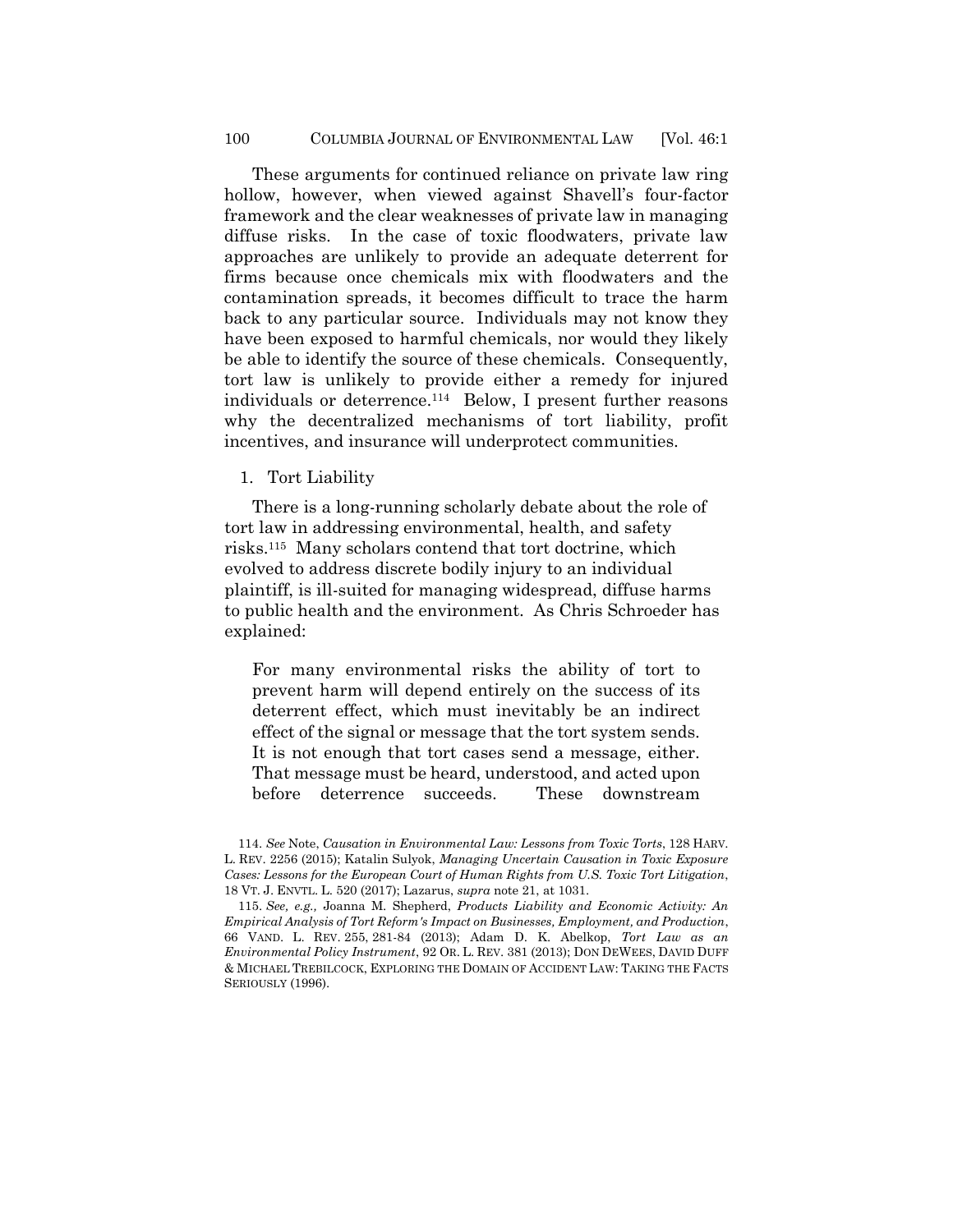components to the mechanism of deterrence depend on individuals, incentive structures and institutions that tort cannot affect directly.<sup>116</sup>

There are many reasons why owners and managers of firms do not invest in appropriate safety precautions even when they face a clear prospect of liability in the event of an accident; these include over-optimism, short planning horizons, and the liability protections of the corporate form.<sup>117</sup> In the specific context of toxic floodwaters, the threat of tort liability is unlikely to provide a strong deterrent signal because after massive flooding events, the effects of chemical exposure may not manifest for years. The more time between cause and effect, the more difficult it becomes to obtain evidence and prove causation, and the greater possibility that responsible parties will be judgment-proof when plaintiffs file suit. Consequently, few tort suits over floodrelated chemical releases are likely to succeed, even in communities that have experienced widespread contamination. Fundamentally, tort law is not well-suited to address this kind of disaster. As Doug Kysar has noted, tort law is primarily aimed at "settling matters of right and responsibility within a particular, localised relationship. The possibility for incomplete and inconsistent judgments is therefore rife within the use of tort law to serve environmental, health, and safety objectives."<sup>118</sup>

A further hurdle to reliance on private law mechanisms is that in most states, storage of oil or other hazardous chemicals is not considered an "abnormally dangerous" activity that would trigger strict liability in tort.<sup>119</sup> Consequently, holding firms accountable for chemical releases requires a plaintiff to prove the negligence of the facility owner or operator. But there are enormous evidentiary hurdles for a plaintiff to show that a firm fell below a standard of reasonable care in how it stored or managed hazardous substances during an extreme weather event. Such a tort suit would require that the plaintiff not only

<sup>116.</sup> Christopher H. Schroeder, *Lost in Translation: What Environmental Regulation Does that Tort Cannot Duplicate*, 41 WASHBURN L.J. 583, 591 (2002).

<sup>117.</sup> *Id.* at 592.

<sup>118.</sup> Douglas Kysar, *The Public Life of Private Law: Tort Law as a Risk Regulation Mechanism*, 9 EUR. J.RISK REG. 48 (2018).

<sup>119.</sup> RESTATEMENT (SECOND) OF TORTS § 520 (AM. LAW INST. 1977).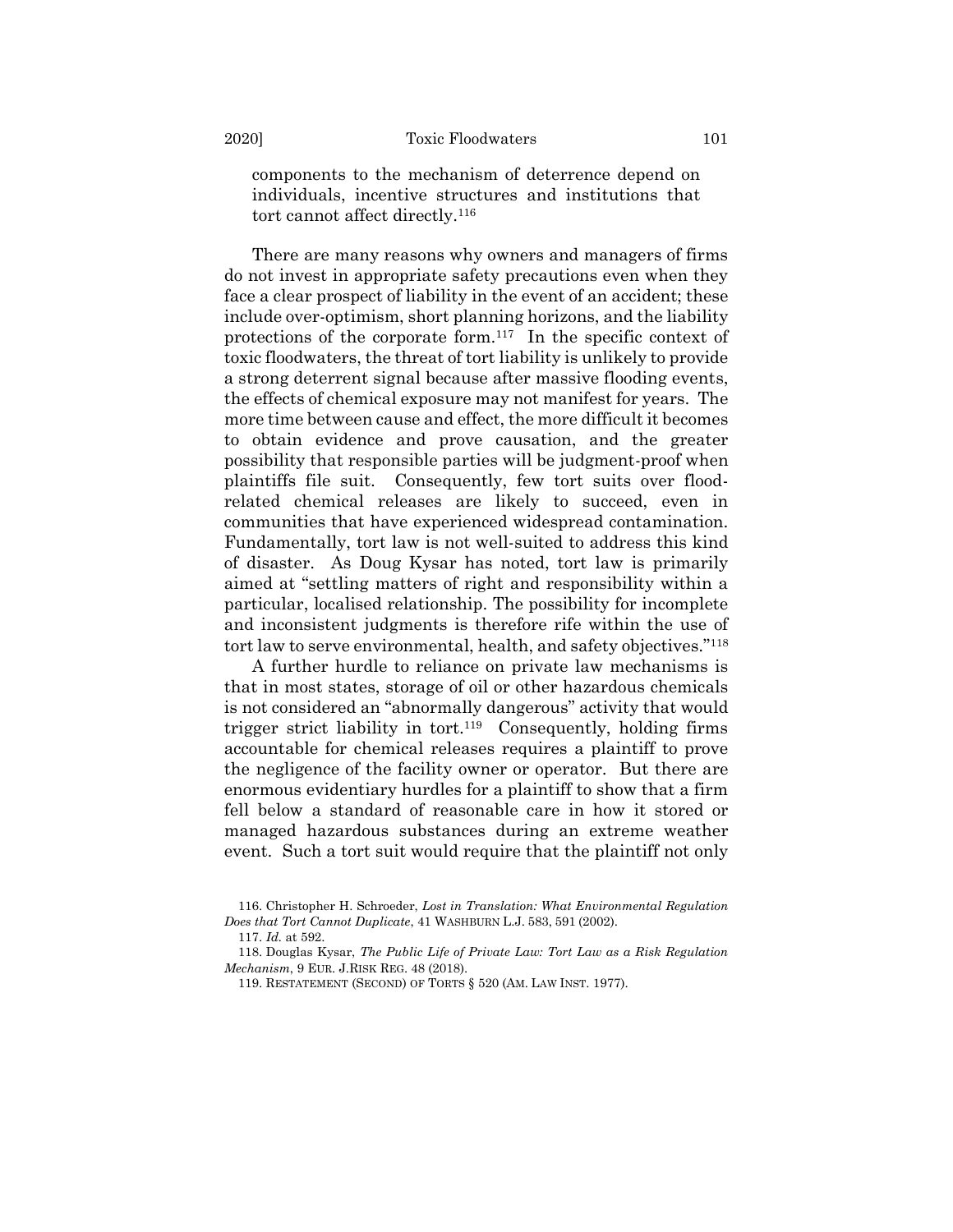trace their injuries back to the source of the contamination, but also document unreasonably dangerous conditions that existed inside the facility before and during the flood that led to a chemical release. The plaintiff would have to prove that the firm's chemical storage policies or practices were unreasonably lax. Of course, in many cases, the facility would be so damaged by flooding as to preclude gathering that kind of proof during discovery.<sup>120</sup>

<span id="page-29-0"></span>Finally, the strongest argument against continuing to rely on a private law risk management regime is simply that it has not worked in the past. The threat of tort suits has not prompted industry to invest in measures to prevent weather-related chemical releases, such as elevating chemical storage tanks or building secondary containment systems. Further, the handful of tort suits that have been filed, alleging injury from chemical releases during extreme weather events, have failed.<sup>121</sup> Courts have rejected arguments that firms knew or should have known about potential dangers from flooding and therefore had a duty to secure their facilities. 122 The suddenness of weather emergencies (as well as defendants' portrayal of them as *force majeure* events) undercut plaintiffs' arguments that a defendant should have known about the danger.<sup>123</sup> Tort plaintiffs also have difficulty proving that the defendant failed to use ordinary or

120. *See* Faure, *supra* note [102](#page-23-0), at 112 (noting that "[p]rivate parties may in some cases lack adequate information on preventive technology" that could have been used by the risk-creating enterprise to avoid the disaster).

121. Dena Adler, *Turning the Tide in Coastal and Riverine Energy Infrastructure Adaptation: Can an Emerging Wave of Litigation Advance Preparation for Climate Change?*, 4 OIL & GAS, NAT. RESOURCE & ENERGY J. 519 (2018) (noting weaknesses of "failure to adapt" lawsuits against energy infrastructure owners and arguing that facilities are often shielded from civil liability by weak permits); Peel & Osofsky, *supra*  note 4, at 2179-80 (2015) (analyzing suits alleging that firms have failed to take reasonable steps to adapt to climate change and arguing that Australia offers a more promising model for these suits than the U.S.); Jenna Shweitzer, *Climate Change Legal Remedies: Hurricane Sandy and New York City Coastal Adaptation*, 16 VT. J. ENVTL. L. 243, 290 (2014) (examining cases against New York City for failure to adapt to climate change and arguing that these cases are not likely to succeed).

122. Adler, *supra* not[e 121.](#page-29-0)

123. Arkema Chemicals, for example, defended its work to secure chemicals before the arrival of Hurricane Harvey by emphasizing that the flooding during Harvey was "unprecedented." Stephanie Ebbs, *Noxious Chemical Fire During Hurricane Harvey Caused by Failure of "All Levels of Protection," Probe Reveals*, ABC NEWS, (May 25, 2018), https://abcnews.go.com/Politics/noxious-chemical-fire-hurricane-harvey-causedfailurelayers/story?id=55410407.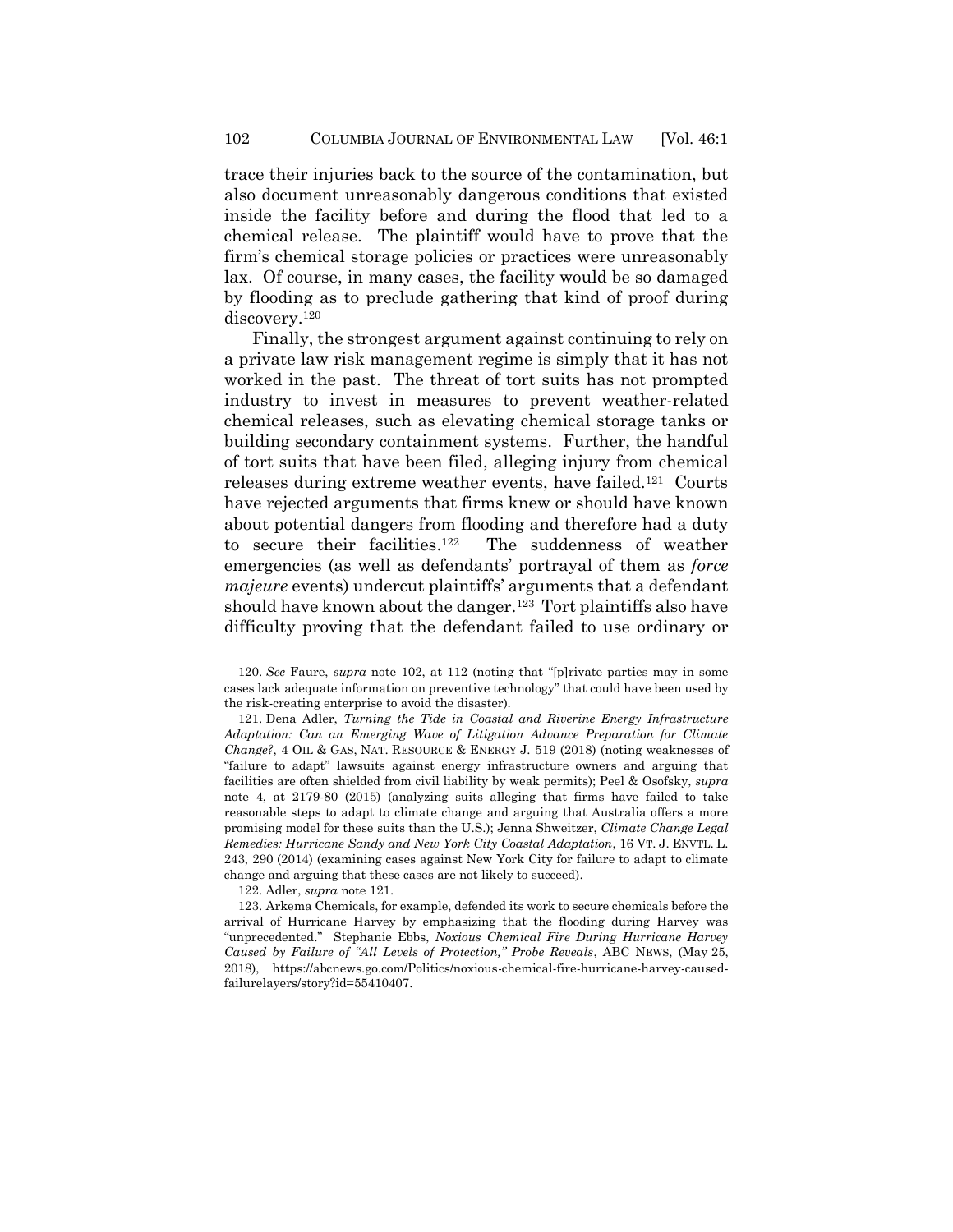customary care, given the widespread damage that storms cause throughout communities.<sup>124</sup> If hundreds of firms experience chemical releases during extreme weather, then it is difficult to show that a particular defendant's level of care with respect to its own hazardous substances was uncustomarily lax. Instead, a level of care that resulted in the release of hazardous substances would appear to be the industry standard in the wake of a major storm. For this reason, we should not let industry custom be the sole measuring stick for the appropriate level of care with respect to storage and management of hazardous substances.

#### 2. Profit Incentives

If the tort system is unlikely to incentivize prevention of chemical releases during floods, what about firms' profit incentive to maintain control of their inventory and protect their own property? Here too, private incentives, standing alone, are unlikely to lead firms to undertake necessary preventive measures. To be sure, firms have a profit motive to prevent valuable chemicals or fuel from escaping from facilities. Such releases involve loss of valuable inventory and potential contamination of the facility itself, leading to prolonged plant closures. In theory, firms in a competitive market should be seeking cost-effective solutions to prevent flood-related chemical releases.

Despite these market incentives, firms' level of safety investment is likely to be suboptimal if there is no accountability for the mass contamination events that can result when hazardous substances escape. Firms will undertake riskreducing measures to protect their own property, but only up to the point where the cost of precautionary measures equals the expected cost *to the firm* of future potential property damage. The cost *to the surrounding communities* from their operations does not enter into the equation. Industrial chemical releases during extreme weather events, in other words, present an externality problem not easily remedied through the market.<sup>125</sup>

<sup>124.</sup> Shweitzer, *supra* note [121,](#page-29-0) at 290.

<sup>125.</sup> *See* Hudson, *supra* not[e 10,](#page-3-1) at 1138 (criticizing land development policies, especially those that encourage development in flood plains, and arguing that "[w]hile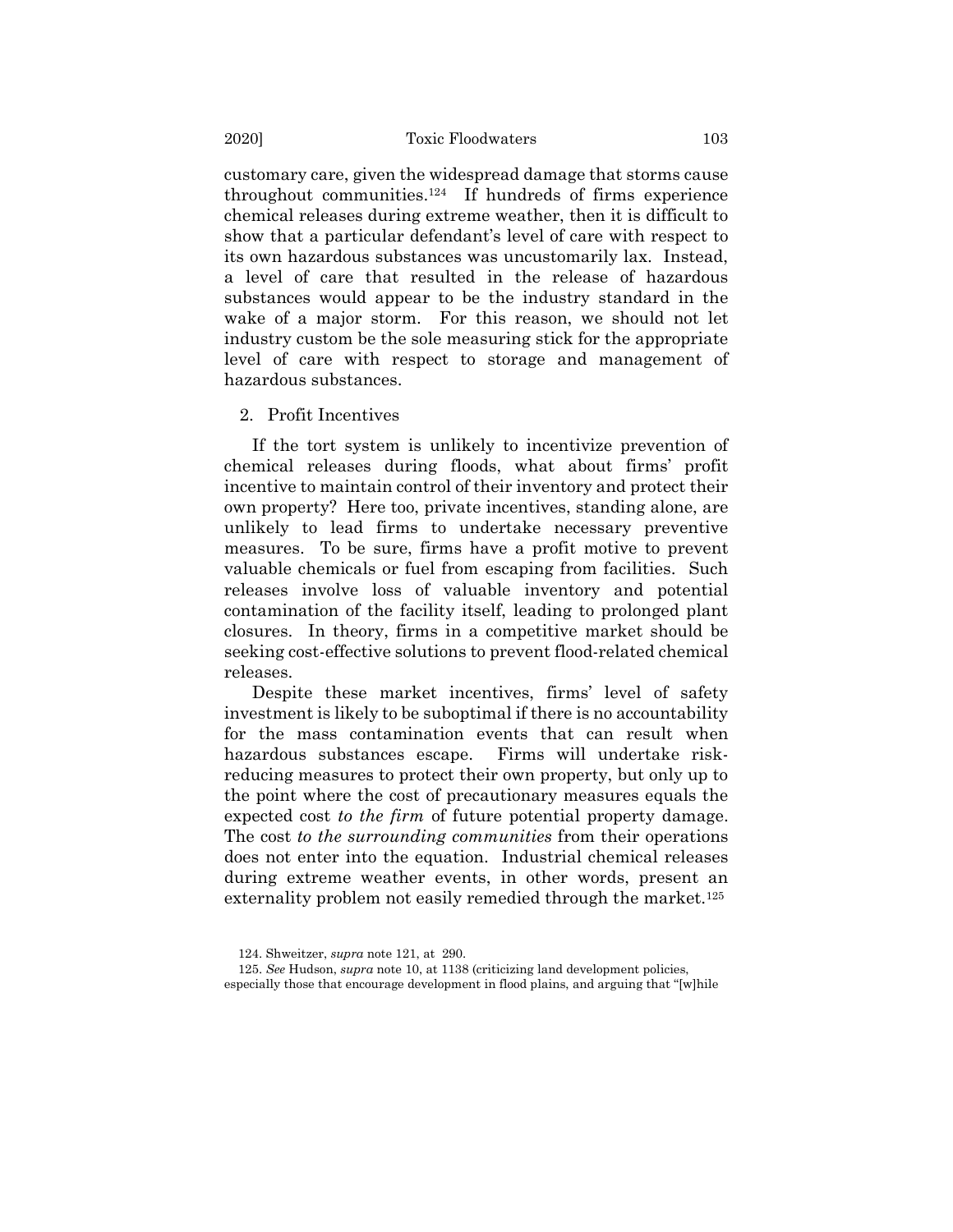#### 3. Insurance Incentives

Advocates of the status quo, perhaps recognizing these weaknesses of tort law and profit incentives, nonetheless continue to argue against new regulation by emphasizing the role of insurance in preventing chemical releases.<sup>126</sup> They argue that insurers can incentivize firms to take *ex ante* measures to prevent flood-related toxic releases, without the need for burdensome government regulations.

To be sure, insurance plays a vital role in managing flood risk, but it is far from a comprehensive solution to the externality problem from toxic floodwaters. First-party insurance can, of course, help firms manage the risk of extreme weather to their own enterprises.<sup>127</sup> But it is important to distinguish such insurance from liability insurance, which would insure companies against third-party claims brought by individuals or businesses harmed by chemical releases. Most flood insurance is first-party insurance that is not designed to compensate injured individuals off-site.<sup>128</sup>

Insurance should not be the primary tool for preventing toxic chemical releases for several additional reasons. Small firms have little incentive to purchase liability insurance coverage that is greater than the firm's assets, even if the potential damage from chemical releases far exceeds the value of the firm's assets.<sup>129</sup> For larger firms, purchasing liability insurance will not lead to risk-reducing measures unless the insurer closely verifies each firm's efforts to reduce risk and lowers premiums for firms that take risk-reducing measures.<sup>130</sup> Furthermore, liability insurance markets will not operate efficiently to reduce risk if there are few examples of successful

the landowner bears the full benefit of their economic decision, it is society that collectively bears the incremental environmental harms caused by a collection of property owners converting their land from natural capital to the built environment").

<span id="page-31-0"></span>126. Arnold, *supra* note 11.

127. Jeffrey O'Connell & John Linehan, *Neo No-Fault Early Offers: A Workable Compromise Between First and Third-Party Insurance*, 41 GONZ. L. REV. 103, 105 (2005) (exploring the differences between first- and third-party insurance).

128. Saul J. Singer, *Flooding the Fifth Amendment: The National Flood Insurance Program and the "Takings" Clause*, 17 B.C. ENVTL. AFF. L. REV. 323, 328 (1990).

129. Shavell, *supra* not[e 13,](#page-4-0) at 361.

130. Robert H. Jerry II, *Managing Hurricane (and Other Natural Disaster) Risk*, 6 TEX. A&M L. REV. 391, 410 (2019).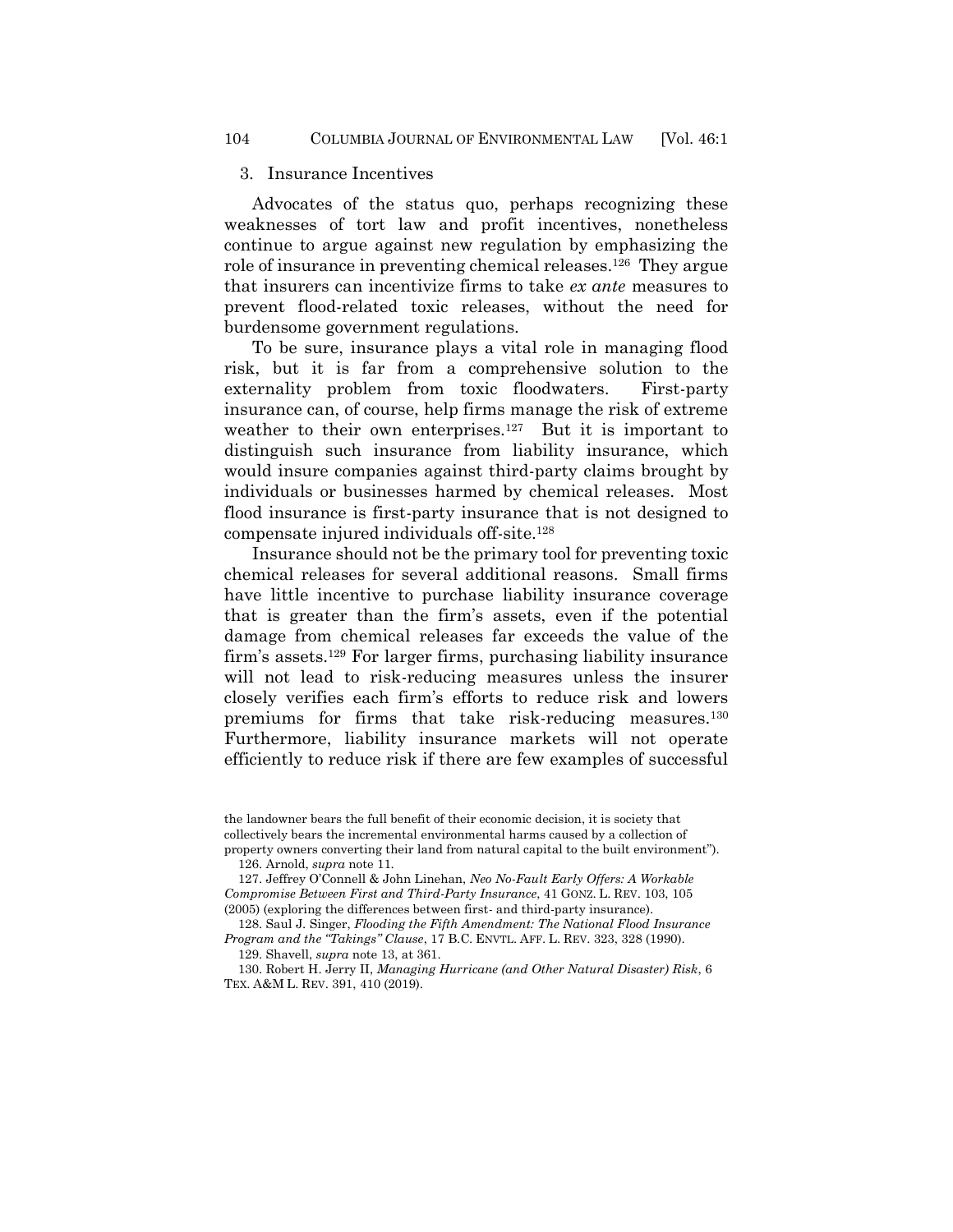liability lawsuits involving flood-related chemical releases. If tort suits are not a significant threat to insureds, then liability insurance covering these claims will be cheap to obtain, and some firms may decide to forego liability insurance coverage for offsite releases altogether, given the low litigation risk.<sup>131</sup> Finally, as a practical matter, liability insurance that would cover chemical releases due to flooding is not readily available in the marketplace.<sup>132</sup> Many liability policies exclude coverage for hazardous substance releases, claims related to flooding, and *force majeure* events.<sup>133</sup>

For all of these reasons, private law is likely to lead to suboptimal risk outcomes for toxic floodwaters incidents.<sup>134</sup> Tort liability cannot sufficiently deter facilities from risky chemical storage practices because of the nature of toxic floodwater incidents and the many obstacles to bringing a successful suit. Insurance, while providing some *ex ante* incentive to enact safety measures and adopt emergency plans, cannot alone incentivize firms to prevent flood-related chemical releases. The existing private law regime for toxic floodwater risk underprotects adjacent communities and leaves injured individuals without a viable remedy for damages.

Next, I turn to some promising public law approaches for preventing toxic floodwaters. In examining regulatory options, it is important to recognize that public law should supplement, rather than supplant, the existing private law regime for toxic floodwaters. In other words, federal or state regulatory standards governing chemical and oil storage and spill prevention should not preempt or preclude the possibility of state tort suits over chemical or oil releases in the wake of major storms. Firms that comply with applicable regulations on chemical or oil storage should not be shielded from private

132. JUSTIN R. PIDOT, GEO. ENVTL. L. & POL'Y INST. COASTAL DISASTER INSURANCE IN THE ERA OF GLOBAL WARMING, (2007); Jerry, *supra* not[e 130,](#page-31-0) at 427.

133. *Id*. at 427–28.

134. *See* Faure, *supra* not[e 102](#page-23-0), at 114 (although liability rules "can provide incentives for disaster risk mitigation, in practice the impact of liability rules may not be that large. Due to high barriers to entry, the liability regime may turn out to be merely an ad hoc system available to only a small percentage of accident victims.").

<sup>131.</sup> For this same reason, proposals to mandate that firms in coastal industries purchase insurance or surety bonds to cover disaster risks—so-called financial assurance mandates—are unlikely to offer much risk-reduction benefit. *See* Arnold, *supra* note 11.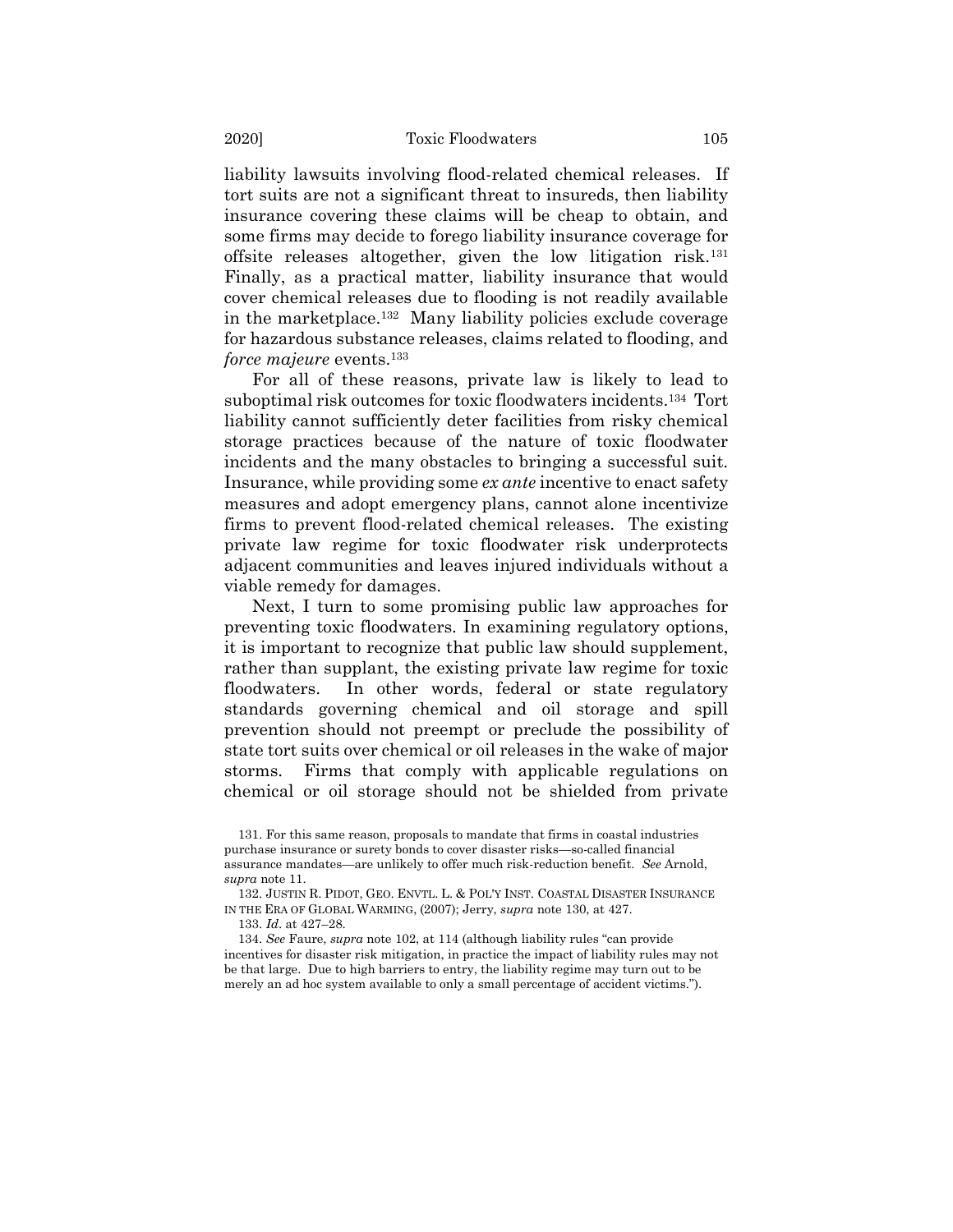lawsuits for injuries. The reasons for not recognizing such a regulatory compliance defense, in the specific context of toxic floodwaters, parallel the reasons why courts have rejected the defense in other areas of tort law.<sup>135</sup> These considerations include federalism, efficiency, and the fact that regulatory standards, though important for preventing harm to the public, do not compensate individuals and businesses when harm occurs. Therefore, the analysis that follows should not be interpreted as negating any role for tort law as a response to toxic floodwaters incidents.

## IV. HARNESSING PUBLIC LAW TO STRENGTHEN THE CHEMICAL SAFETY REGIME

The United States has more than a dozen major statutes that address discharges of toxic substances to the environment,<sup>136</sup> yet there are significant gaps in the chemical regulatory regime that leave communities vulnerable to toxic floodwaters. Existing statutes, for example, do not limit where industrial facilities can be sited. Instead, through permitting regimes, existing statutes regulate facilities' discharges of pollutants into air and water from whatever location they are sited. These statutes poorly regulate risks from the storage of toxic chemicals, even where such storage could lead to widespread chemical releases in the event of a natural disaster. Although there is a yawning regulatory gap at the federal level, only fourteen states have

<sup>135.</sup> *See, e.g.*, Robert L. Rabin, Keynote Paper, *Reassessing Regulatory Compliance*, 88 GEO. L J. 2049 (2000); Alan Schwartz, *Statutory Interpretation, Capture, and Tort Law: The Regulatory Compliance Defense*, 2 AM. L. & ECON. REV. 1 (2000); Mark A. Geistfeld, *Tort Law in the Age of Statutes*, 99 IOWA L. REV. 957 (2014); RESTATEMENT (SECOND) OF TORTS § 288C (AM. LAW INST. 1965) ("[c]ompliance with a legislative enactment or an administrative regulation does not prevent a finding of negligence where a reasonable man would take additional precautions."); RESTATEMENT (THIRD) OF TORTS: PROD. LIABILITY § 4(b) (AM. LAW INST. 1998) ("[A] product's compliance with an applicable product safety statute or administrative regulation . . . does not preclude as a matter of law a finding of product defect.").

<sup>136.</sup> *See, e.g..* Clean Air Act, 42 U.S.C. § 7401 (1990); Clean Water Act, 33 U.S.C. § 1311(a) (1995); Safe Drinking Water Act, 42 U.S.C. §§ 300f–300j-27 (2016); Federal Food, Drug and Cosmetic Act, 21 U.S.C. § 346(a) (1960); Consumer Product Safety Improvement Act of 2008, Pub. L. No. 110-314, 112 Stat. 3016 (2008).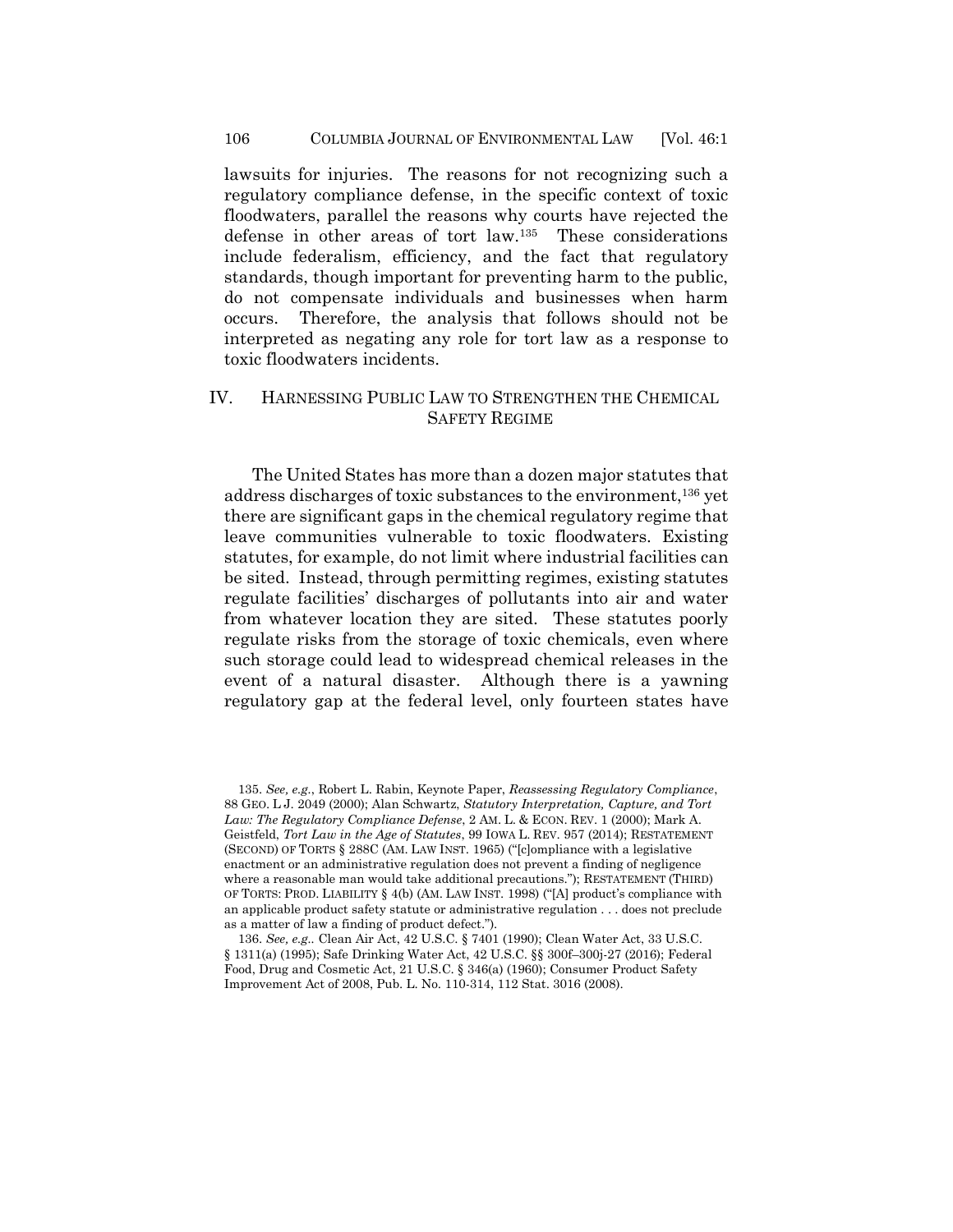<span id="page-34-1"></span>enacted laws governing the conditions of chemical storage.<sup>137</sup> Given this longstanding regulatory weakness, new legislation (or, in some cases, new regulation) is needed to reduce the risk that industrial facilities will release hazardous substances during major floods.

The gaps in the existing chemical regulatory regime make little sense from the standpoint of risk management. The regulations for the 1976 Resource Conservation and Recovery Act (RCRA), for example, contain extensive requirements for the handling, labeling, and storage of hazardous waste.<sup>138</sup> RCRA applies, however, solely to actual wastes (i.e. substances that firms intend to discard),<sup>139</sup> not to useful chemicals intended for sale or as inputs to manufacturing processes. $140$  But commercially useful chemicals, if they escape into the environment, can be just as harmful to human health as hazardous waste.<sup>141</sup> Federal law also has extensive requirements for the storage of oil in tanks, $142$  including a requirement that tank owners draft and implement spill prevention plans,<sup>143</sup> but there are no similar requirements for

139. 42 U.S.C. § 6903(27) (2014) (definition of solid waste).

140. Clean Water Act Hazardous Substances Spill Prevention, 83 Fed. Reg. 29,499, 29506-10 (Jun. 25, 2018) (summarizing federal regulations that are relevant to chemical storage and releases).

141. The International Agency for Research on Cancer (IARC), for example, has identified 120 agents as known carcinogens, including commonly used industrial chemicals such as benzene, trichlorethylene, and vinyl chloride. The IARC has identified 88 additional agents as probable human carcinogens. *See Agents Classified by the IARC Monographs, Volumes 1-128*, INTL. AGENCY FOR RESEARCH ON CANCER, *available at* https://perma.cc/Y56R-RZWF (last accessed Oct. 23, 2020). *See also Known and Probable Human Carcinogens,* AM. CANCER SOC'Y, *available at*  https://perma.cc/2ZQS-SKPX (last accessed Oct. 13, 2020).

142. 40 C.F.R. pt. 112 (2002).

143. *Id.*

<span id="page-34-0"></span><sup>137.</sup> Clean Water Act Hazardous Substances Spill Prevention, 83 Fed. Reg. 29,499, 29510 n.18 (Jun. 25, 2018). *See also* Judd Schechtman, NYU Tandon Sch. of Eng'g, Presentation at the National Working Waterfront Symposium: Toxic Storm: The Challenge and Solutions to Hazardous Materials in Industrial Floodplains, (2015) (discussing state laws aimed at preventing toxic contamination from flooding).

<sup>138.</sup> 40 C.F.R. § 265.51(a) (2018) (requiring facilities which produce, handle, or dispose of hazardous waste to develop contingency plans that "minimize hazards to human health or the environment from fires, explosions, or any unplanned sudden or nonsudden release of hazardous waste or hazardous waste constituents to air, soil, or surface water").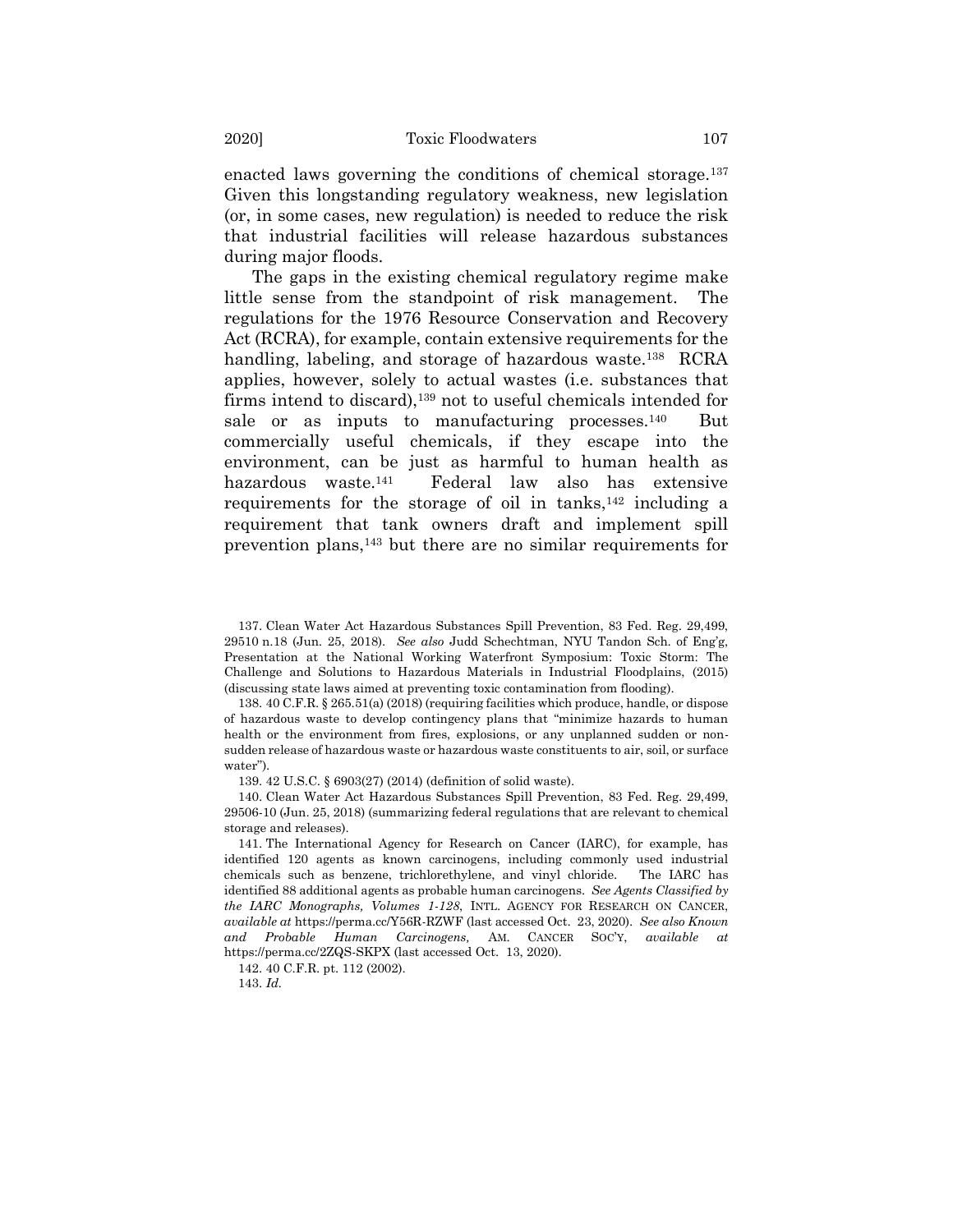the storage of hazardous substances other than oil.<sup>144</sup> Federal law does authorize civil and criminal penalties for unpermitted releases of both oil and hazardous substances into water,<sup>145</sup> but violations of these statutes have rarely led to substantial penalties in the wake of mass flooding events.<sup>146</sup>

As a first step toward a stronger regulatory regime, policymakers should compile an inventory of flood-exposed facilities that store oil and hazardous chemicals—as well as flood-exposed sewage treatment plants—to identify the most dangerous facilities. Regulators may already be aware of some "at-risk" facilities if the facilities are subject to federal or state permitting for other reasons (e.g., they are a "major source" for air permitting purposes).<sup>147</sup> But many hazardous chemical storage facilities (e.g., warehouses, retailers, liquid storage terminals) are not subject to any ongoing environmental permitting or regular inspections because they do not discharge pollutants to the environment in the ordinary course of their business.<sup>148</sup> Depending on their location, such facilities may need to be added to the inventory of flood-exposed industrial facilities and should be subject to regular inspection.

144. Another unjustified regulatory gap is that RCRA heavily regulates underground storage tanks (USTs) that store hazardous chemicals, but there are no similar requirements for tanks that store hazardous substances aboveground. USTs must meet a number of technical standards, and owners maintain financial responsibility in the event of a spill. *See* 40 C.F.R. pt. 280; EPA, *Learn About Underground Storage Tanks (USTs)*, https://perma.cc/PHH6-SNFF (last accessed Oct. 14, 2020); DEF. LOGISTICS AGENCY, DLA ENERGY ENVIRONMENTAL GUIDE FOR FUEL FACILITIES, ch. 3.2–3.3 (2019). The federal regulations for USTs also dictate appropriate filling practices, owner and operator training, leak detection procedures, and reporting requirements. *Id.*

145. *See* Clean Water Act, 33 U.S.C. § 1311(a) (1995) (prohibiting discharge of pollutants without a permit); 40 C.F.R. § 112.1 (2011) (requiring preparation of spill prevention, control, and countermeasure plans for certain facilities that store oil).

146. For an example of enforcement actions to flood-related toxic releases, see Lise Olsen, *A Year Later, Texas Regulators Start to Act Against Harvey's Polluters*, HOUS. CHRON. (Aug. 31, 2018, 4:08 PM), *available at* https://perma.cc/7FNE-XADG. *See also* David Grunfield, *Stolthaven Fined \$12,000 for Failing to Quickly Report Chemical Release Following Hurricane Isaac*, TIMES-PICAYUNE (Sep. 19, 2012), *available at* https://www.nola.com/news/weather/article\_1338ec4e-8b54-5332-b5a3 f281c5b36365.html.

147. 42 U.S.C. § 7475 (1977).

148. Warehouses and other storage locations are obligated to provide an annual inventory of the hazardous chemicals on site, pursuant to the Emergency Planning and Community Right to Know Act (EPCRA), 42 U.S.C. § 11022 (2018). But EPCRA is a disclosure statute with few substantive requirements governing the conditions of chemical storage. *See infra* Part IV(B).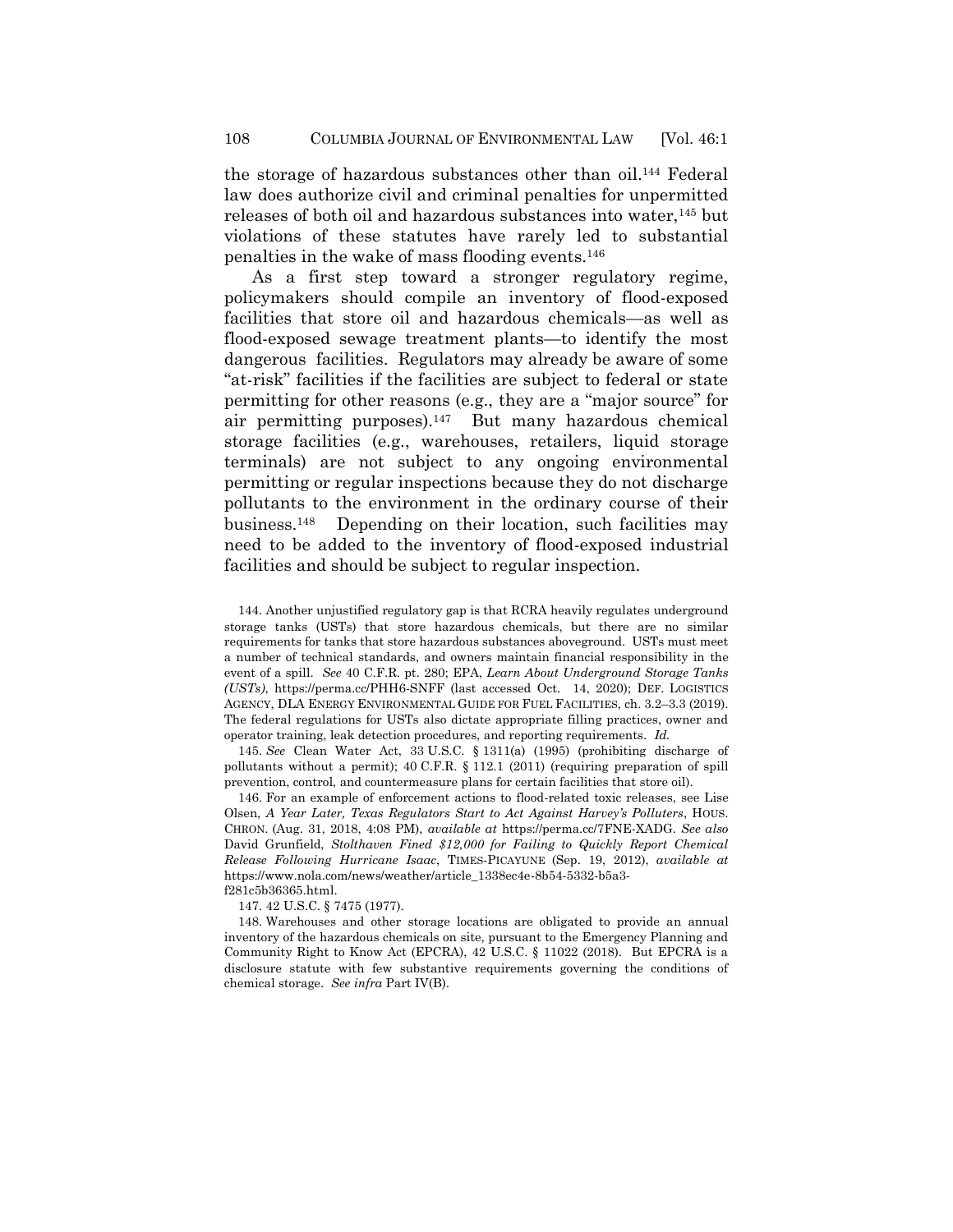### 2020] Toxic Floodwaters 109

Once the inventory process is underway, policymakers should take three additional steps to prevent industrial chemical releases: (1) establish federal standards for chemical storage and spill prevention; (2) reform outdated emergency planning and notification requirements; and (3) prohibit the construction of new industrial facilities in flood-exposed areas.

A. Establishing Standards for Chemical Storage and Spill Prevention

While the United States has comprehensive performance and monitoring standards for aboveground oil tanks to prevent oil spills,<sup>149</sup> one of the largest gaps in the existing chemical regulatory regime is the lack of any regulatory standards for aboveground storage of hazardous substances other than oil. No federal regulations mandate that hazardous substances be kept in suitable, flood-proof storage tanks and no federal regulations mandate chemical tank inspection, leak detection, corrosion prevention, or secondary containment measures. With sparse regulatory oversight, firms can continue to store extremely toxic substances in aging containers, indoors or outdoors, within just a few feet of waterways prone to flooding.<sup>150</sup> It is unconscionable that the federal government has not promulgated regulatory standards for storage of hazardous chemicals in aboveground tanks, especially since the risk to human health is, in many cases, far greater from the industrial chemicals left unregulated than it is from oil.<sup>151</sup>

The failure to enact these standards is glaring because the 1972 Clean Water Act mandated that EPA establish storage and spill prevention standards for oil and other hazardous substances.<sup>152</sup> Within a year, EPA promulgated regulatory

<sup>149.</sup> 40 C.F.R. pt. 112 (2002).

<sup>150.</sup> The aging of existing chemical storage tanks is a serious and overlooked problem. West Virginia, one of the few states to enact legislation regulating aboveground chemical storage, has reported that more than 25% of the chemical storage tanks in the state are more than 30 years old. W. VA. DEPT. OF ENVTL. PROT., AST Registration Graphical Information, *available at* https://perma.cc/3JSM-F8QS (last accessed Oct. 13, 2020).

<sup>151.</sup> IARC, *supra* not[e 141.](#page-34-0)

<sup>152. 33</sup> U.S.C. § 1321(j)(1)(C) (2018) ("The President shall issue regulations . . . establishing procedures, methods, and equipment and other requirements for equipment to prevent discharges of oil and hazardous substances from vessels and from onshore facilities and offshore facilities, and to contain such discharges.").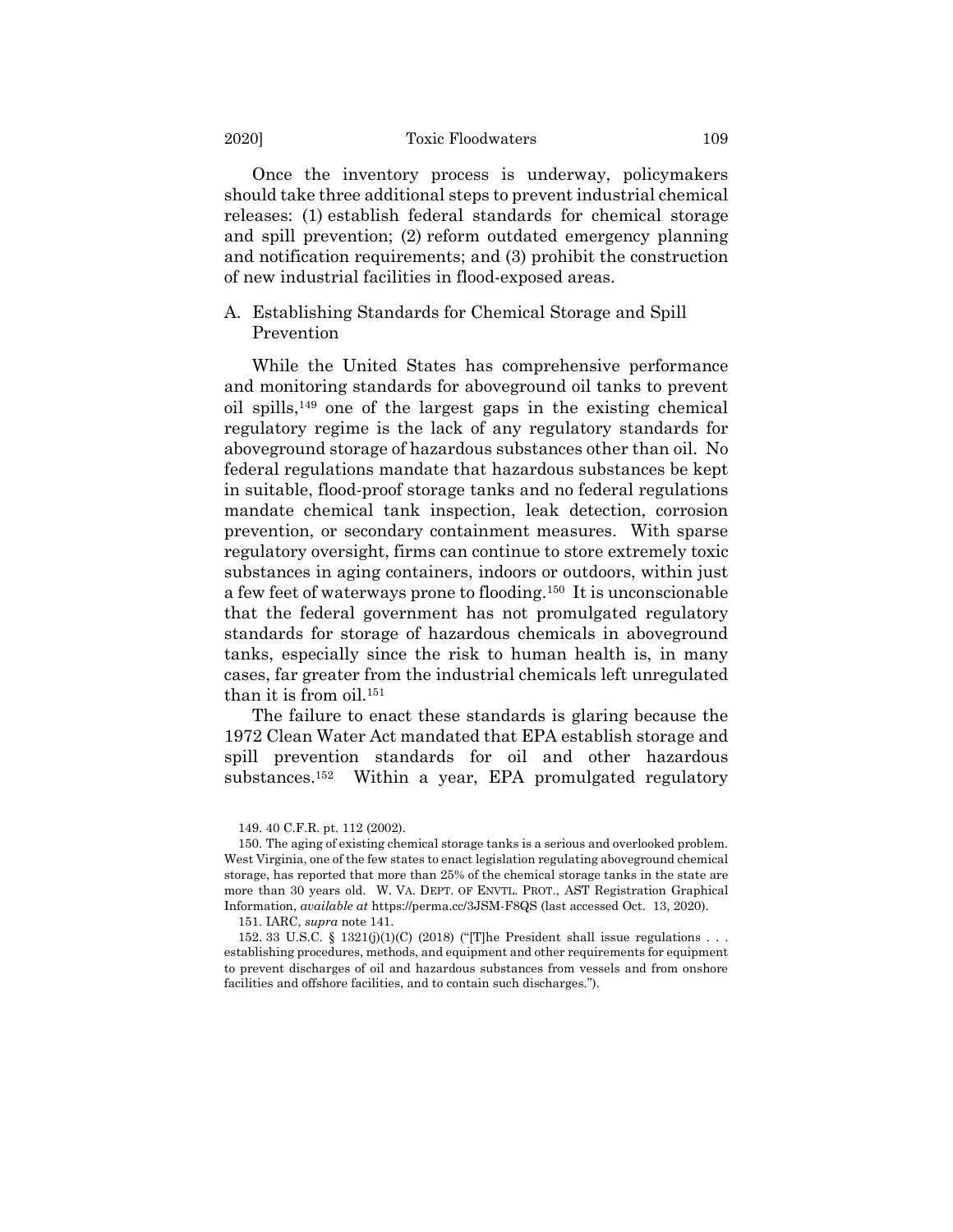standards for storage of oil.<sup>153</sup> Nearly fifty years after the Clean Water Act's enactment, however, EPA has failed to promulgate similar safety standards for the storage of other hazardous substances. This inordinate delay (and abdication of regulatory responsibility) helps to explain why industry is unprepared for the challenges of preventing weather-related chemical releases. A comprehensive federal regulatory program focusing on containment, preparedness, and spill prevention simply never got off the ground.

In 2015, several environmental groups sued EPA to compel it to issue regulations for hazardous substances required by the Clean Water Act. As a result, EPA agreed to a 2016 consent decree that required the agency to begin the rulemaking process addressing hazardous substances.<sup>154</sup> Once the Trump Administration took office, however, EPA concluded that no new regulation was necessary.<sup>155</sup> In EPA's view, other federal regulatory programs were effective in preventing and responding to hazardous substance spills, and any new regulation on this issue would be superfluous.<sup>156</sup>

EPA's conclusion was plagued by both legal and factual inaccuracies.<sup>157</sup> Significantly, EPA ignored the clear command of the Clean Water Act that EPA "shall issue regulations" governing storage of hazardous substances and prevention of

154. Envtl. Justice Health Alliance for Chem. Policy Reform v. EPA, 15-cv-5705 (S.D.N.Y. Jul. 21, 2015).

155. 84 Fed. Reg. 46,100 (Sep. 3, 2019).

156. *Id*.

157. One crucial factual inaccuracy is that EPA, relying on spill data from the National Response Center (NRC), asserted that few hazardous substance spills have occurred in the United States. The NRC, however, relies on self-reporting, and it is widely believed to underestimate the true number of spills. U.S. GOV'T ACCOUNTABILITY OFFICE, CLEAN WATER: BETTER INFORMATION AND TARGETED PREVENTION EFFORTS COULD ENHANCE SPILL MANAGEMENT IN THE ST. CLAIR-DETROIT RIVER CORRIDOR 11 (2006). In a prior rulemaking, EPA said that National Response Center data should be understood to "represent the minimum number of spills" because "it is likely that [the NRC] greatly underestimate[s] the actual number of spills because of significant underreporting." 62 Fed. Reg. 54,508, 54,527 (Oct. 20, 1997).

<sup>153.</sup> 38 Fed. Reg. 34,165 (Dec. 11, 1973). Under the Clean Water Act, facilities that store large quantities of oil (above 1,320 gallons) above or below ground must take measures to prevent, prepare for, and respond to accidental discharges of oil and must prepare a Spill Prevention, Control, and Countermeasure (SPCC) plan. The largest oil storage facilities (above 1 million gallons) must prepare a more detailed Facility Response Plan (FRP) that includes planning for worst-case oil discharges. 40 C.F.R. pt. 112 (2002).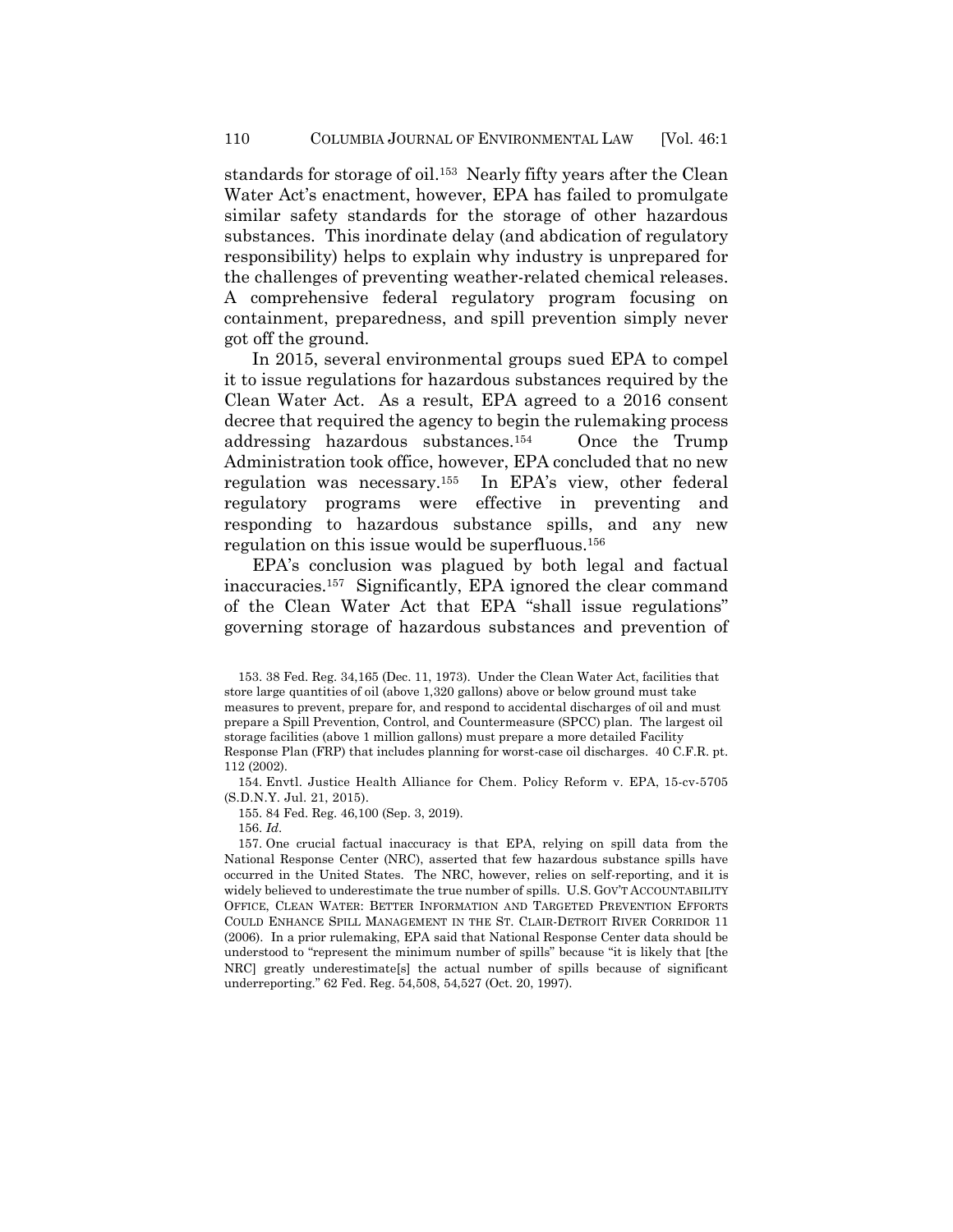accidental discharge.<sup>158</sup> When Congress has delegated authority to an agency to decide whether regulatory action is necessary (or is instead superfluous given other regulatory action), Congress has made this intent clear with plain language.<sup>159</sup> Under the Clean Water Act, however, Congress used plain language to indicate the opposite: EPA does *not* have such discretion.

Even if EPA did have the authority to determine that existing regulations can take the place of regulatory standards for hazardous substance storage under the Clean Water Act, its own analysis shows that the coverage of the other regulations is partial, at best.<sup>160</sup> The other regulations for hazardous substances discussed by EPA are nowhere near as comprehensive as EPA's oil spill rules, nor do they address the same risks that comprehensive hazardous substance spill regulations would cover.<sup>161</sup>

Enacting hazardous substance spill prevention regulations under the Clean Water Act is the most important regulatory step that EPA could take to manage toxic floodwater risk without new Congressional authority. EPA could set performance, construction, and leak detection requirements for chemical storage tanks and could require facilities that store chemicals above a certain volume threshold to prepare spill prevention and response plans. New regulations could specify siting and construction standards to limit flood risk, including standards that would require elevating any chemical storage tanks in flood zones.

However, promulgating these Clean Water Act regulations would not be a panacea for the toxic floodwaters problem. If EPA enacts such regulations, they would apply only to the 330

160. 84 Fed. Reg. 46,100, 46,102 (Sep 3, 2019).

<sup>158.</sup> 33 U.S.C. § 1321(j)(1)(C) (2018). The statute says that "the President" shall issue these regulations, and that authority was delegated to EPA in 1973. Exec. Order No. 11,735 § 1(4) (1973); 38 Fed. Reg. 21,243 (Aug. 7, 1973).

<sup>159.</sup> *See, e.g.,* 33 U.S.C. § 1317(a)(2) (2018) (requiring EPA to "take into account…the extent to which effective control is being or may be achieved under other regulatory authority" before issuing effluent standards for companies' intentional discharge of toxic pollutants under the Clean Water Act).

<sup>161.</sup> *See* Letter from 55 Groups Opposed to EPA's Do-Nothing Chemical Spill Plan, RE: Docket ID No. EPA-HQ-OLEM-2018-0024, Clean Water Act Hazardous Substance Spill Prevention Action (Aug. 24, 2018) (explaining differences between coverage of other regulations and the required regulations under the Clean Water Act).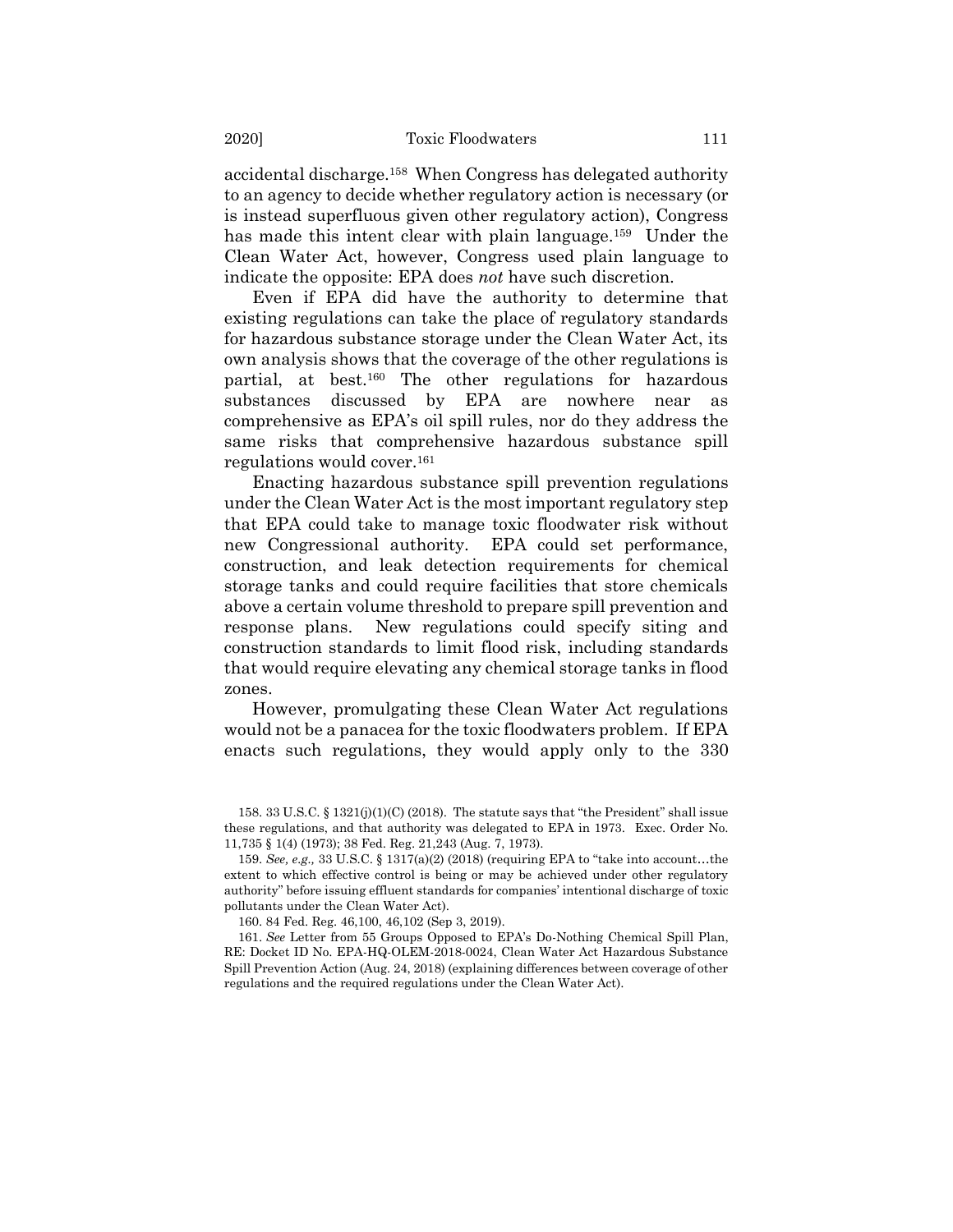chemicals that EPA has designated as "hazardous substances" under the Clean Water Act.<sup>162</sup> EPA originally created the hazardous substances list in 1978 and has not updated it in decades.<sup>163</sup> That short list is a far cry from the 30,000 chemicals commonly used in commercial applications in the United States.<sup>164</sup> To ensure that a fuller suite of chemicals is covered by hazardous substance spill prevention regulations, EPA will have to go through the rulemaking process to expand the list, or the states will have to supplement any EPA action with expanded, state-promulgated lists of hazardous chemicals.<sup>165</sup>

#### B. Reforms to Emergency Planning and Notification

The second component of a more robust regulatory regime is strengthening the 1986 Emergency Planning and Community Right to Know Act (EPCRA)<sup>166</sup> by adding substantive provisions on chemical storage and spill prevention. EPCRA is the principal federal law designed to promote emergency planning by communities and public access to industry information on chemical storage and releases. Since its enactment, however, EPCRA has been a paper tiger, underfunded and underenforced.<sup>167</sup>

<span id="page-39-0"></span>EPCRA operates through disclosure requirements, rather than substantive mandates to the industries subject to the

165. The states that have enacted their own legislation on the threat of chemical releases have largely focused on one sub-issue: protecting coal ash pits from flooding. These pits are commonly located near coal-burning power plants and along waterways. *See, e.g*, N.C. Gen. Stat. §§ 130A-309.200-239 (2014); Coal Ash Pollution Prevention Act, S.B. 0009, 101st Gen. Assemb., Reg. Sess. (2019); *Illinois House and Senate Pass Landmark Decision to Clean Up Coal Ash*, EARTHJUSTICE (May 28, 2019), *available at*  https://perma.cc/BA3L-HZWE.

166. 42 U.S.C. §§ 11001-11005 (1986).

167. *See* Danielle Purifoy, *EPCRA: A Retrospective on the Environmental Right-to-Know Act*, 13 YALE J. HEALTH POL'Y, L. & ETHICS 375, 401 (2013) (noting that Local Emergency Planning Committees (LEPCs)—committees required by EPCRA to create emergency plans and keep the public informed of chemical hazards—are "largely an unfunded mandate," and they are "in constant competition for the few federal grants available for emergency planning…."); Lamdan & Bratspies, *supra* note [11,](#page-3-2) at 599 ("studies show that LEPCs often fail to provide public notice about their activities and meetings, and they do not receive public inquiries, as most of the public does not even know that LEPCs exist.").

<sup>162.</sup> 40 C.F.R. § 116.4 (Jul. 1, 2011).

<sup>163.</sup> 43 Fed. Reg. 10,474 (Mar. 13, 1978).

<sup>164.</sup> APPLEGATE ET AL., *supra* note [14,](#page-5-0) at 25.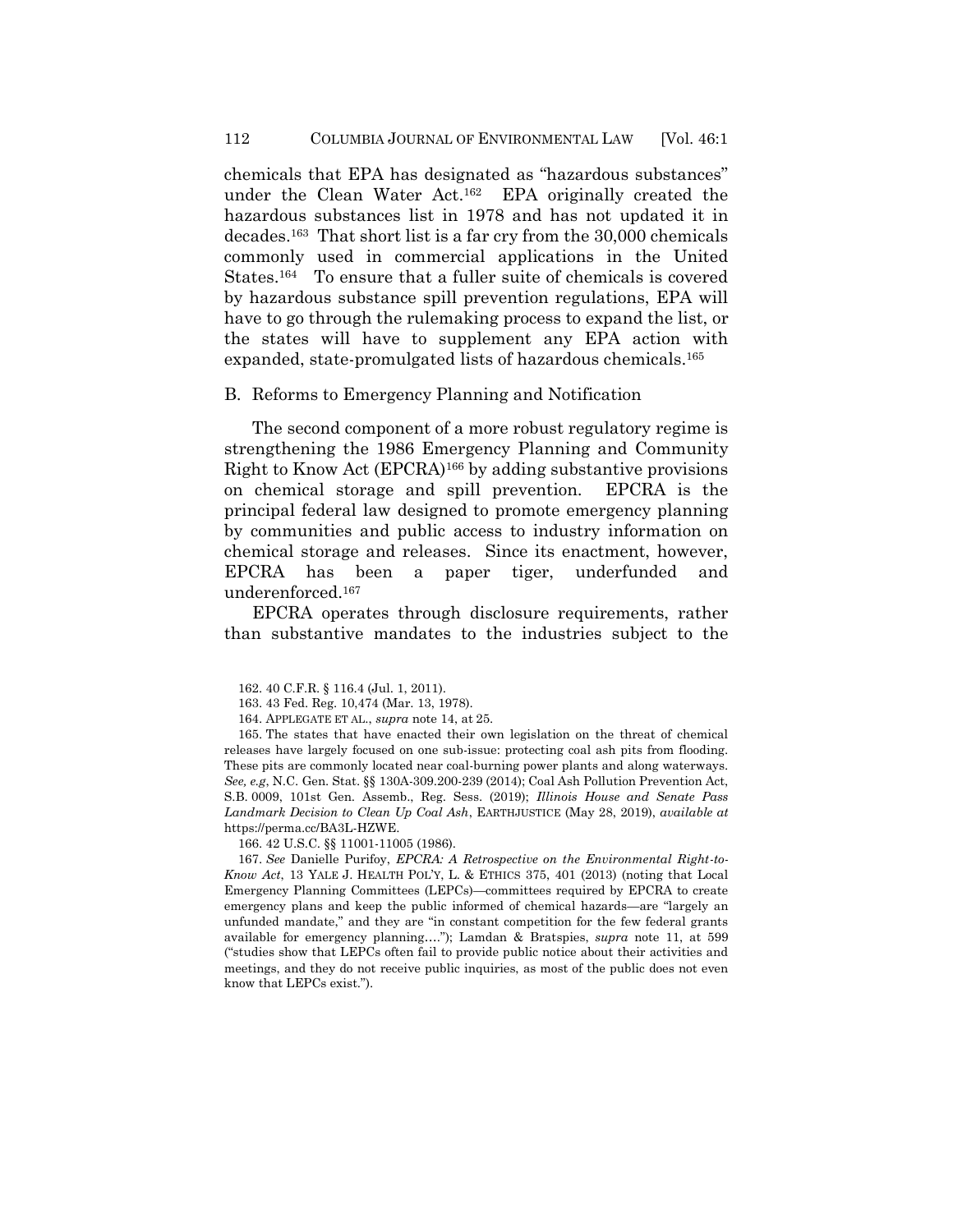statute. Each year, firms must disclose to state and local officials an inventory of the amounts and names of toxic chemicals being stored on site.<sup>168</sup> The chemicals subject to this inventory reporting include substances such as heavy metals, corrosive acids, ammonia, and petroleum products.<sup>169</sup> EPCRA also requires annual reporting of releases of toxic chemicals to the air, water, and land (the so-called Toxic Release Inventory, or TRI).<sup>170</sup> This TRI reporting principally applies to chemicals that have been legally discharged to the environment under state and federal permits.<sup>171</sup>

The theory behind EPCRA is that information disclosure will help communities make sound decisions about disaster prevention and assist first responders in emergency situations. But EPCRA performs poorly even with respect to this limited aim. There is a broken link between the disclosure of chemical storage inventory data that may indicate a potential risk to waterways or communities and the ability of regulators to do anything about the problem. Moreover, while many states make industry TRI information readily available on websites, most do not make the chemical inventory forms public, often citing the risk that publicizing the data will lead to terrorist attacks on industrial plants.<sup>172</sup> However, inventory forms are the crucial information that the public needs to determine which chemicals are being stored at facilities. The inventory forms are directly relevant for preparing for, and responding to, toxic floodwaters incidents. They contain the crucial data on chemical hazards that would be needed in flooding scenarios, yet citizens do not

168. 42 U.S.C. §11022 (2018).

169. *See* 40 C.F.R. pt. 355.

170. 42 U.S.C. §11024.

171. Rebecca S. Weeks, *The Bumpy Road to Community Preparedness: The Emergency Planning and Community Right-to Know Act*, 4 ENVTL. L. 827, 845-48 (1998).

172. *See, e*.*g*., Jim Morris & Joe Wertz, *A Common Fertilizer Can Cause Explosions. Uneven Regulation Puts People at Risk.* CTR. FOR PUB. INTEGRITY (Jan. 29, 2020), *available at* https://perma.cc/2V5S-JPAV (discussing the Texas Attorney General's determination that chemical inventory forms should not be released because of a state law that limits release of information "more than likely to assist in the construction or assembly of an explosive weapon or a chemical, biological, radiological, or nuclear weapon of mass destruction"). *See also* Trevor Bossi, "*Hey, What Chemicals Do You Have in There?" Homeland Security and Right-to-Know Laws Clash in Texas*, 9 HOUS. L. REV.: OFF THE REC. 129 (2019).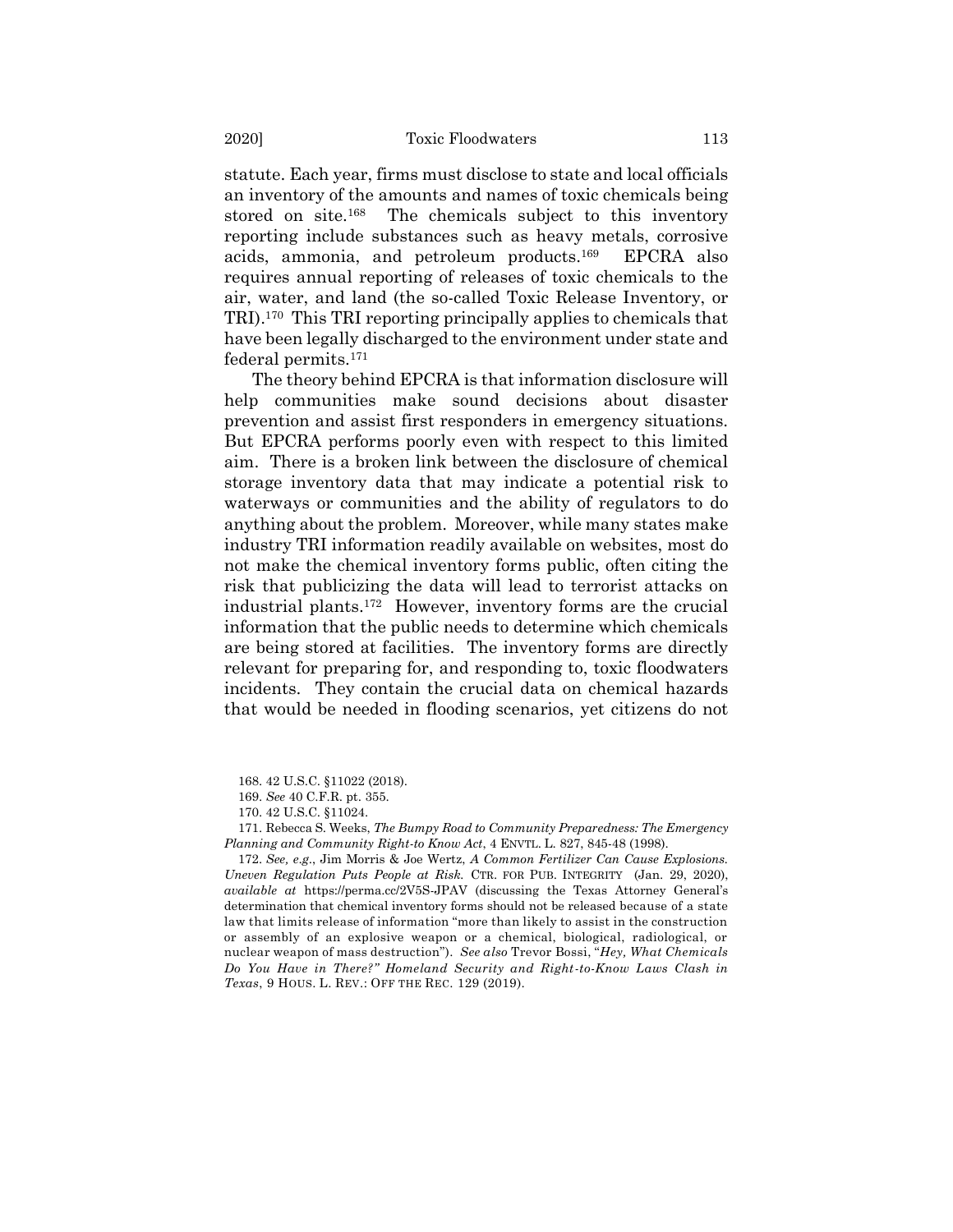have access to them in many jurisdictions, despite the "right to know" intent of the federal legislation.<sup>173</sup>

State and local regulators do have access to these chemical inventory forms (when firms choose to submit them), but their receipt of the data rarely triggers any risk reduction measures or regulatory response. EPCRA mandates only disclosure of the bare facts of chemical storage. The statute provides no authority for officials to check whether reported hazardous substances are stored *properly* at a facility, nor does it provide authority to inspect or determine the age of storage tanks.<sup>174</sup> Few states have filled this gap by giving state regulators such authority under state law.<sup>175</sup>

EPCRA prioritizes industry autonomy, not community safety. A warehouse storing tools in a populated area, for instance, could switch to storing hazardous pesticides without notifying neighbors and without confronting any substantive standards for protecting the warehouse from flooding or other extreme weather.<sup>176</sup> True, the warehouse would ultimately have to disclose to regulators (but not neighbors) that it is storing pesticides, but because EPCRA requires these annual disclosures to be made by March 1 of each year regulators and first responders may not become aware of the storage of these pesticides during the prior calendar year for more than twelve months. That lag-time in disclosure would very likely encompass a hurricane season.

In short, industry's autonomy to bring hazardous chemicals on site remains sacrosanct, even if the decisions put nearby

174. *See* Linda-Jo Schierow, *The Emergency Planning and Community Right-to-Know Act (EPCRA): A Summary*, CONG. RESEARCH SERV. (Apr. 5, 2012), *available at* https://perma.cc/797A-DT5Q (noting the lack of substantive standards within EPCRA).

175. *See* Clean Water Act Hazardous Substances Spill Prevention, 83 Fed. Reg. 29,499, 29510 n.18 (Jun. 25, 2018); *see also* Schechtman, *supra* note [137.](#page-34-1)

176. By March 1 of the year following this switch in the materials stored, the warehouse would become obligated to provide chemical inventory data disclosing the pesticide storage to its LEPC and its state government. 42 U.S.C. § 11022 (2018). LEPCs are notoriously underfunded, however, and an LEPC would be unlikely to take any risk reduction measures once it was in possession of this chemical data. *See* Purifoy, *supra* note [167,](#page-39-0) at 401.

<sup>173.</sup> Illinois appears to be the only state that makes the chemical inventory information public and searchable online. *See* CTR. FOR EFFECTIVE GOV'T, *Chemical Hazards in Your Backyard*, TRUTHOUT (Apr. 20, 2015), *available at*  https://perma.cc/Y3E2-C7WG; Lamdan & Bratspies, *supra* not[e 11,](#page-3-2) at 576 (stating "information access is a cornerstone of effective chemical disaster preparation").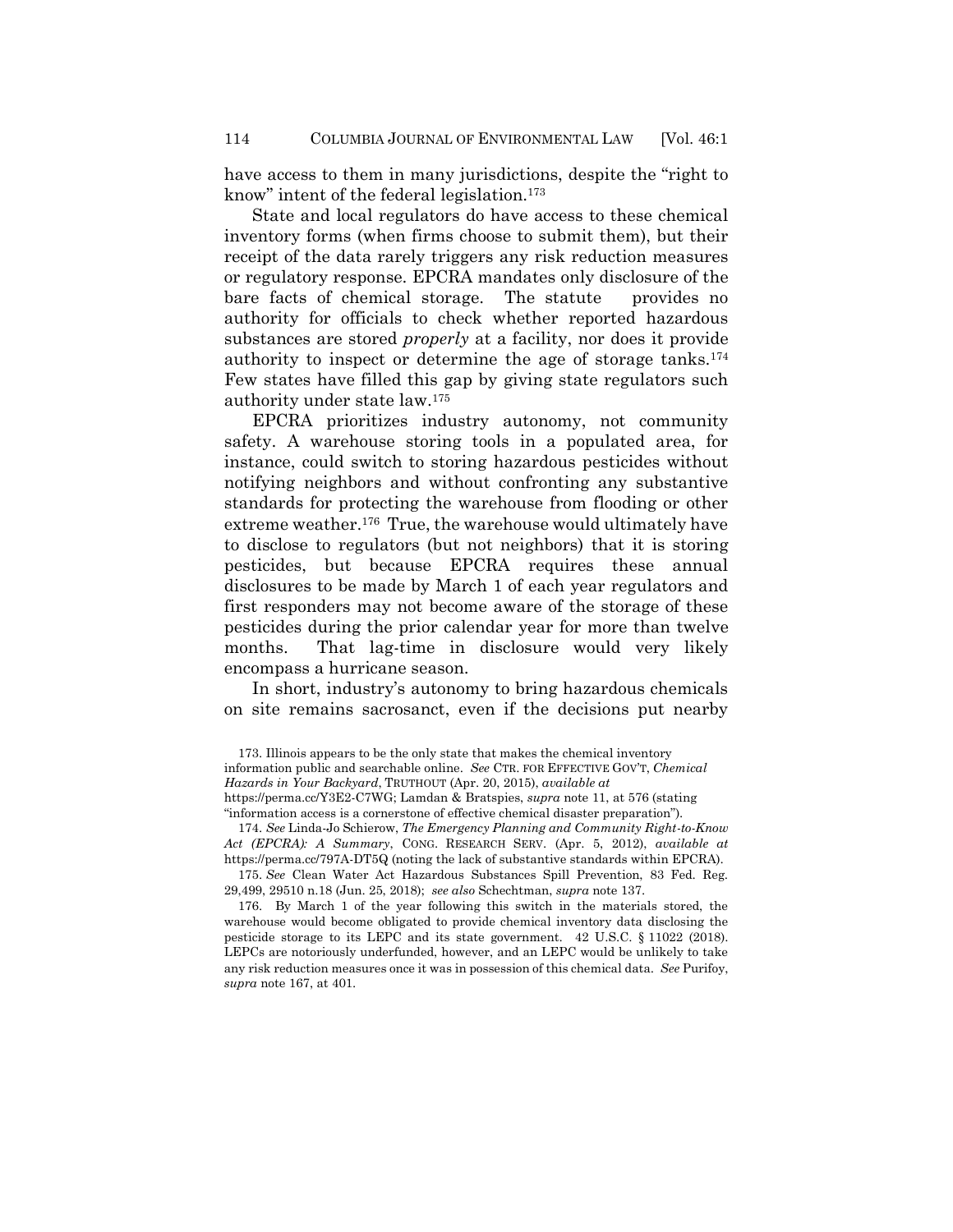communities at risk. Further, EPCRA has no provisions that would incentivize plant operators to shift to less hazardous chemical substitutes. This is a pitiable system for protecting communities from chemical accidents, whether flood-related or otherwise. As Sarah Lamdan and Rebecca Bratspies have noted, information about chemical hazards needs to be widely distributed to the public, not just held in the files of the fire department or other local officials:

Easy access to information about toxic chemical sites is especially important in the aftermath of hurricanes, floods, wildfires, and other natural disasters. In weather disasters, people are often left to make health and safety decisions on their own, without the ability to coordinate with neighbors and emergency responders when the normal routes of communication like internet access and electrically-powered devices fail. History has shown that when people do not know about nearby chemical hazards, they are far more likely to be injured by chemical releases.<sup>177</sup>

Due to Congress's reluctance to impose any substantive requirements on industry in 1986, EPCRA today amounts to a paperwork exercise for industry and an unfunded mandate for localities. Local emergency planning, when it occurs, rarely requires firms to make changes to their facilities' operations, and instead focuses on emergency notification procedures and training of first responders.<sup>178</sup>

EPCRA could become one of the major regulatory tools for prevention of toxic floodwaters if it were amended to impose substantive requirements regarding safe storage of toxic chemicals, rather than shifting the burden to local authorities to engage in emergency planning. To transform the statute into a tool for disaster prevention, Congress should take two steps.

First, it should increase federal funding for Local Emergency Planning Committees (LEPCs) so that these committees can fulfill their assigned emergency-planning tasks, with robust

<sup>177.</sup> Lamdan & Bratspies, *supra* note [11,](#page-3-2) at 590.

<sup>178.</sup> *See* Purifoy, *supra* note [167,](#page-39-0) at 382.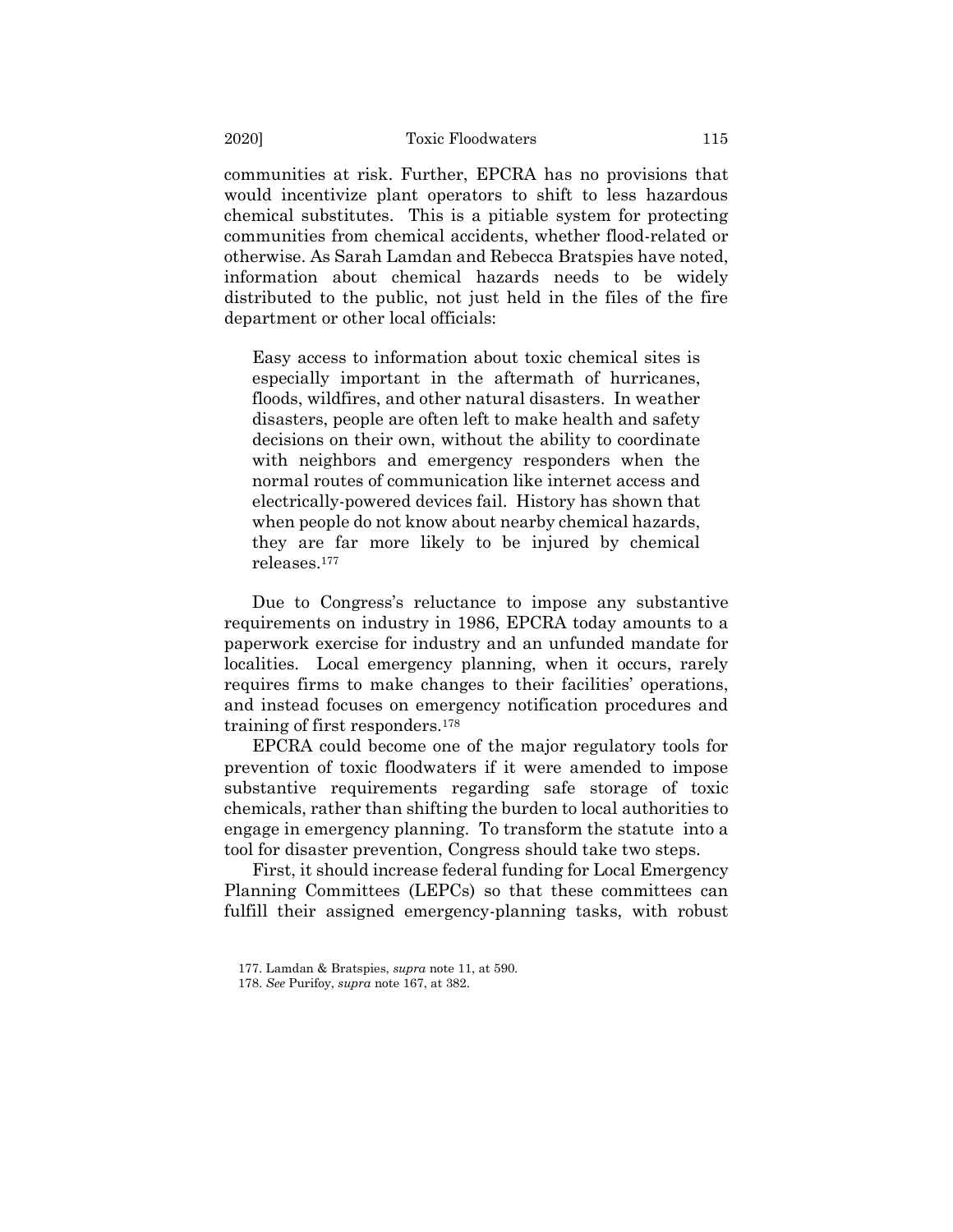public disclosure and input. LEPCs bring together elected officials, police and fire departments, and other first responders to prepare and implement emergency response plans.<sup>179</sup> The emergency plans include identification of hazardous facilities, responsible personnel, evacuation routes, public notification procedures, and training and emergency response procedures.<sup>180</sup> Most LEPCs lack a dedicated funding source to focus on EPCRA's chemical hazards mandate,<sup>181</sup> and the role of LEPCs has often expanded far beyond EPCRA's original chemical hazards mission.<sup>182</sup> In many jurisdictions, the LEPC is the central local planning agency for all kinds of emergencies, including terrorist attacks and pandemics.<sup>183</sup> Moreover, enforcement against industry is rare for violations, such as failure to file inventory forms or misreporting, due to lack of LEPC staff support.<sup>184</sup> Adequate resources are key to EPCRA's functioning: if Congress will not appropriate new funding, states should levy fees upon industry to fund robust local and state planning for chemical emergencies.

Second, Congress should amend EPCRA to impose construction, siting, and performance standards for storage of hazardous chemicals above a certain volume threshold. Such standards should apply to the thousands of chemicals subject to inventory reporting under EPCRA, including the 366 chemicals that EPA has designated as "extremely hazardous chemicals" under the statute.<sup>185</sup>

Under this amendment, firms that choose to use or store hazardous chemicals should be subject to strict requirements for storage tank location and age, secondary containment, inspection, and flood protection. The amendment should require that firms elevate newly-constructed chemical storage tanks in

181. Purifoy, *supra* not[e 167,](#page-39-0) at 403; Llewelyn M. Engel, Note, *Emergency Planning and Community Right to Know: Environmental Justice Concerns with Disclosure-Based Laws*, 6 GEO. J. L. & MOD. CRITICAL RACE PERSP. 117, 130 (2014).

<sup>179.</sup> EPA, Local Emergency Planning Committees, *available at* <https://www.epa.gov/> epcra/local-emergency-planning-committees (last accessed Jan. 2, 2021).

<sup>180.</sup> *Id*.

<sup>182.</sup> Purifoy, *supra* note 167, at 403.

<sup>183.</sup> *Id.*

<sup>184.</sup> Lamdan & Bratspies, *supra* note [11,](#page-3-2) at 599.

<sup>185.</sup> *See* 40 C.F.R. pt. 355, app. A (2006) (listing EPCRA-classified extremely hazardous substances).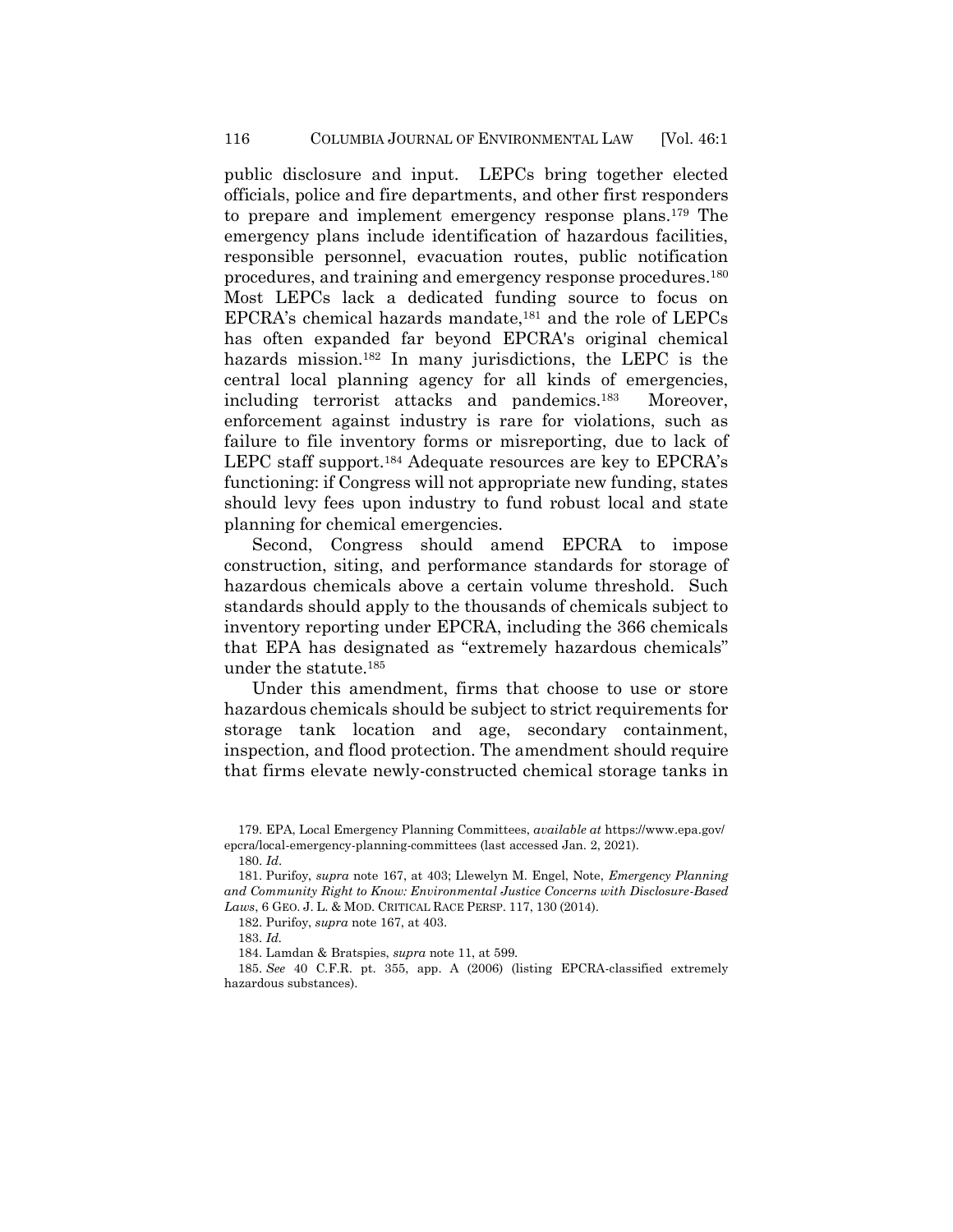flood-exposed areas to reduce the risk of flood-related releases, and it could put conditions on storage of designated "extremely hazardous chemicals" in flood zones. For example, such storage could trigger annual inspection of the storage tanks by a professional engineer. Congress should also require that firms post bonds or provide other financial security for large chemical storage tanks to ensure that funds are available for clean-up, emergency response, and damages, in the event of a catastrophic chemical release. Under this amendment, firms would retain their autonomy to manufacture whatever products they choose at a given facility, but if plant owners choose to utilize hazardous chemicals subject to EPCRA reporting, they must ensure that operations can be conducted with a reasonable degree of safety.

To be sure, this amendment would transform EPCRA from an information disclosure statute into one that has substantive safety provisions for chemical storage. But this change is warranted given that the information disclosure provisions, standing alone, have failed to create necessary upgrades in chemical storage standards. EPCRA prioritizes industry autonomy over community safety. Under today's EPCRA, industrial facilities can store whatever chemicals they choose, under any conditions they choose, in whatever locations they choose, so long as, once a year, they provide an inventory of the hazardous substances stored on-site to state and local regulators. These minimal requirements are not fulfilling the larger goals of EPCRA, which Congress enacted in the wake of the deadly cyanide explosion at the Union Carbide chemical plant in Bhopal, India.<sup>186</sup> The purpose of the statute was to protect communities from toxic chemical releases, not just to inform state and local governments of the potential for releases. It is time, therefore, for Congress to add some teeth to EPCRA by imposing substantive safety mandates.

C. Siting Standards for New Industrial Facilities

The third component of a more robust chemical regulatory regime is enacting zoning and siting standards that would

<sup>186.</sup> Lamdan & Bratspies, *supra* note [11,](#page-3-2) at 581–82.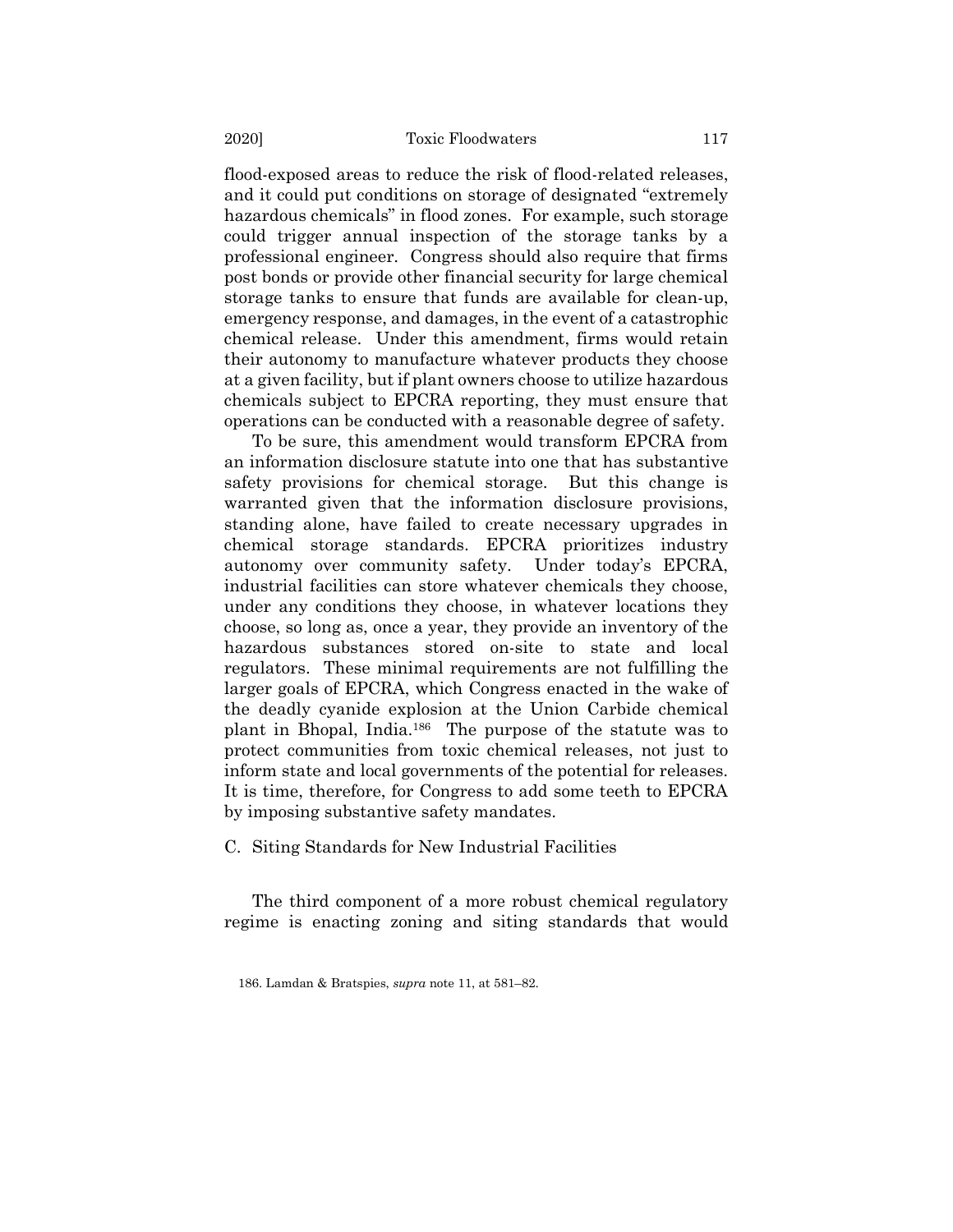constrain construction of new industrial facilities that store hazardous chemicals in flood-exposed areas. These land-use restrictions would be controversial, but it is not feasible to mitigate risks from toxic floodwaters without engaging with the central issue of where hazardous facilities should be sited. Indeed, any sensible national strategy for climate change adaptation must involve reorienting land-use policy to reduce disaster risks from sea level rise and flooding.

Land-use reforms should focus on newly-constructed industrial facilities, without attempting to force unrealistic location changes on existing plants. States and localities could enact strict limits on where new facilities that store oil or hazardous substances can be located, including restrictions on construction in flood-prone areas and areas that may become flood-prone during the expected lifetime of the planned facility.

Restricting land development is one of the most politically fraught issues in climate adaptation. Zoning restrictions affect local economies, housing prices, and the decisions of tens of thousands of businesses, rather than a handful of major polluters.<sup>187</sup> Proposed land-use restrictions affect the interests of developers who have already purchased land with the expectation of developing it, creating fierce opposition.<sup>188</sup> In addition, channeling future industrial development away from flood-exposed areas may result in increased costs for firms, including longer transportation distances for raw materials and finished products. These costs, however, would be borne by firms (and ultimately, consumers) as the price of avoiding the serious environmental externalities that are currently borne by communities.

Despite these political obstacles, land-use restrictions are essential to avoid flood-related chemical releases from industrial facilities. Not only would such restrictions help to protect nearby residences and businesses, but they would also protect the stability of regional economies. Without such restrictions on siting hazardous facilities in flood-prone areas, toxic floodwater incidents can force businesses to shut down for extended periods,

<sup>187.</sup> Hudson, *supra* not[e 10,](#page-3-1) at 1138–39.

<sup>188.</sup> *Id*. at 1127 ("If you really want to see pushback from a regulated community, tell them they cannot put a facility on a piece of property that they own and plan to develop or lease for development.").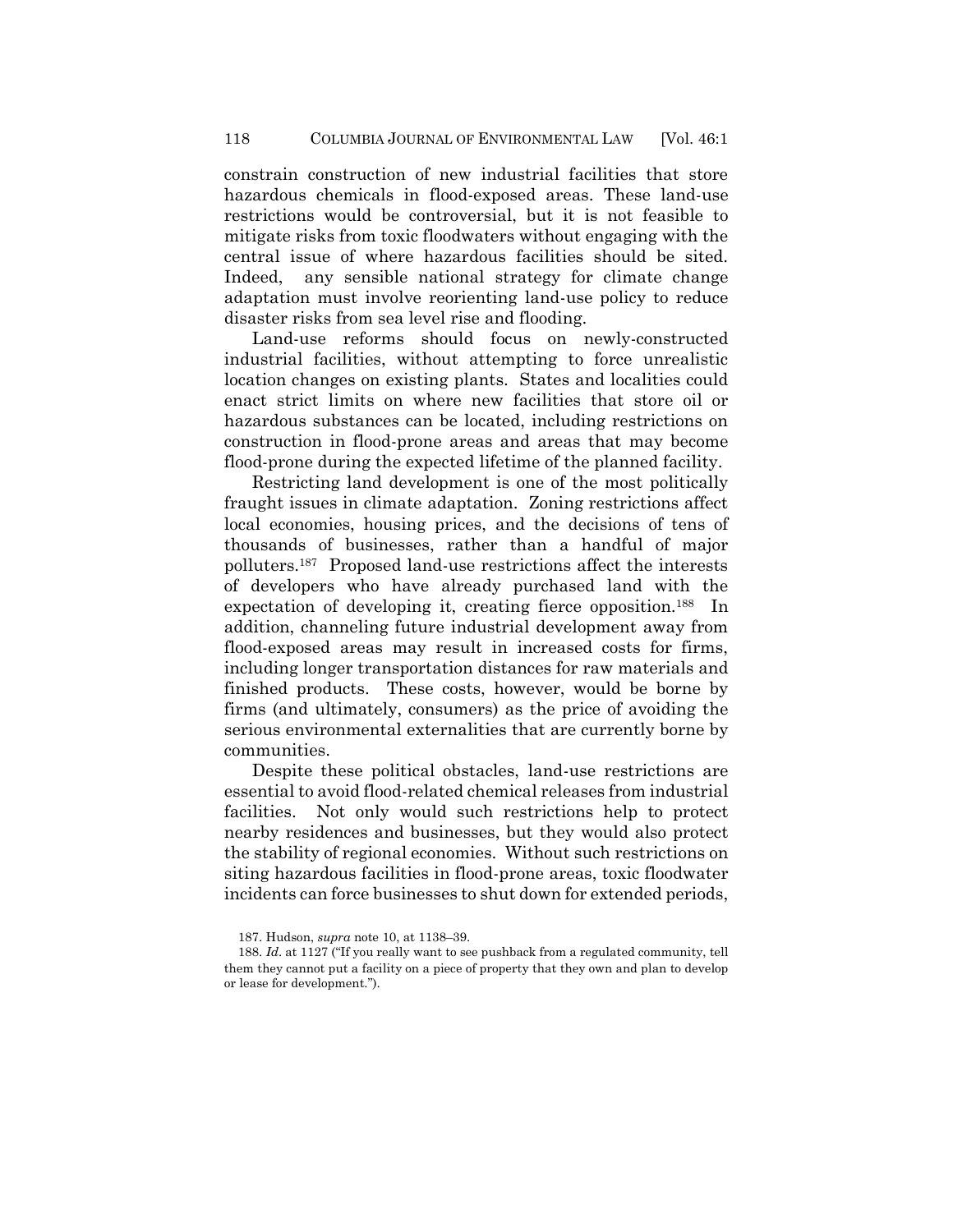creating losses for suppliers, customers, and employees.<sup>189</sup> Furthermore, allowing industrial development in flood-prone areas, including the installation of acres of asphalt and other impervious surfaces, could exacerbate the potential for flooding in other parts of a region.<sup>190</sup> Addressing this problem at the initial stages of development will make it easier to avoid future toxic incidents.

What would appropriate land use restrictions look like? Well-crafted regulations should prohibit siting new industrial facilities that store hazardous substances in FEMA-designated flood plains, areas projected to be inundated by five feet of hurricane storm surge, and areas projected to be regularly flooded by 2050. The prohibition should be linked to a volume threshold for hazardous substances (e.g.*,* applying the prohibition only to facilities storing more than 100,000 gallons of oil or hazardous substances on-site). Exemptions to the prohibition should be provided for facilities that are necessarily water-dependent (e.g., ports and shipbuilding) and must be located near major rivers and harbors. States or localities could use special overlay zones on zoning maps to define which floodexposed areas would be off limits to new industrial facilities.<sup>191</sup>

In an era of extreme weather, these kinds of strict prohibitions on siting industrial facilities in flood-exposed areas will become necessary. Past efforts to use incentives or subsidies to channel industrial development away from flood zones have failed. By far the largest such voluntary effort is the National Flood Insurance Program (NFIP), established by Congress in 1968 to keep development out of high risk areas and constrict "the development of land which is exposed to flood damage."<sup>192</sup>

189. Meri Davlasheridze et al., *Economic Impacts of Storm Surge and the Cost-Benefit Analysis of a Coastal Spine as the Surge Mitigation Strategy in Houston-Galveston Area in the USA*, 25 MITIGATION & ADAPTATION STRATEGIES FOR GLOB. CHANGE 329, 332 (2019) ("In areas with high concentrations of industrial activities . . . disruption of strategic assets could reverberate throughout not only the local or regional economy but may have significant economic and social implications nationwide.").

190. Hudson, *supra* note [10,](#page-3-1) at 1131 (noting that the wide geographic extent of property destruction from Hurricane Katrina was "due in no small part to the commercial development of floodplains that both destroyed natural wetland buffer systems and placed citizens on land at high risk of flooding").

191. Reiblich et al., *supra* note [10,](#page-3-1) at 177.

192. 42 U.S.C. § 4001(e) (1994).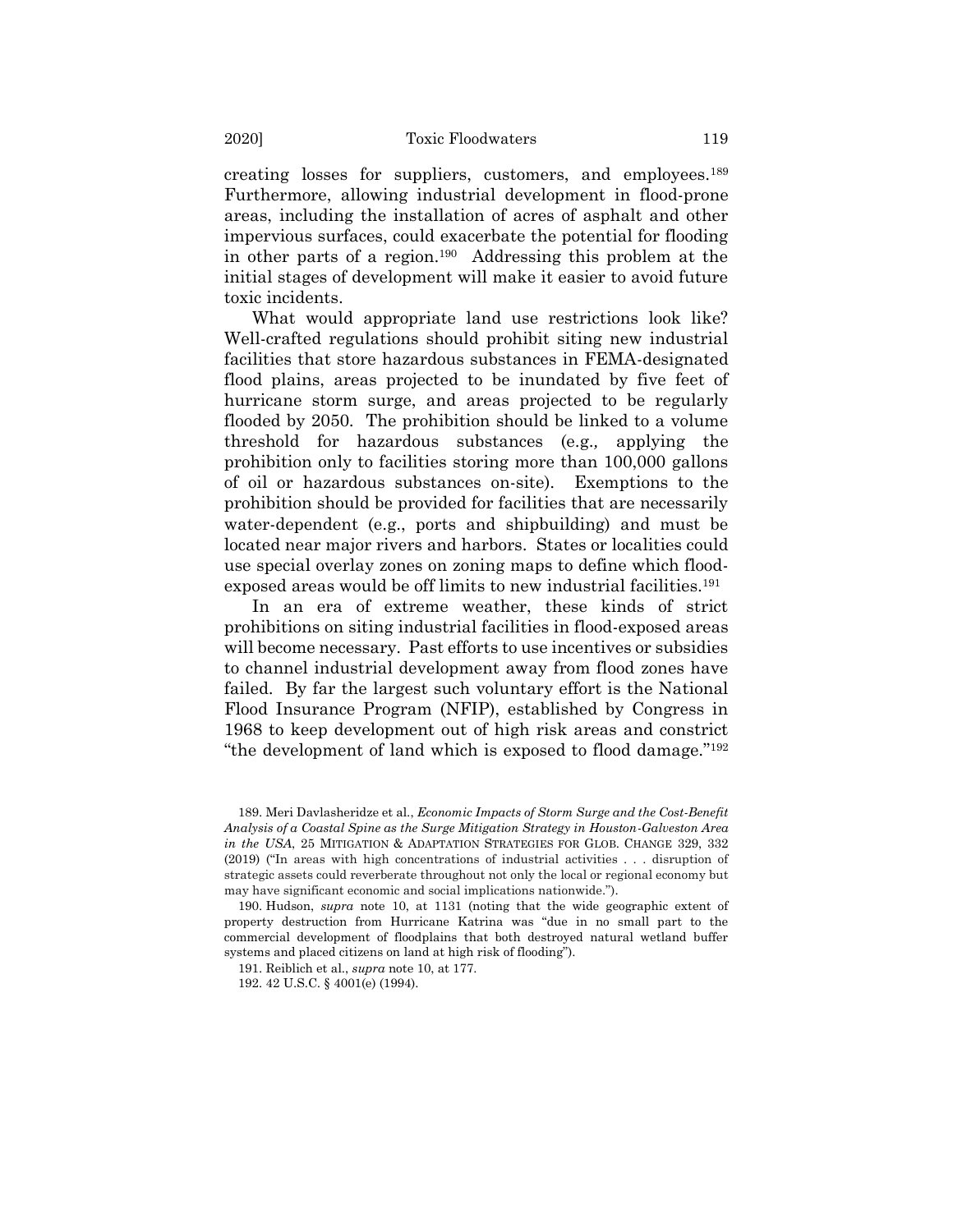Over five decades, however, the program has had the opposite effect. It has facilitated the siting of buildings in high-risk zones by offering subsidized flood insurance rates to firms that would find private insurance to be prohibitively expensive.<sup>193</sup>

There have been multiple efforts in Congress to reform the flood insurance program and assess actuarially appropriate rates for insureds, based on their expected flood risk.<sup>194</sup> These reform efforts have failed, under intense lobbying from realtors, the mortgage industry, and the National Association of Home Builders.<sup>195</sup> These same lobbying interests would likely defeat any broad effort at the local or state level to restrict new residential development in flood zones. Land-use restrictions targeted at *industrial* facilities in flood zones—those that store hundreds of thousands of gallons of oil or hazardous chemicals could see broader support, however, where the restrictions apply only to new construction.

Regulation of land use is primarily a state and local function, with state governments delegating zoning authority to localities pursuant to states' police powers.<sup>196</sup> To date, few states have used their power over land use to keep hazardous facilities out of flood-exposed areas. While all coastal states —with the exception of Alaska—have adopted coastal zone management plans pursuant to the 1972 Coastal Zone Management Act,<sup>197</sup> the plans are primarily focused on dune and wetland protection and erosion prevention, not on protection of the coasts from flood-related chemical releases.<sup>198</sup> Fourteen coastal states have established construction setback requirements under their plans, but the required setbacks from the ocean only range from 25 feet to 250 feet—far too short to serve as a buffer to protect

193. Hudson, *supra* not[e 10](#page-3-1), at 1147 (the National Flood Insurance Plan "has acted as a massive market distortion").

194. *See* David Hunn, Ryan Maye Handy & James Osborne, *Developing Storm: Part 2, Build, Flood, Rebuild: Flood Insurance's Expensive Cycle*, HOUS. CHRON. (Dec. 9, 2017), *available at* https://perma.cc/7WR4-V7M8.

195. *Id.*

196. Vill. of Euclid v. Ambler Realty Co., 272 U.S. 365, 387 (1926); JULIAN CONRAD JUERGENSMEYER & THOMAS E. ROBERT, LAND USE PLANNING & DEVELOPMENT REGULATION LAW, ch. 3.5, 3.6 (Thomson West 3d ed. 2018)

197. 16 U.S.C. §§ 1451–1466 (1990).

198. *See* CONN. GEN. ASSEMBLY OFFICE OF LEGISLATIVE RESEARCH, COASTLINE CONSTRUCTION RESTRICTIONS, ASSEMB. 2012-R-0046 (2012), *available* https://perma.cc/Z5WV-B3RM (compiling state coastal zone restrictions).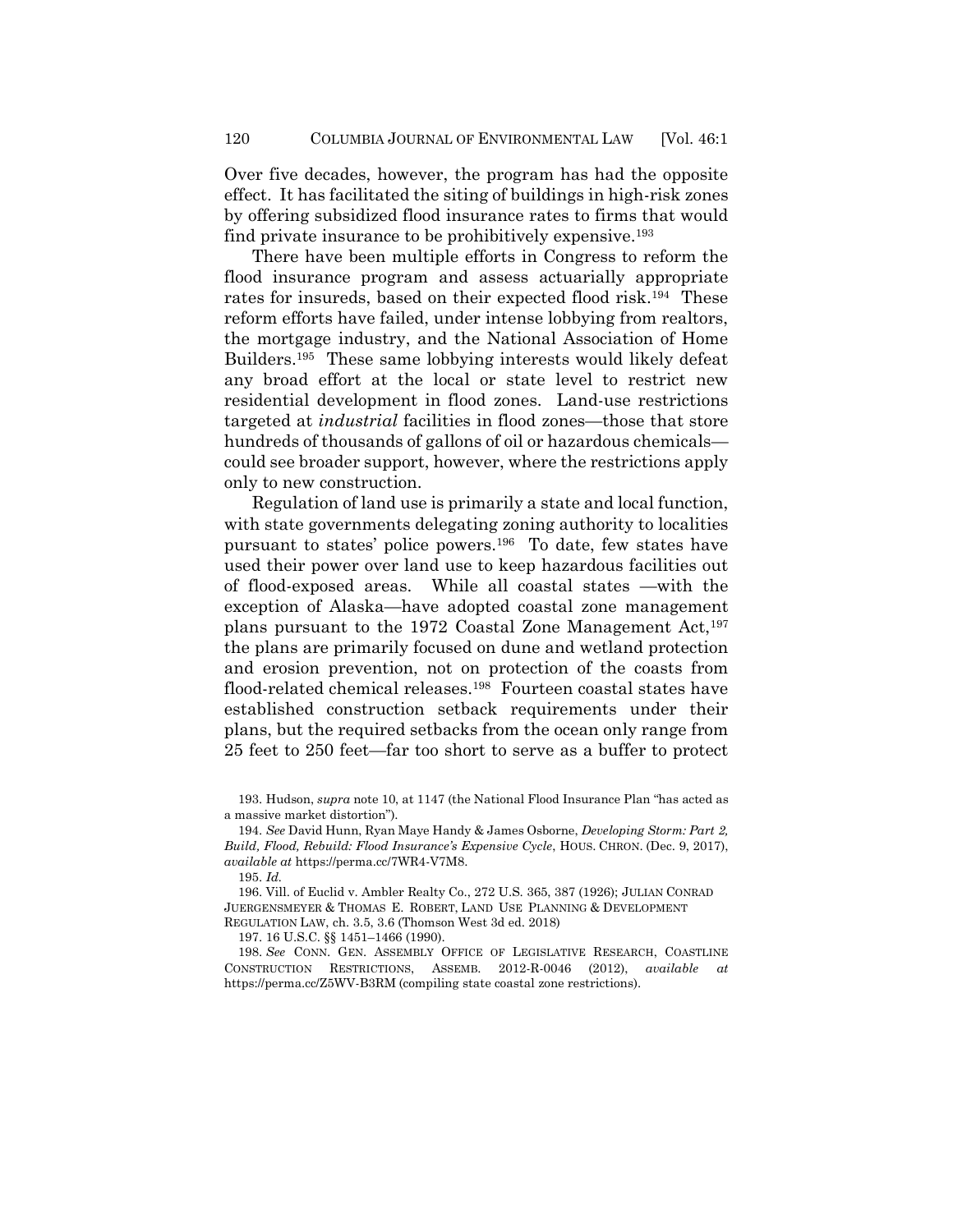industrial facilities from flooding or hurricanes.<sup>199</sup> Furthermore, many cities continue to channel industry toward bodies of water by designating waterfront areas as manufacturing zones on zoning maps.<sup>200</sup>

<span id="page-48-0"></span>Delaware, which is home to a large number of chemical manufacturers, has gone the furthest in prohibiting industrial development in coastal areas, and it offers a model for other states facing rising seas and more frequent hurricanes. The Delaware Coastal Zone Act of 1971<sup>201</sup> banned new industrial facilities in the Delaware coastal zone, which extends roughly 2 miles inland along 115 miles of coast.<sup>202</sup> Under the statute, then-existing industrial facilities could continue to operate at fourteen legacy sites.<sup>203</sup> All new industrial development was barred from the area, with the goal of avoiding oil spills and further chemical contamination along the coast, which is highly valued for tourism.<sup>204</sup> The law was amended in 2017 to allow limited new industrial development under a permitting system (not as-of-right) at the fourteen legacy sites, which comprise an area that collectively represents less than 2% of Delaware's coastal zone.<sup>205</sup> Even as amended by the 2017 law, the Delaware Coastal Zone Act remains the most ambitious example of a state using land-use law to channel industrial development away from the coast for environmental and public health reasons.

In other coastal areas in the United States, and in inland riparian areas prone to flooding, state and local officials should enact similar restrictions on the siting of new industrial facilities that use more than a specified threshold volume of oil or hazardous materials (with certain exemptions as noted above). If such restrictions are not enacted at the state or local level, Congress could step in to enact land-use and siting standards for

199. *Id.*

200. *See, e.g*., New York City Zoning & Land Use Map, NYC PLANNING, RESEARCHGATE (2018), https://www.researchgate.net/figure/New-York-Citys-Zoningand-Land-Use-Map-source-NYC-Planning-2018\_fig2\_334492041.

201. DEL. CODE ANN., tit. 7, §§ 7001–7015 (2020).

202. Jon Hurdle, *Putting Delaware's Protected Coast Back to Work*, N.Y. TIMES (June 27, 2017), *available at* https://perma.cc/6ZECKX67.

203. DEL. DEP'T OF NAT. RES., *History of the Coastal Zone Act*, (Oct. 13, 2020), *available at* https://perma.cc/XU3B-QSPM.

204. *Id.*

205. Hurdle, *supra* note [202.](#page-48-0)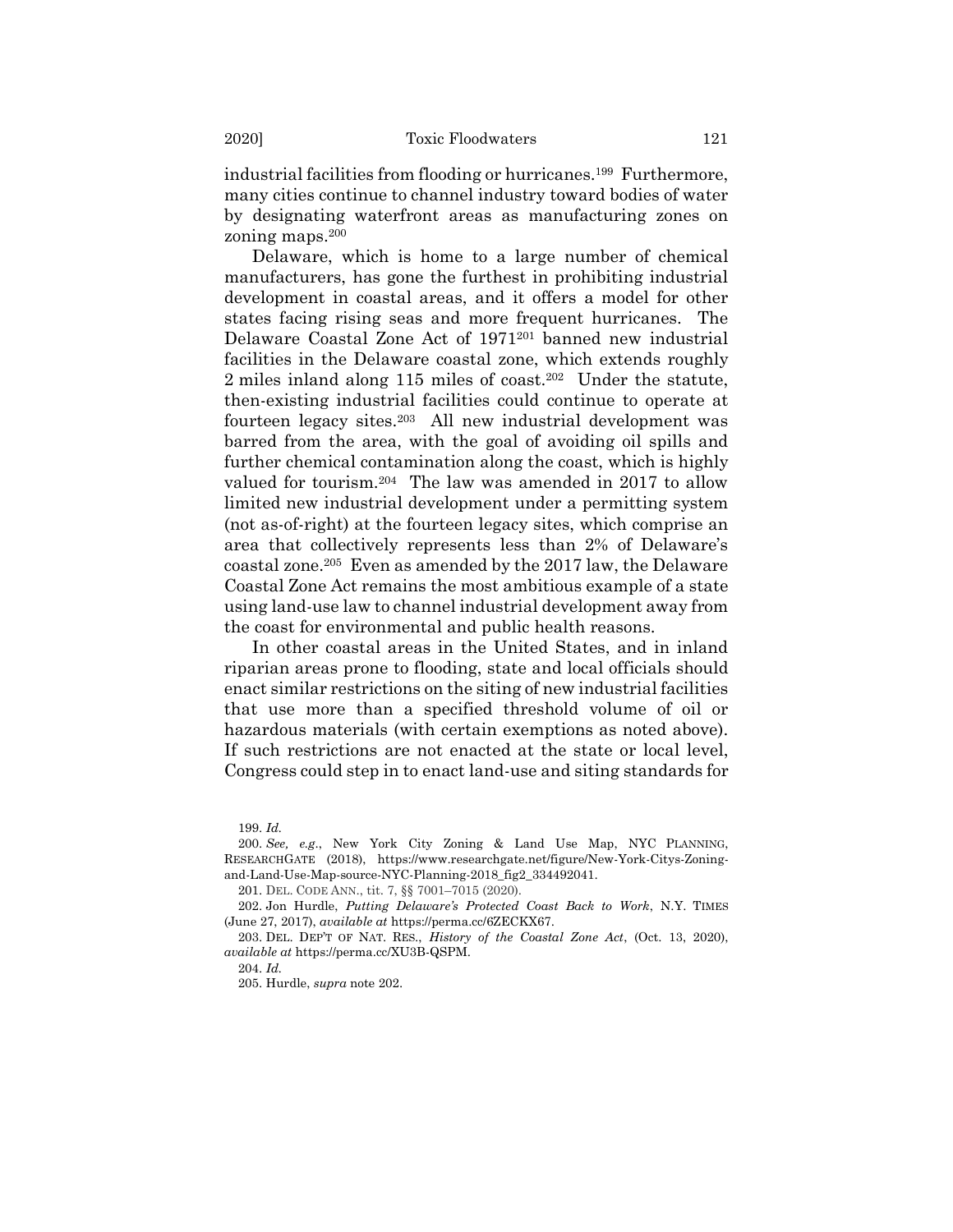industrial facilities storing large volumes of hazardous substances.

To be sure, the Supreme Court has declared that regulating land use is a "quintessential state and local power."<sup>206</sup> Nonetheless, as a constitutional matter, federal siting standards for major industrial facilities would likely be upheld under the Commerce Clause.<sup>207</sup> As a policy matter, federal land-use restrictions should be enacted only where state and local governments are failing to act in the face of significant health risks from hazardous facilities. There is ample statutory precedent for federal involvement in determining the locations and siting standards for major industrial facilities. For example:

- RCRA establishes siting and construction standards for hazardous waste treatment, storage, and disposal facilities (TSDFs),<sup>208</sup> including requirements for TSDFs located in 100-year flood plains.<sup>209</sup>
- The Nuclear Regulatory Commission must approve the location of new nuclear power plants.<sup>210</sup>
- The Federal Aviation Administration must approve siting of commercial airports.<sup>211</sup>
- The Federal Energy Regulatory Commission has exclusive authority over the siting of new import/export terminals for natural gas.<sup>212</sup>

If Congress were to enact restrictions on the siting of hazardous facilities in flood-exposed areas, it would not need to

<sup>206.</sup> Rapanos v. United States, 547 U.S. 715, 738 (2006) (citing FERC v. Mississippi, 456 U.S. 742, 767 n.30 (1982)).

<sup>207.</sup> *See* NFIB v. Sebelius, 567 U.S. 519, 542 (2012) (the Commerce power is "expansive" and extends to intrastate activities that have a "substantial effect" on interstate commerce). *See also* Catherine J. LaCroix, *Land Use and Climate Change: Is It Time for a National Land Use Policy?*, 35 ECOLOGY L. CURRENTS 124 (2008) (discussing benefits and drawbacks of federal involvement in land use policies).

<sup>208.</sup> 40 C.F.R. pt. 264 (1980).

<sup>209.</sup> 40 C.F.R. § 270.14(b)(11) (1983).

<sup>210.</sup> 10 C.F.R. § 50.30 (2008).

<sup>211.</sup> 14 C.F.R. § 151.21 (1970).

<sup>212.</sup> 15 U.S.C. § 717(b) (2005); 49 C.F.R. pt.193 (1980).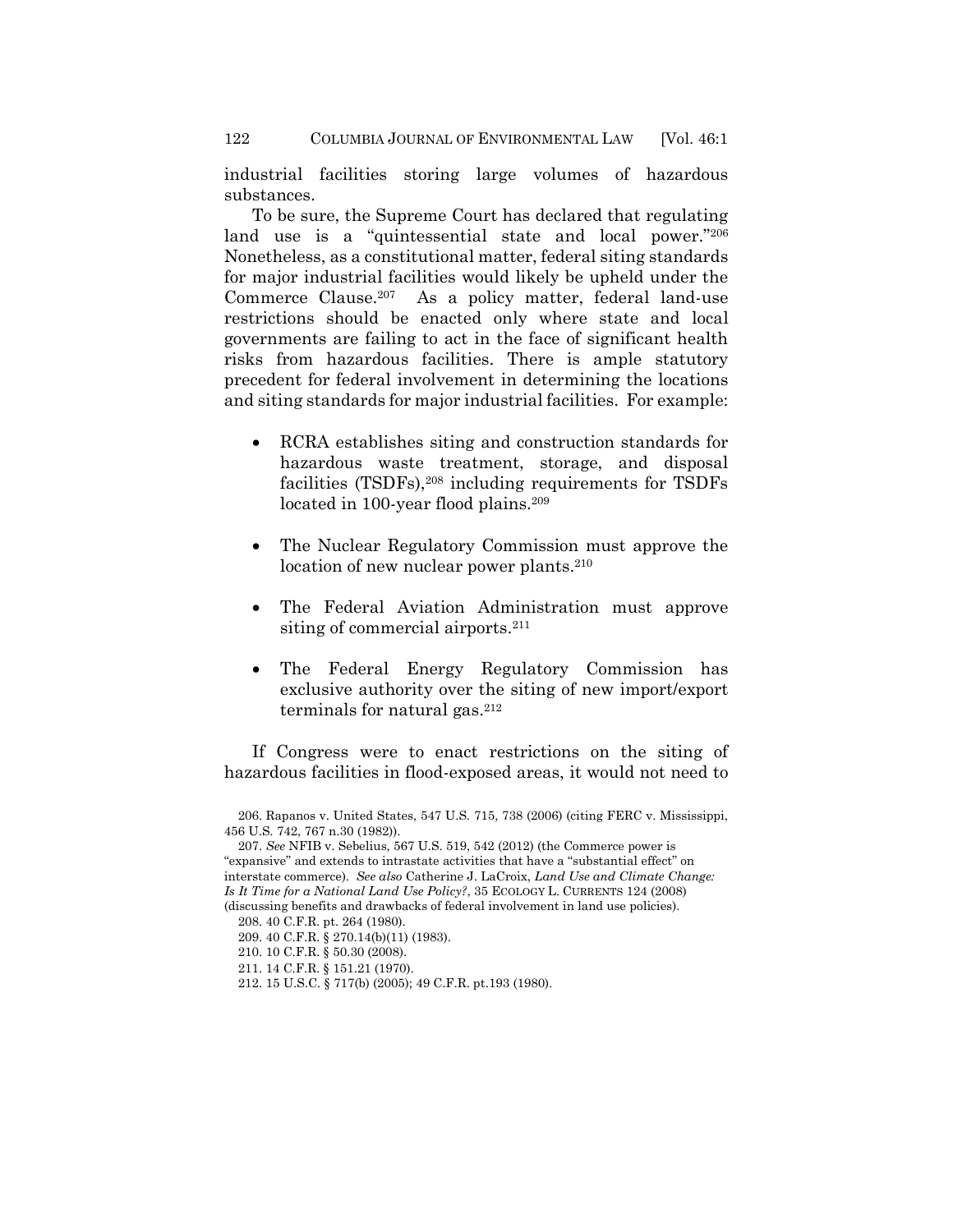resort to a federal permitting program akin to licensing of airports or nuclear power plants. Rather, federal law could simply establish flood-sensitive facility-siting standards under which firms could build as-of-right as long as they comply with the standards. This way, federal siting restrictions could avoid the delays inherent in agency review of proposals for new industrial facilities. Such a permitting procedure would concentrate too much discretionary power in federal agencies and would unnecessarily trigger environmental impact review under the National Environmental Policy Act.<sup>213</sup>

Enacting land use restrictions, as well as the standards for chemical storage and the reforms to EPCRA that I outlined above, would no doubt be challenging. The chemical industry and the broader manufacturing sector present a formidable lobbying force,<sup>214</sup> and the sheer number of firms that could become sources of contamination during flooding raises the complexity and expense of any regulatory program governing chemical storage. 215 Regulating the conditions of chemical storage at industrial plants is a more technically complex endeavor than other kinds of climate change adaptation measures, such as enacting residential building codes or building irrigation systems for drought-afflicted areas.<sup>216</sup> But private law has proved ineffective to protect the public from this disaster risk. As climate change exacerbates the flooding problem, near-term political challenges should not deter policymakers from creating a more robust chemical regulatory regime, sensitive to climate impacts.

#### V. CONCLUSION

Flood-induced chemical disasters pose a serious and underappreciated risk to communities throughout the United States. We have experienced many wake-up calls in recent years, yet we have failed to act. Without an urgent and

<sup>213.</sup> 42 U.S.C. § 4321 (1970).

<sup>214.</sup> The chemical industry alone spent over \$43 million on lobbying in 2019. *See* CTR. FOR RESPONSIVE POLITICS, *Industry Profile: Chemical and Related Manufacturing*, *available at* https://perma.cc/FLP3-W2Z5.

<sup>215.</sup> Emily Atkin, *America Has a Toxic Waste Hurricane Problem*, NEW REPUBLIC (Sep. 8, 2017), *available at* https://perma.cc/DX6M-PWF8.

<sup>216.</sup> Arnold*, supra* note 11, at 260.